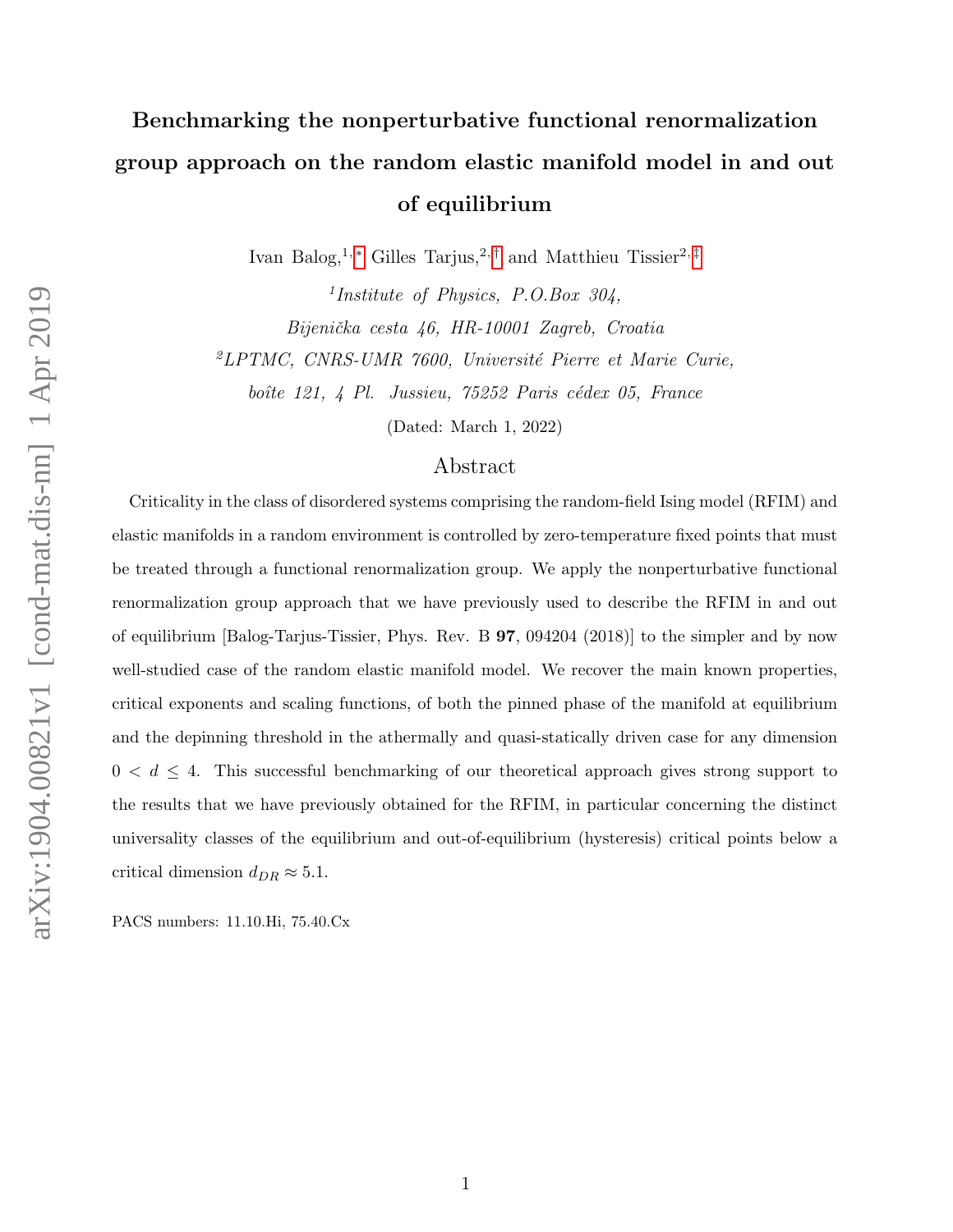# I. INTRODUCTION

There are classes of disordered models for which the long-distance physics is controlled, in a renormalization-group language, by zero-temperature fixed points, which entails that the disorder grows under renormalization and that the sample-to-sample fluctuations dominate the thermal fluctuations at large scale. Among others, this is the case of bulk systems in the presence of a random field and of elastic manifolds in a random environment.<sup>[1](#page-34-3)</sup> Both types of models can be studied in equilibrium, with the (bulk) random-field systems showing a critical point corresponding to a paramagnetic to ferromagnetic transition above a lower critical  $dimension<sup>2,3</sup>$  $dimension<sup>2,3</sup>$  $dimension<sup>2,3</sup>$  $dimension<sup>2,3</sup>$  and the random elastic manifold models being in a pinned phase where they are characterized by roughness on all scales.[3](#page-35-1)[,4](#page-35-2) Both types of models can also be investigated at zero temperature when quasi-statically driven by an applied force or magnetic field. This leads to hysteresis and an out-of-equilibrium critical point for the random-field systems<sup>[5,](#page-35-3)[6](#page-35-4)</sup> and to a depinning transition for the random elastic manifold models.<sup>[7](#page-35-5)[–9](#page-35-6)</sup>

The combination of quenched disorder and zero-temperature fixed point leads to the presence of discontinuous, collective events, known as static avalanches or shocks in the equilibrium case and dynamic avalanches in the driven case. These events appear on all scales at criticality and manifest themselves in the correlation functions and the cumulants of the renormalized disorder as a singular dependence on the arguments that takes the form of linear cusps.<sup>[4,](#page-35-2)[8–](#page-35-7)[14](#page-35-8)</sup> When these cusps persist in the renormalized quantities up to the fixed point, they strongly influence the universal behavior and, in particular, they lead to a breakdown of the dimensional-reduction results predicted by conventional perturbation theory and supersymmetry-based arguments for all of these models. (Dimensional reduction here means that the critical behavior of the disordered model in dimension  $d$  is the same as that of the corresponding pure model in dimension  $d - 2$ .) Accounting for the effect of avalanches and of the ensuing cuspy behavior in a renormalization group (RG) setting requires a functional approach in which one does not merely follow the RG flow of a set of coupling constants but rather that of a set of functions.

In the case of the random elastic manifold models the upper critical dimension is  $d_{uc} = 4$ and it turns out that one can perform a *perturbative* functional RG treatment in  $\epsilon = 4 - d$ , both for the pinned phase at equilibrium and for the depinning transition.[4,](#page-35-2)[8](#page-35-7)[,9](#page-35-6)[,12,](#page-35-9)[13](#page-35-10) On the contrary in the random-field models the upper critical dimension in  $d_{uc} = 6$  but the transition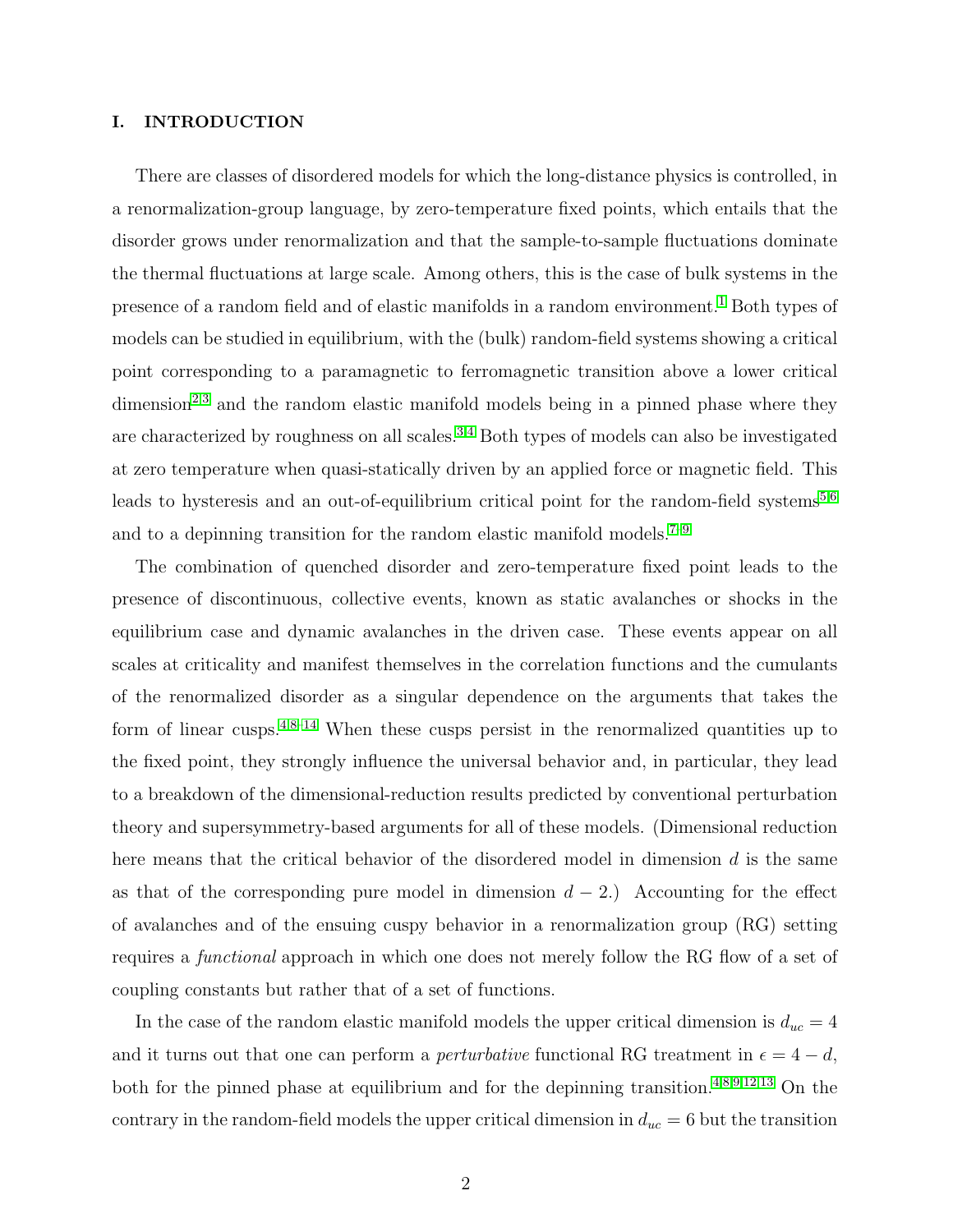from a regime where supersymmetry and dimensional reduction are valid to one where they break down due to avalanches and cusps takes place at a nontrivial critical dimension, e.g.,  $d_{DR} \approx 5.1$  for the Ising version, which is only accessible through a nonperturbative functional  $\rm RG.^{14–18}$  $\rm RG.^{14–18}$  $\rm RG.^{14–18}$  $\rm RG.^{14–18}$ 

An important issue concerning the above models is whether the critical behavior of the systems in and out of equilibrium, both being controlled by zero-temperature fixed points, are in the same universality class. For random elastic manifold models (which we will refer to as REMM in the following<sup>[20](#page-35-12)</sup>) it has been proven that this is not the case. The fixed point describing a random-bond pinning environment which is present in equilibrium disappears in the driven case at the depinning threshold<sup>[9](#page-35-6)</sup> and, more generally, it has been shown that the equilibrium and depinning fixed points are different when calculated at 2 loops of the perturbative functional renormalization group  $(FRG).<sup>12,13</sup>$  $(FRG).<sup>12,13</sup>$  $(FRG).<sup>12,13</sup>$  $(FRG).<sup>12,13</sup>$  The question is therefore settled. In the case of the random-field Ising model (RFIM), there has been claims that the critical points in equilibrium and out-of-equilibrium (along the hysteresis loop) are the same,  $21-23$  $21-23$  but we have recently shown by using the nonperturbative FRG in a dynamical framework that this is not true:[24](#page-36-0) In- and out-of-equilibrium critical fixed points differ below the critical dimension  $d_{DR}$  at which avalanches and cusps become relevant at large scale. However, because the analysis through the nonperturbative FRG is quite involved we find timely to check our entire procedure by applying it to the example of the REMM, for which we can repeat the very same steps as for the RFIM.

The purpose of the present work is to benchmark our nonperturbative FRG approach for in- and out-of-equilibrium criticality on the well-studied case of the REMM. We do not aim at uncovering some unknown physics about the model as its description is by now very well established. We want to check if the nonperturbative FRG as we implement it is able to capture the known results about the REMM and provide a quantitatively accurate description of its critical behavior in the pinned phase at equilibrium and at the depinning threshold in the athermally and quasi-statically driven protocol. As will be shown the answer is definitely positive, which gives strong support to our previous result concerning the distinct universality classes for the critical behavior of the RFIM in and out of equilibrium.

The outline of the paper is as follows. We first recall the dynamical field theory that describes an elastic manifold in a random environment (REMM) at large distance and long times for both the equilibrium situation and the athermally and quasi-statically driven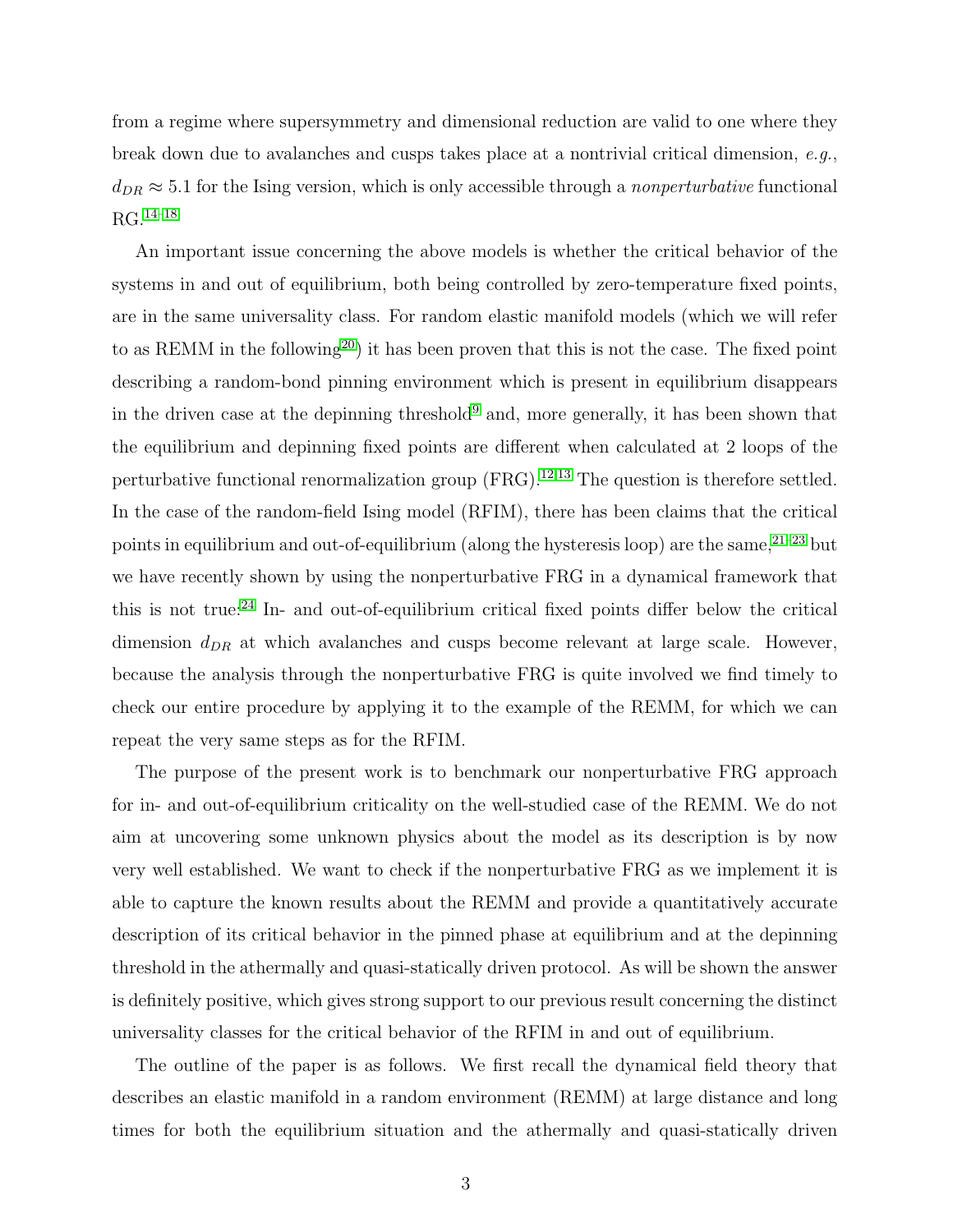protocol leading to a depinning transition. In the following section we review the nonperturbative FRG in the (dynamical) effective average action formalism and we derive the exact RG equations for the cumulants of the renormalized random force. We then introduce the nonperturbative approximation scheme and the minimal truncation required to capture the physics of the REMM in the equilibrium pinned phase and at the depinning transition. We next derive explicitly the NP-FRG flow equations for the second and the third cumulants of the random force as well as for the friction. We outline the distinct ways by which one handles the nonanalyticities appearing at the fixed points (the cusps in the functional dependence of the cumulants of the random force) for the equilibrium case, where the cusps can be regularized by an infinitesimal temperature, and in the driven case, where the cusps can be regularized by an infinitesimal velocity of the manifold. The procedure is similar to that used in the perturbative FRG treatment of the model<sup>[12](#page-35-9)[,13](#page-35-10)</sup> and is the exact analog of what we developed for treating the RFIM in and out of equilibrium.<sup>[24](#page-36-0)</sup> Finally we present the outcome, first the relation with the loop expansion and then the numerical results obtained for a whole range of dimensions,  $0 < d \leq 4$ , and we compare these results with the known ones from the perturbative FRG and computer simulations. We briefly conclude and we complement the presentation by three appendices mostly discussing technical details.

# II. DYNAMICAL FIELD THEORY FOR AN ELASTIC MANIFOLD IN A RAN-DOM ENVIRONMENT

We consider an elastic manifold of internal dimension d parametrized by a 1-component displacement field (or height)  $\varphi_x$ , where x denotes a d-dimensional space coordinate. The manifold is in a disordered environment and its equilibrium properties are described by a Hamiltonian that is the sum of an elastic term that tends to favor a flat manifold and a random potential  $V(\varphi_x, x)$  that tends to pin the manifold in certain configurations:

$$
\mathcal{H}_{dis}[\varphi; V] = \int_{x} \left\{ \frac{1}{2} (\partial_x \varphi_x)^2 + V(\varphi_x, x) \right\},\tag{1}
$$

where  $\int_x \equiv \int d^dx$ . The random potential V is taken with a Gaussian distribution characterized by a zero mean and a variance  $\overline{V(\varphi_1, x_1)V(\varphi_2, x_2)} = R_B(\varphi_1 - \varphi_2)\delta^{(d)}(x_1 - x_2)$ where the variance  $R_B(\varphi)$  can take several functional forms depending on the physics of the problem at hand:  $R_B(\varphi)$  is periodic for a system of pinned charge-density waves, is a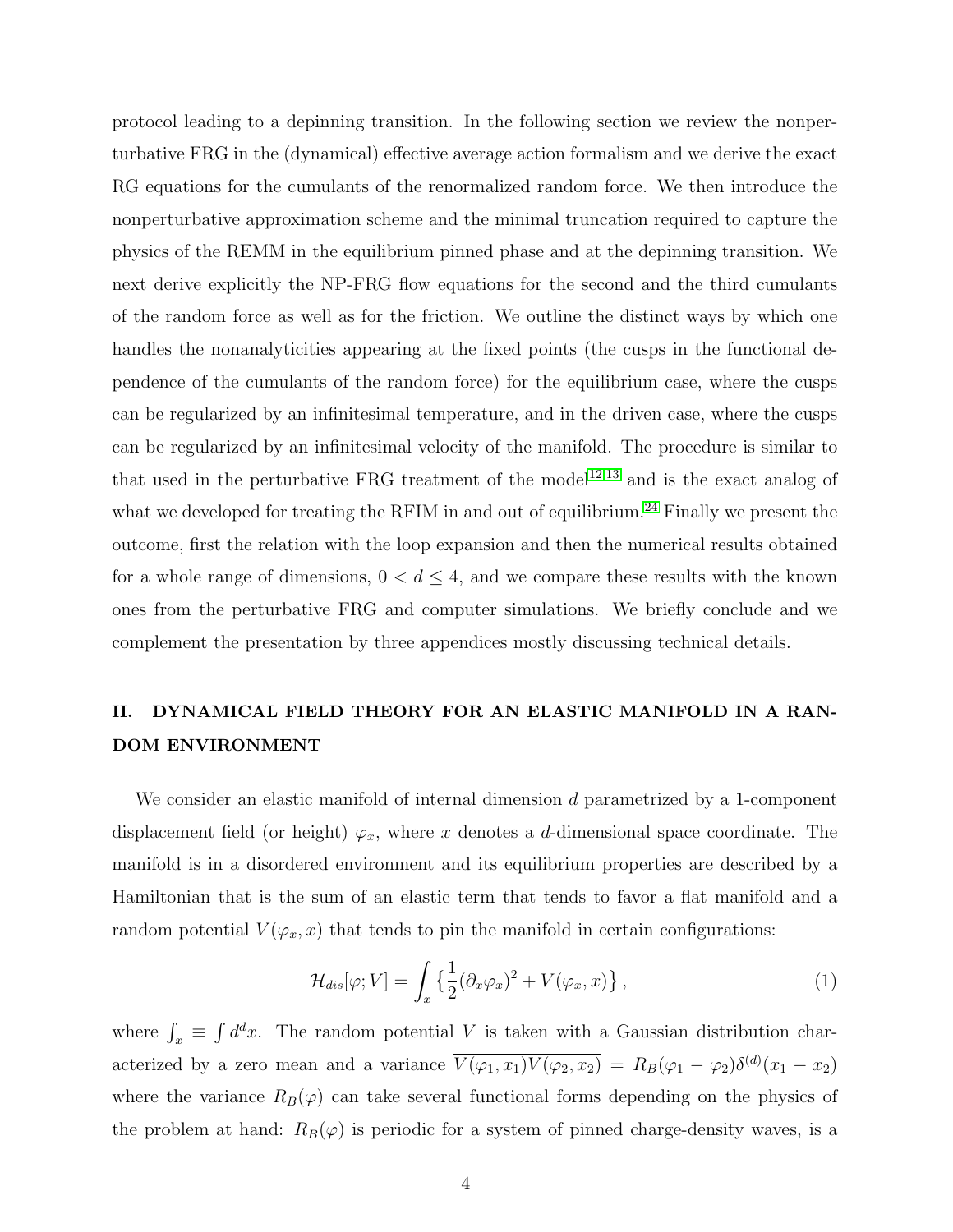short-range function when the disorder is of random-bond type, and is long-ranged, going as  $-\varphi$  at large argument, for a random-field disorder. (Note that the latter case corresponds to the behavior of an interface in a random-field Ising model and should not be confused with the bulk behavior of the same model, which is what we studied in previous work.<sup>[24](#page-36-0)</sup>) An ultraviolet (UV) cutoff Λ on the momenta, associated with the inverse of a microscopic length scale such as a lattice spacing, is also implicitly taken into account. All of this is by now very well known and has a long history of major contributions.[4](#page-35-2)[,7](#page-35-5)[–9](#page-35-6)[,12,](#page-35-9)[13](#page-35-10)[,25–](#page-36-1)[27](#page-36-2)

At a coarse-grained level, the dynamics of the system, near to and away from equilibrium, can be described by an overdamped Langevin equation,

<span id="page-4-0"></span>
$$
\eta_B \partial_t \varphi_{xt} = \partial_x^2 \varphi_{xt} + F(\varphi_{xt}, x) + f_t + \xi_{xt}, \tag{2}
$$

where  $\eta_B$  is the bare friction coefficient,  $\xi_{xt}$  is a Gaussian random thermal noise with zero mean and variance  $\langle \xi_{xt}\xi_{x't'}\rangle = 2\eta_B T \delta^{(d)}(x-x')\delta(t-t')$ ,  $f_t$  is an applied force, and  $F(\varphi, x)$ is a random pinning force with zero mean and variance  $\overline{F(\varphi_1, x_1)F(\varphi_2, x_2)} = \Delta_B(\varphi_1 - \varphi_2)$  $(\varphi_2)\delta^{(d)}(x_1-x_2)$ . At the bare level, one has  $F(\varphi, x) = -\partial_{\varphi}V(\varphi, x)$  and  $\Delta_B(\varphi) = -\partial_{\varphi}^2R_B(\varphi)$ . We are interested in the present work by two different situations: the relaxation to equilibrium in the pinned phase, which corresponds to taking  $T > 0$  and  $f = 0$ , and the quasistatically driven situation leading to a depinning transition, which corresponds to  $T = 0$ and  $f_t = f_c + \Omega t$  with  $f_c$  the critical depinning threshold and  $\Omega \to 0^+$ .

In the pinned phase at equilibrium and at the depinning threshold, the manifold is rough at large scale with

$$
\overline{(\varphi_{x_1} - \varphi_{x_2})^2} \sim |x_1 - x_2|^{2\zeta},\tag{3}
$$

where  $\zeta$  is the roughness exponent which has been shown to take different values in equilib-rium and at the depinning threshold.<sup>[12](#page-35-9)[,13](#page-35-10)</sup>

The generating functional of the multi-point and multi-time correlation and response functions can be built as usual by following the Martin-Siggia-Rose-Janssen-de Dominicis formalism.[28,](#page-36-3)[29](#page-36-4) We closely follow the steps of our work on the RFIM in and out of equilibrium but the derivation is very similar to previous studies of elatic manifolds in a random environment.<sup>[8](#page-35-7)[,9](#page-35-6)[,13,](#page-35-10)[31](#page-36-5)?</sup> After introducing an auxiliary "response" field  $\hat{\varphi}_{xt}$  and taking into ac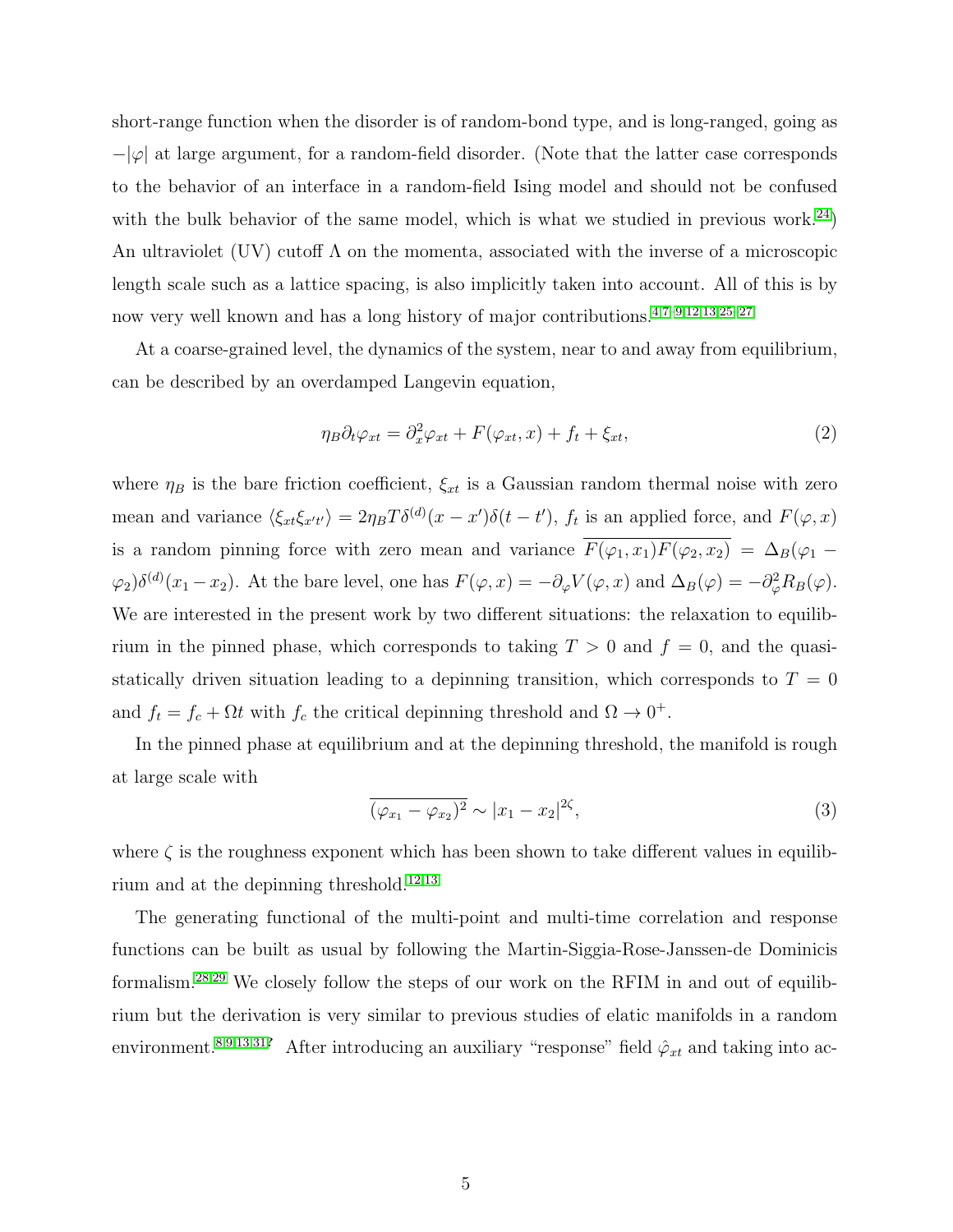count the fact that the solution of Eq.  $(2)$  is unique,<sup>[32](#page-36-6)</sup> one obtains the "partition function"

$$
\mathcal{Z}_{F,\xi}[\hat{f},f] = \int \mathcal{D}\varphi \mathcal{D}\hat{\varphi} \exp \{- \int_{xt} \hat{\varphi}_{xt} \left[ \eta_B \partial_t \varphi_{xt} - \partial_x^2 \varphi_{xt} \right. \\ - \xi_{xt} - F(\varphi_{xt},x) \right] + \int_{xt} (\hat{f}_{xt} \varphi_{xt} + f_{xt} \hat{\varphi}_{xt}) \Big\} \tag{4}
$$

where we have used the Itō prescription (which amounts to setting to 1 the Jacobian of the transformation between the thermal noise and the field). $32$ 

For handling the averages over the thermal noise and the random force we follow the same procedure as in Refs. [\[24,](#page-36-0)[33\]](#page-36-7). To account for phenomena such as avalanches and droplets that are crucial to properly describe the physics of the present class of disordered models one needs to be able to keep track of the full functional dependence of the cumulants of the renormalized disorder,  $14-16$  $14-16$  and to this aim we introduce copies or replicas of the system. The copies have the *same* quenched disorder  $F$  but are coupled to *distinct* sources and are characterized by independent thermal noises (with the same Gaussian distribution). Contrary to the conventional practice,  $34$  we therefore combine dynamics and replicas.

After averaging over the thermal noises and the random force, we obtain

$$
Z[\hat{f}_a, f_a] = \int \prod_a \mathcal{D}\varphi_a \mathcal{D}\hat{\varphi}_a e^{-S_{dyn}[\{\hat{\varphi}_a, \varphi_a\}]+\sum_a \int_{xt}(\hat{f}_{a,xt}\varphi_{a,xt}+f_{a,xt}\hat{\varphi}_{a,xt})}
$$
(5)

with the bare dynamical action is given by

<span id="page-5-0"></span>
$$
S_{dyn}[\{\hat{\varphi}_a, \varphi_a\}] =
$$
  

$$
\sum_a \int_{xt} \hat{\varphi}_{a,xt} \{\eta_B (\partial_t \varphi_{a,xt} - T\hat{\varphi}_{a,xt}) - \partial_x^2 \varphi_{a,xt}\} - \frac{1}{2} \sum_{ab} \int_{xtt'} \hat{\varphi}_{a,xt} \Delta_B (\varphi_{a,xt} - \varphi_{b,xt'}) \hat{\varphi}_{b,xt'}.
$$
 (6)

Note the difference between the effect of the thermal noises that lead to a one-replica term which is local both in space and in time and the effect of the quenched random force that generates a two-replica term which is local in space but not in time.

Causality comes with Itō's prescription and should apply for both the equilibrium and the quasi-statically driven dynamics. In addition, the relaxation toward equilibrium satisfies an invariance under time translation and a time-reversal symmetry.<sup>[32](#page-36-6)</sup> The latter in turn im-plies the fluctuation-dissipation theorem relating correlation and response functions.<sup>[32](#page-36-6)[,35](#page-36-9)[,36](#page-36-10)</sup> It applies only for  $T > 0$  and is therefore a priori violated in the out-of-equilibrium, driven case. The other symmetries of the dynamical action, besides translational and rotational invariance, are a global  $Z_2$  inversion symmetry,  $\varphi_{a,xt} \to -\varphi_{a,xt}$ ,  $\hat{\varphi}_{a,xt} \to -\hat{\varphi}_{a,xt}$ ,  $\forall a$ , and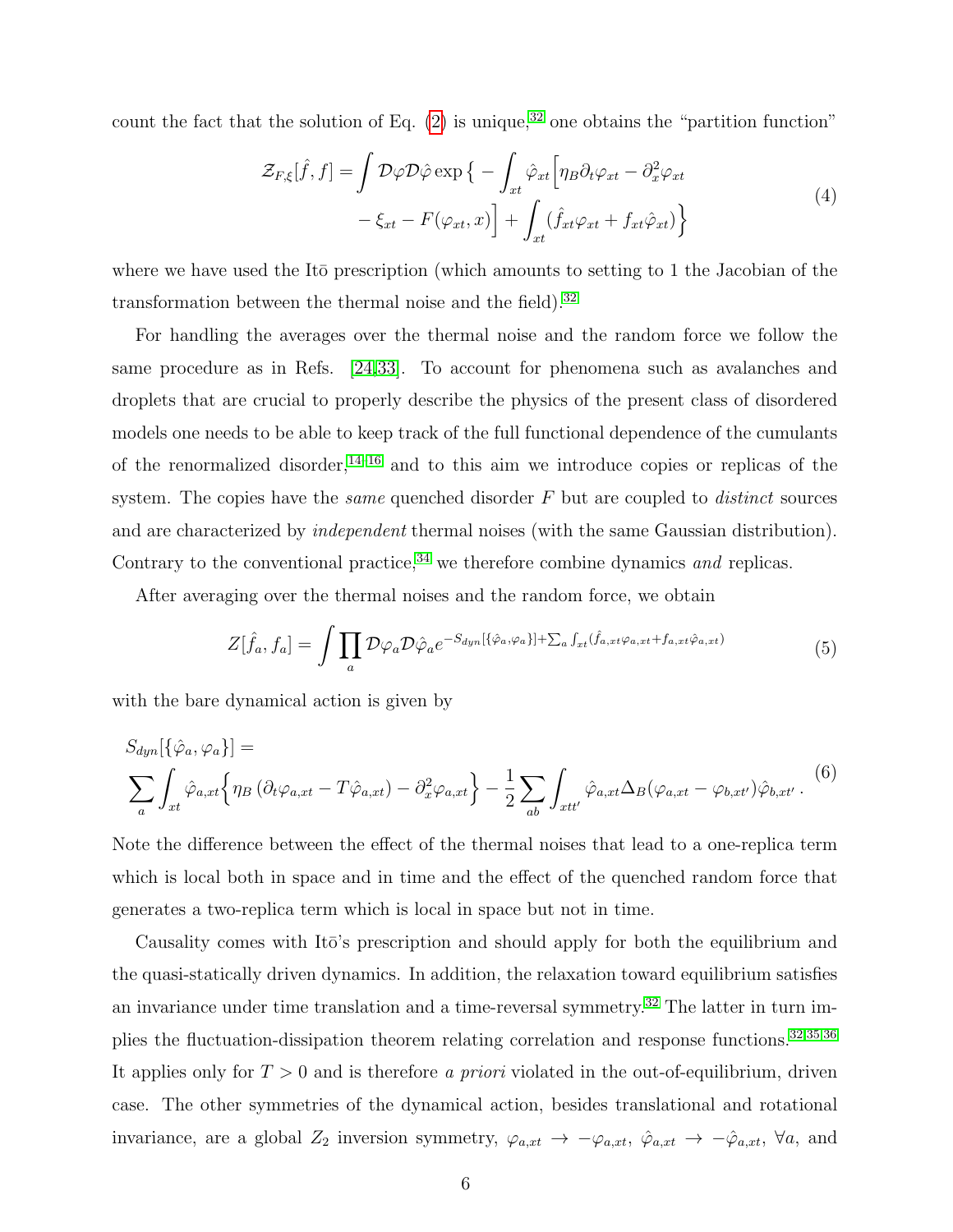a "statistical tilt symmetry" (STS)<sup>[37](#page-36-11)[,38](#page-36-12)</sup> under the displacement  $\varphi_{a,xt} \to \varphi_{a,xt} + \chi_x$  in each replica with  $\chi_x$  a replica- and time-independent field. The consequences of the STS and  $Z_2$ symmetry will be further discussed below. In addition there is also an underlying supersymmetry, but it is effectively broken as soon as  $d$  is less than the upper critical dimension  $d_{uc} = 4^{39}$  $d_{uc} = 4^{39}$  $d_{uc} = 4^{39}$  and, contrary to the case of the RFIM,<sup>[16](#page-35-15)</sup> we will not dwell on it.

# III. NONPERTURBATIVE FUNCTIONAL RENORMALIZATION GROUP

### A. The effective average action formalism

As in our recent treatment of the RFIM in and out of equilibrium, $^{24}$  $^{24}$  $^{24}$  we apply the nonperturbative functional renormalization group (NP-FRG) to describe the long-distance and long-time physics of the dynamical theory defined above. The exact renormalization group procedure relies on a progressive account of the contribution of the fluctuations of the fields on longer length and time scales, or alternatively, shorter momenta and frequencies.  $40-42$  $40-42$  The procedure can be implemented through the addition to the bare action of an "infrared (IR) regulator"  $\Delta S_k$  depending on a running IR scale k. Its role is to suppress the integration over slow modes associated with momenta  $|q| \leq k$  in the functional integral.<sup>[14,](#page-35-8)[16,](#page-35-15)[41](#page-36-16)[,42](#page-36-15)</sup> we therefore add to the replicated dynamical action in Eq. [\(6\)](#page-5-0) a quadratic term,

$$
\Delta S_k[\{\Phi_a\}] = \frac{1}{2} \int_{xt} \int_{x't'} \text{tr}\Big[\sum_a \Phi_{a,xt} \widehat{\mathbf{R}}_k(x - x', t - t') \Phi_{a,x't'}^{\top} + \frac{1}{2} \sum_{ab} \Phi_{a,xt} \widetilde{\mathbf{R}}_k(x - x', t - t') \Phi_{b,x't'}^{\top} \Big],\tag{7}
$$

where  $\Phi_a \equiv (\varphi_a, \hat{\varphi}_a), \Phi_a^{\top}$  is its transpose, and the trace is over the 2 components of  $\Phi_a$ ;  $\widehat{\mathbf{R}}_k$  and  $\widetilde{\mathbf{R}}_k$  are symmetric 2 × 2 matrices of mass-like IR cutoff functions that enforce the decoupling between fast (high-momentum) and slow (low-momentum) modes in the partition function. Following previous work,  $24,43$  $24,43$  it proves sufficient to control the contribution of the fluctuations through their momentum dependence, and we take

<span id="page-6-0"></span>
$$
\widehat{R}_{k,11} = \widehat{R}_{k,22} = 0 , \widehat{R}_{k,12} = \widehat{R}_{k,21} = \widehat{R}_k(|x - x'|) , \qquad (8)
$$

and

<span id="page-6-1"></span>
$$
\widetilde{R}_{k,11} = \widetilde{R}_{k,12} = \widetilde{R}_{k,21} = 0 , \widetilde{R}_{k,22} = \widetilde{R}_k(|x - x'|) , \qquad (9)
$$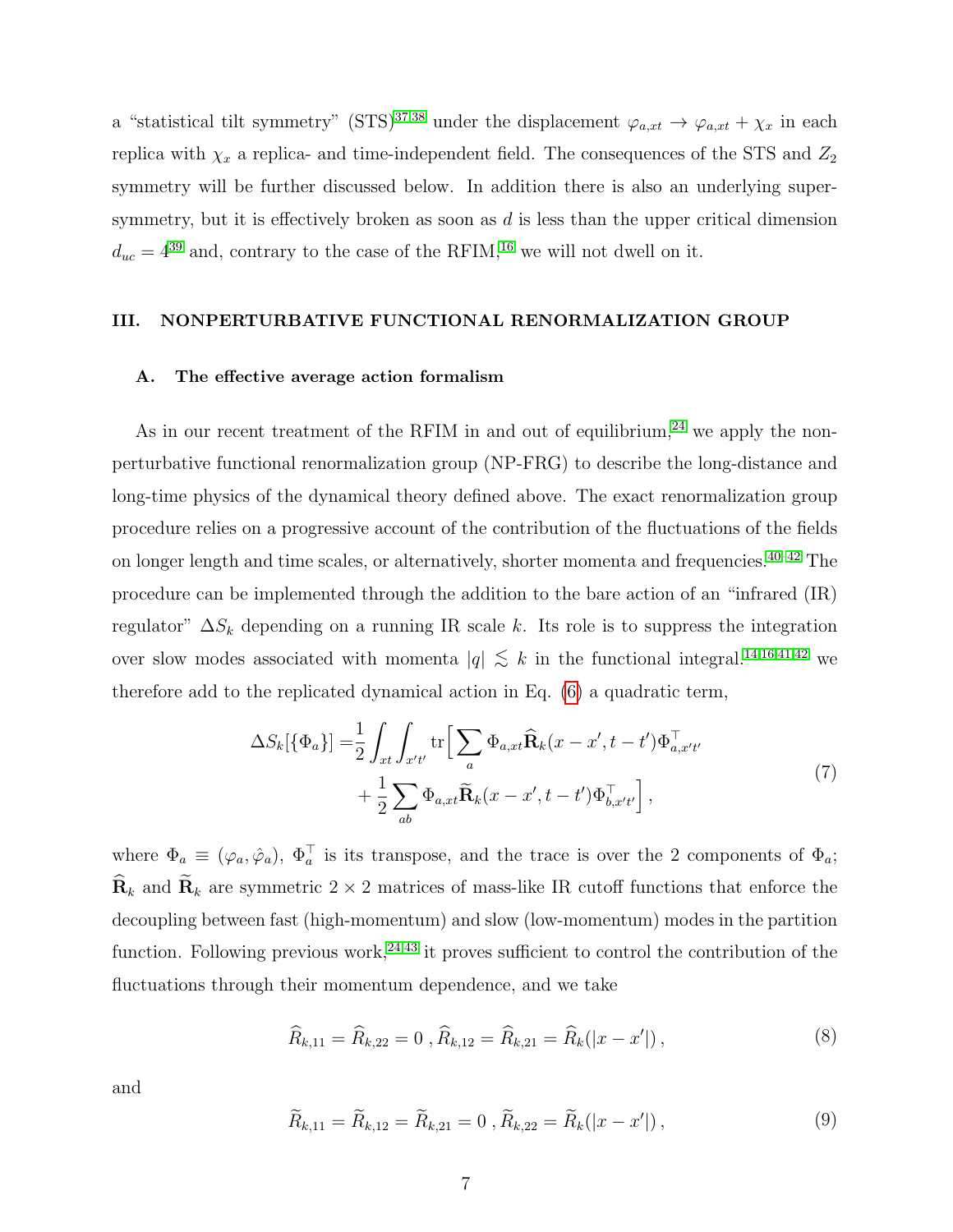where the Fourier transforms,  $\hat{R}_k(q^2)$  and  $\hat{R}_k(q^2)$ , are chosen such that the integration over modes with momentum  $|q| \lesssim k$  is suppressed.<sup>[14](#page-35-8)[,16,](#page-35-15)[42](#page-36-15)</sup> (Note that this choice of IR regulator easily satisfies the symmetries of the present theory.)

After adding the above IR regulator to the bare action, the partition function  $Z[\{\mathcal{F}_a\}]$ , where  $\mathcal{F}_a$  denotes  $(\hat{f}_a, f_a)$  is replaced by a k-dependent quantity,

$$
Z_k[\{\mathcal{F}_a\}] = \int \prod_a \mathcal{D}\Phi_a e^{-S_{dyn}[\{\Phi_a\}]+\sum_a \int_{xt} \mathcal{F}_{a,xt}\Phi_{a,xt}^\top - \Delta S_k[\{\Phi_a\}]}.
$$
 (10)

The central quantity of our NP-FRG is the "effective average action"  $\Gamma_k$ <sup>[41](#page-36-16)</sup>, which is the generating functional of the 1-particle irreducible (1PI) correlation functions at the scale k. It is defined (modulo the subtraction of a regulator contribution) from  $\ln Z_k[\{\mathcal{F}_a\}]$  via a Legendre transform:

<span id="page-7-0"></span>
$$
\Gamma_k[\{\Phi_a\}] + \ln Z_k[\{\mathcal{F}_a\}] = \sum_a \int_{xt} \text{tr}\mathcal{F}_{a,xt}\Phi_{a,xt}^\top - \Delta S_k[\{\Phi_a\}], \tag{11}
$$

where  $\Phi_a \equiv (\phi_a, \hat{\phi}_a)$  now denotes the "classical" (or average) fields with

$$
\phi_{a,xt} = \frac{\delta \ln Z_k}{\delta \hat{f}_{a,xt}} = \langle \varphi_{a,xt} \rangle
$$
  

$$
\hat{\phi}_{a,xt} = \frac{\delta \ln Z_k}{\delta f_{a,xt}} = \langle \hat{\varphi}_{a,xt} \rangle.
$$
 (12)

The trace in Eq. [\(11\)](#page-7-0) is over the 2 components of  $\Phi_a$  and  $\mathcal{F}_a$ .

The effective average action  $\Gamma_k$  satisfies an exact RG equation (ERGE) describing its evolution with the IR cutoff  $k,$ <sup>[41](#page-36-16)</sup>

<span id="page-7-1"></span>
$$
\partial_k \Gamma_k[\{\Phi_a\}] = \frac{1}{2} \text{Tr}\{(\partial_k \mathbf{R}_k)(\Gamma_k^{(2)}[\{\Phi_a\}] + \mathbf{R}_k)^{-1}\},\tag{13}
$$

where the trace is over space-time coordinates, copy indices and components, and  $\Gamma_k^{(2)}$  $\begin{matrix} (2) \\ k \end{matrix}$  is the matrix formed by the second functional derivatives of  $\Gamma_k$ . (In what follows, superscripts within a parenthesis are used to indicate derivatives with respect to the appropriate arguments.)

## B. ERGE's for the cumulants of the renormalized random force

We are interested in the cumulants of the renormalized disorder, here of the renormalized random force. The cumulants at the scale  $k$  can be generated by expanding the effective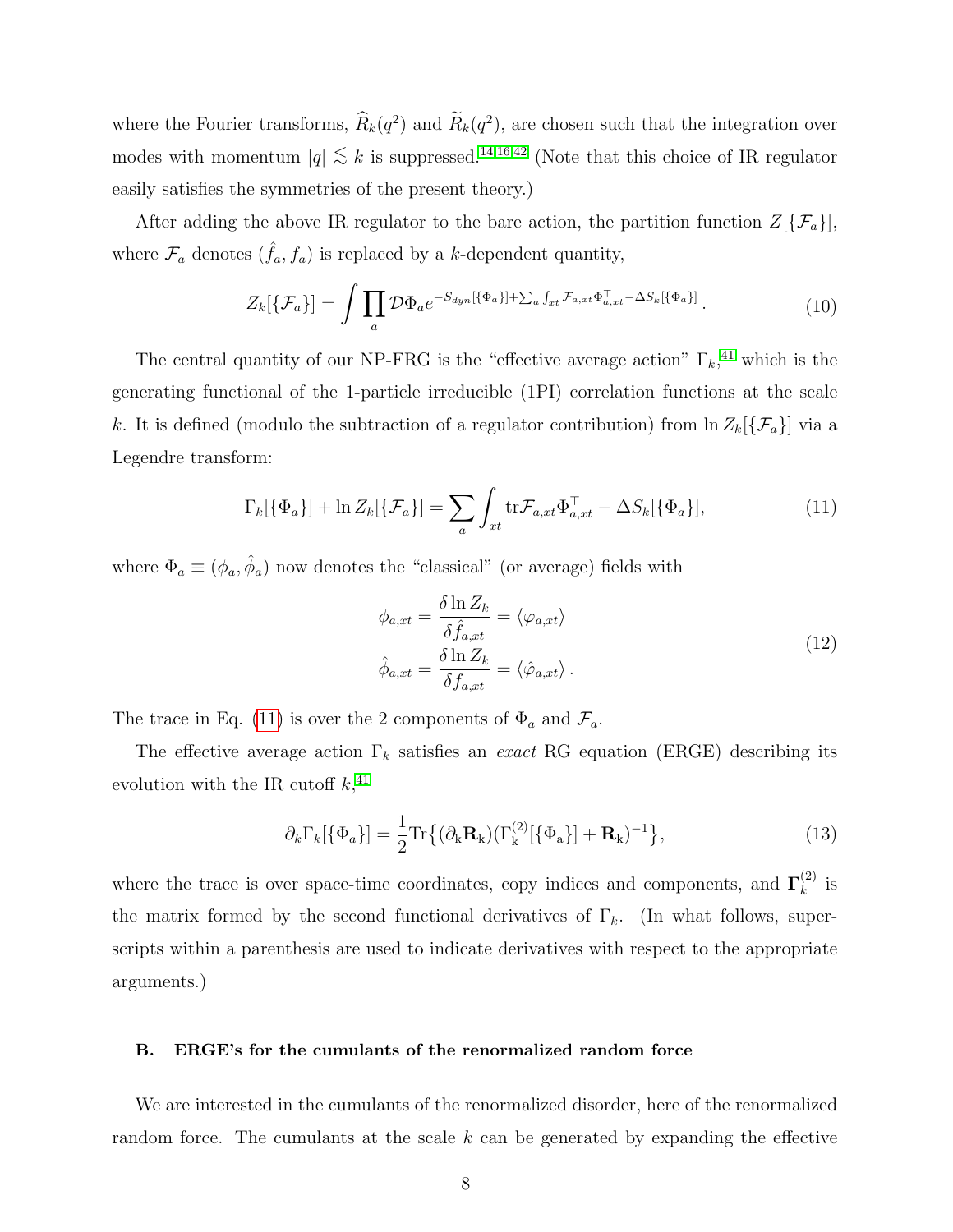average action in increasing number of unrestricted sums over copies,[14](#page-35-8)[–16](#page-35-15)[,24,](#page-36-0)[26](#page-36-18)

<span id="page-8-0"></span>
$$
\Gamma_k[\{\Phi_a\}] = \sum_{p=1}^{\infty} \frac{(-1)^{p-1}}{p!} \sum_{a_1 \cdots a_p} \Gamma_{kp}[\Phi_{a_1}, \cdots, \Phi_{a_p}], \qquad (14)
$$

where the (generalized) cumulants  $\Gamma_{kp}$  are invariant under any permutation of their p ar-guments. As a result of causality and Itō's prescription,<sup>[24](#page-36-0)</sup>  $\Gamma_{kp}$  can be cast in the following form:

<span id="page-8-1"></span>
$$
\Gamma_{kp} = \int_{x_1t_1} \cdots \int_{x_pt_p} \hat{\phi}_{a_1,x_1t_1} \cdots \hat{\phi}_{a_p,x_pt_p} \gamma_{kp;x_1t_1,\cdots,x_pt_p}
$$
\n(15)

where  $\gamma_{kp;x_1t_1,\dots,x_pt_p}$  is a functional of the fields  $\Phi_{a_1,t_1},\dots,\Phi_{a_p,t_p}$  and of their time derivatives,  $\partial_{t_1}^q \Phi_{a_1,t_1},\cdots,\partial_{t_p}^q \Phi_{a_p,t_p},\ q\geq 1.$  Note that the fields and their time derivatives are taken at fixed time values  $t_1, \dots, t_p$  whereas space points are not specified. The properties of the  $\gamma_{kp}$ 's are discussed in more detail in Ref. [\[24\]](#page-36-0) (see also [\[31\]](#page-36-5)).

By differentiating twice the cumulant expansion in Eq. [\(14\)](#page-8-0), one has access to the expansion of the 2-point 1-PI correlation functions (or proper vertices). The components of the propagator  $\mathbf{P}_k = (\mathbf{\Gamma}_k^{(2)} + \mathbf{R}_k)^{-1}$ , *i.e.*,  $\mathbf{P}_{k,ab} = \delta_{ab} \widehat{\mathbf{P}}_{k,a} + \widetilde{\mathbf{P}}_{k,ab}$ , can also be expanded in increasing number of unrestricted sums over copies and, through a term-by-term identification, related to second derivatives of the cumulants. From the lowest order, one obtains

<span id="page-8-3"></span>
$$
\widehat{\mathbf{P}}_{k;x_1t_1,x_2t_2}^{[0]}[\Phi] = \left(\mathbf{\Gamma}_{k1}^{(2)}[\Phi] + \widehat{\mathbf{R}}_k\right)^{-1}\Big|_{x_1t_1,x_2t_2}
$$
\n(16)

and

<span id="page-8-4"></span>
$$
\widetilde{\mathbf{P}}_{k;x_1t_1,x_2t_2}^{[0]}[\Phi_1,\Phi_2] = \int_{x_3t_3} \int_{x_4t_4} \widehat{\mathbf{P}}_{k;x_1t_1,x_3t_3}^{[0]}[\Phi_1] \times \n\left(\mathbf{\Gamma}_{k2;x_3t_3,x_4t_4}^{(11)}[\Phi_1,\Phi_2] - \widetilde{\mathbf{R}}_k(|x_3 - x_4|)\right) \widehat{\mathbf{P}}_{k;x_4t_4,x_2t_2}^{[0]}[\Phi_2].
$$
\n(17)

Finally, after inserting Eq. [\(14\)](#page-8-0) into the ERGE for the effective average action, Eq. [\(13\)](#page-7-1), and after some algebraic manipulations, one can derive an infinite hierarchy of coupled ERGE's for the generalized cumulants  $\Gamma_{kp}$ . For instance, with the choice of IR regulator in Eqs. [\(8,](#page-6-0)[9\)](#page-6-1) and after setting for simplicity the IR cutoff function  $\widetilde{R}_k$  to zero (see the discussion further below), the first three flow equations explicitly read

<span id="page-8-2"></span>
$$
\partial_k \Gamma_{k1} \left[ \Phi_1 \right] = \frac{1}{2} \int_{x_1 x_2} \int_{t_1} tr \left[ \partial_k \widehat{\mathbf{R}}_k (|x_1 - x_2|) \left( \widehat{\mathbf{P}}_{k;(x_1 t_1)(x_2 t_1)}^{[0]} [\Phi_1] + \widetilde{\mathbf{P}}_{k;(x_1 t_1)(x_2 t_1)}^{[0]} [\Phi_1, \Phi_1] \right) \right] \tag{18}
$$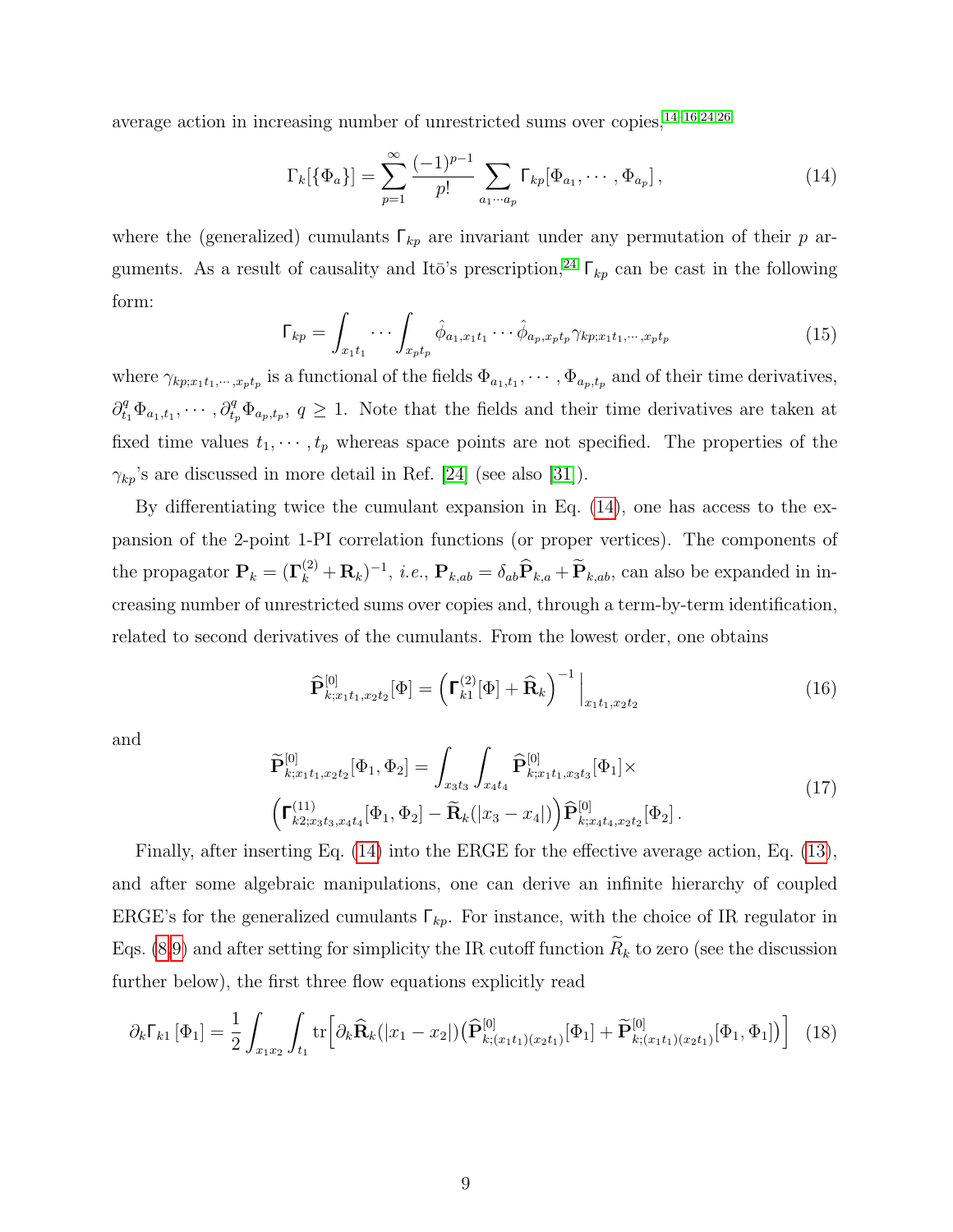<span id="page-9-0"></span>
$$
\partial_{k}\Gamma_{k2}[\Phi_{1},\Phi_{2}] = \frac{1}{2}\tilde{\partial}_{k}\Big\{\int_{x_{3}x_{4}}\int_{t_{3}t_{4}}\text{tr}\Big[\hat{\mathbf{P}}_{k;(x_{3}t_{3})(x_{4}t_{4})}^{[0]}(\Phi_{1}) \times \left(\mathbf{\Gamma}_{k2;(x_{4}t_{4})(x_{3}t_{3})}^{(20)}\right] \times \left(\mathbf{\Gamma}_{k2;(x_{4}t_{4})(x_{3}t_{3})}^{(20)}\right] - \mathbf{\Gamma}_{k3;(x_{4}t_{4})(x_{3}t_{3})}^{(10)}[\Phi_{1},\Phi_{2}] + \frac{1}{2}\tilde{\mathbf{P}}_{k;(x_{3}t_{3})(x_{4}t_{4})}^{[0]}(\Phi_{1},\Phi_{2}]\mathbf{\Gamma}_{k2;(x_{4}t_{4})(x_{3}t_{3})}^{(11)}(\Phi_{1},\Phi_{2}) + \frac{1}{2}\tilde{\mathbf{P}}_{k;(x_{3}t_{3})(x_{4}t_{4})}^{[0]}(\Phi_{1},\Phi_{2}]\mathbf{\Gamma}_{k2;(x_{4}t_{4})(x_{3}t_{3})}^{(11)}(\Phi_{1},\Phi_{2}) + perm(12)\Big]\Big\},
$$
\n
$$
\partial_{k}\Gamma_{k3}[\Phi_{1},\Phi_{2},\Phi_{3}] = \frac{1}{2}\tilde{\partial}_{k}\Big\{\int_{x_{1}x_{2}}\int_{t_{1}t_{2}}\text{tr}\Big[\frac{1}{2}\hat{\mathbf{P}}_{k;(x_{1}t_{1})(x_{2}t_{2})}^{[0]}(\Phi_{1}|\times\left(\mathbf{\Gamma}_{k3;(x_{2}t_{2})(x_{1}t_{1})},...|\Phi_{1},\Phi_{2},\Phi_{3}]\right) + \frac{1}{2}\tilde{\mathbf{P}}_{k;(x_{1}t_{1})(x_{2}t_{2})}^{[0]}(\Phi_{1},\Phi_{1}]\mathbf{\Gamma}_{k3;(x_{2}t_{2})(x_{1}t_{1})}^{(110)}(\Phi_{1},\Phi_{1},\Phi_{2},\Phi_{3}) + \frac{1}{2}\tilde{\mathbf{P}}_{k;(x_{1}t_{1})(x_{2}t_{2})}^{[0]}(\Phi_{1},\Phi_{1}]\mathbf{\Gamma}_{k3;(x_{2}t_{2})(x_{1}t_{
$$

<span id="page-9-1"></span>where we recall that the superscripts within parentheses on the  $\Gamma_{kp}$ 's indicate functional derivatives. In the second and third equations we have introduced the short-hand notation  $\widetilde{\partial}_k$  to indicate a derivative acting only on the cutoff functions  $(i.e., \widetilde{\partial}_k \equiv \partial_k \widehat{R}_k \delta / \delta \widehat{R}_k)$  and  $perm(12)$  and  $perm(123)$  denote the expressions obtained by permuting  $\Phi_1$  and  $\Phi_2$  or  $\Phi_1$ ,  $\Phi_2$  and  $\Phi_3$  (respectively). Finally, the trace tr[] is over the components of the  $2 \times 2$  matrices.

#### <span id="page-9-2"></span>IV. NONPERTURBATIVE APPROXIMATION SCHEME

The hierarchy of ERGE's cannot be solved exactly and we consider the same nonperturbative approximation scheme for the effective average action that we used for studying the RFIM in and out of equilibrium.<sup>[24](#page-36-0)</sup> It combines a truncation in the *spatial derivative* expansion, i.e., an expansion in the number of spatial derivatives for approximating the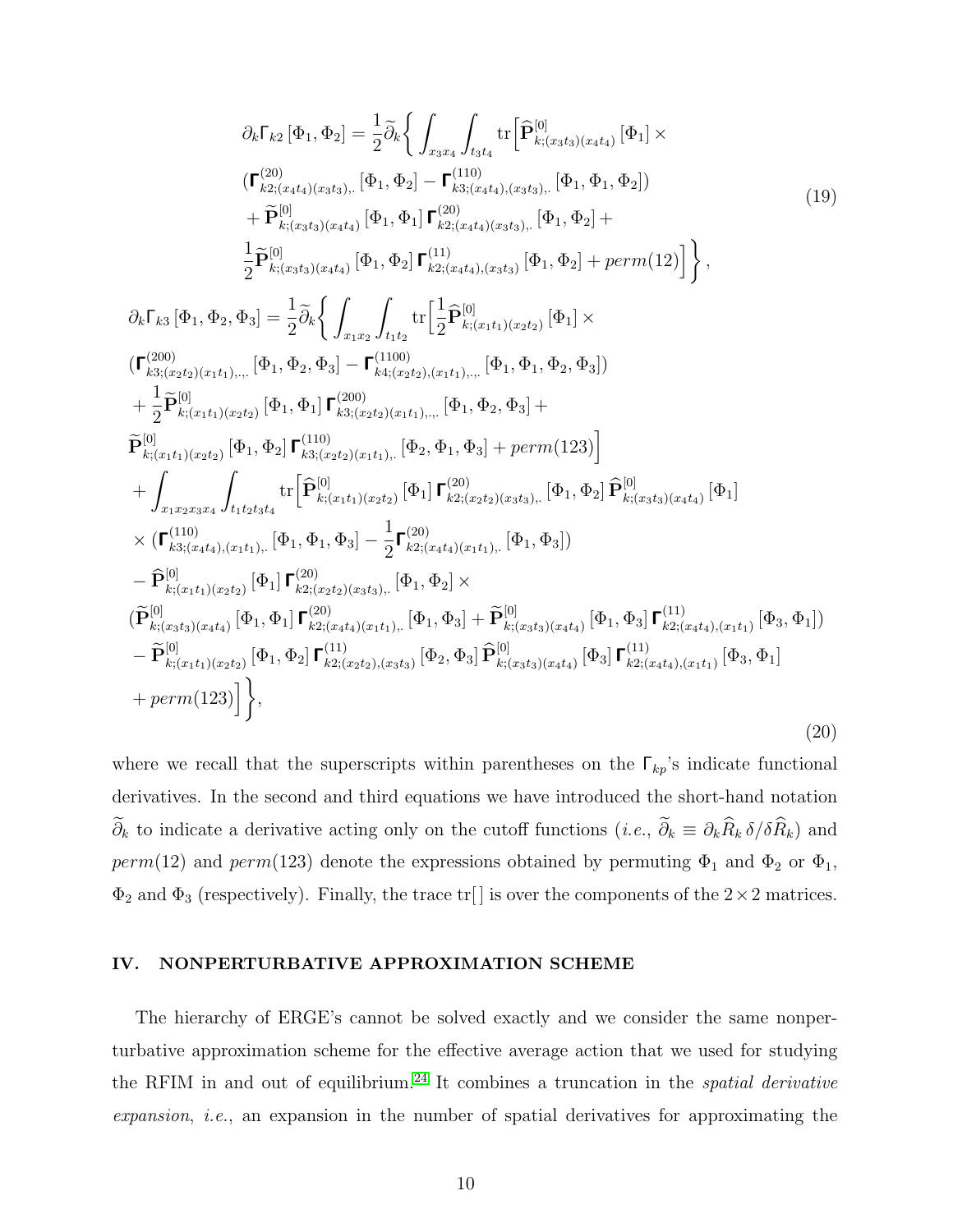long-distance behavior of the 1PI correlation functions, a truncation in the time derivative expansion and expansion in the auxiliary fields  $\hat{\phi}_a$ , which amounts to truncating the number of kinetic coefficients for describing the long-time behavior,  $31,44$  $31,44$  and a truncation in the expansion in cumulants of the renormalized disorder.

In the case of the RFIM, a truncation after the second cumulant is already sufficient to capture all the physics of the problem and distinguish between equilibrium and out-of-equilibrium critical behavior.<sup>[24](#page-36-0)</sup> A priori indeed, there is a symmetry difference between the equilibrium situation where the critical point takes place in zero sources (zero magnetic field) and the driven case where the critical points along the hysteresis curves take place for nonzero values of the magnetic field: In the latter case the  $Z_2$  symmetry of the bare dynamical action may be broken at the fixed point whereas it is satisfied in the former case, and this can be seen in the functional dependence of the first two cumulants.

In the random elastic manifold model (REMM) there is also a potential symmetry difference between equilibrium, which takes place for a zero applied force, and depinning, which takes place for a nonzero value of the force. However this breaking or not of the  $Z_2$  symmetry at the fixed point can no longer be easily detected by working with only the first two cumulants and neglecting all higher-order ones. This is due to the strong constraints (and simplifications!) resulting from the STS. The latter indeed implies that the first cumulant  $\gamma_{k1;x_1t_1}$  (defined in Eq. [\(15\)](#page-8-1) with  $p=1$ ), when evaluated for  $\phi_{a_1,x_1t_1}$  independent of time and  $\hat{\phi}_{a_1,x_1t_1} = 0$ , is not renormalized, *i.e.*,  $\gamma_{k1;x_1t_1} = -\partial_{x_1}^2 \phi_{a_1,x_1}$  at all scale k, as in the bare dynamical action. In addition, the higher-order cumulants are invariant through a translation of all the replica fields  $\phi_{a,xt}$  by a replica- and time-independent field  $\chi_x$  at the same point x, *i.e.*, for  $p \geq 2$ ,

$$
\Gamma_{kp}[(\phi_{a_1}, \hat{\phi}_{a_1}) \cdots , (\phi_{a_p}, \hat{\phi}_{a_p})] = \Gamma_{kp}[(\phi_{a_1} + \chi, \hat{\phi}_{a_1}), \cdots , (\phi_{a_p} + \chi, \hat{\phi}_{a_p})].
$$
 (21)

For instance, for replica fields that are independent of time with  $\hat{\phi}_a = 0$ , the second cumulant  $\gamma_{k2}$  (defined in Eq. [\(15\)](#page-8-1) with  $p = 2$ ) is an even function of the field difference  $\phi_{1,x} - \phi_{2,x}$  due to STS and permutation invariance, whether or not the  $Z_2$  symmetry is broken.

The minimal truncation that already contains the long-distance and long-time physics of the REMM both in and out of equilibrium, and is able to predict a difference of behavior between the two situations when there is one, can then be formulated as

<span id="page-10-0"></span>
$$
\Gamma_{k1}[\Phi] = \int_{xt} \hat{\phi}_{xt} \left[ -\partial_x^2 \phi_{xt} + \eta_k \left( \partial_t \phi_{xt} - T \hat{\phi}_{xt} \right) \right]
$$
(22)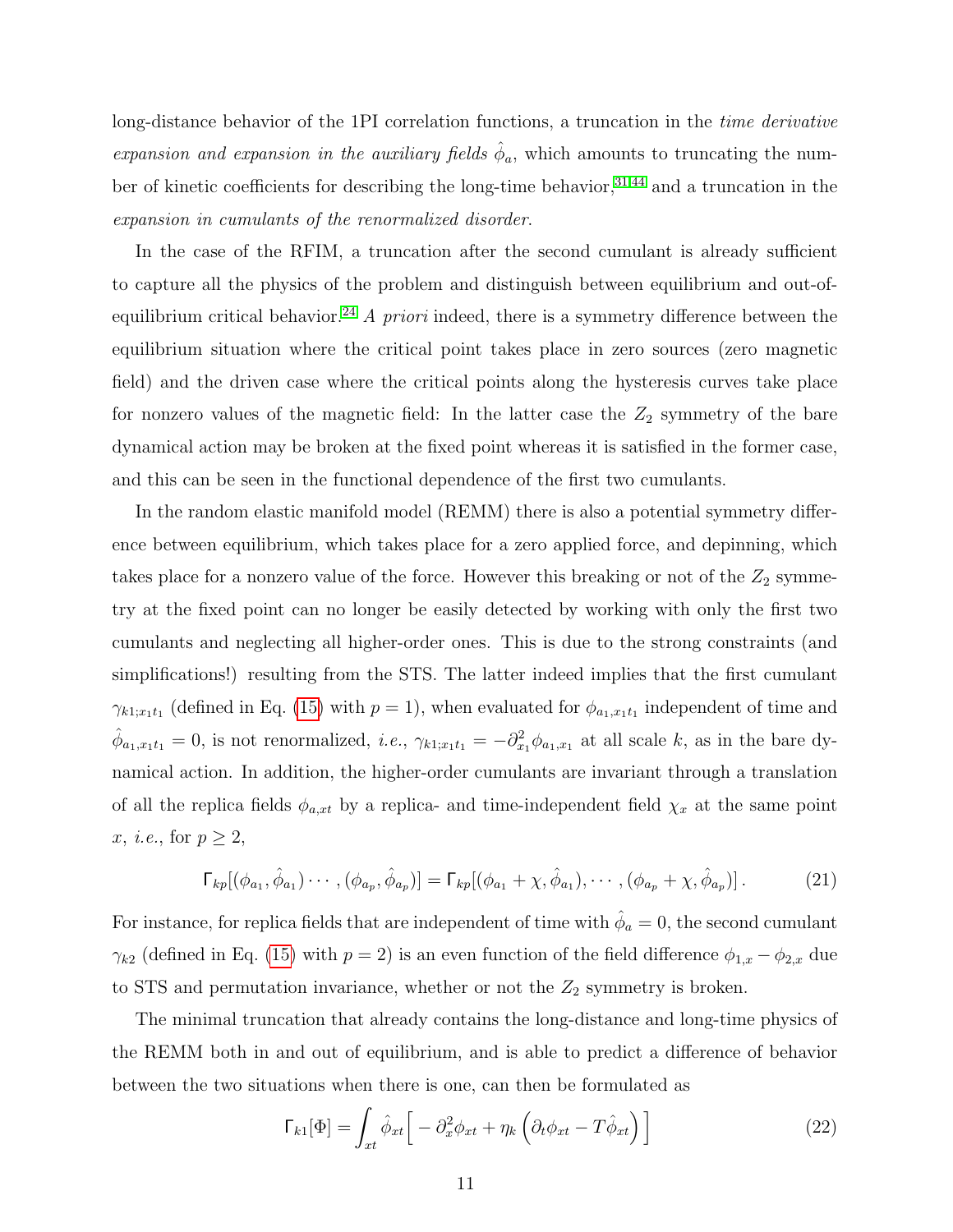<span id="page-11-2"></span>
$$
\Gamma_{k2}[\Phi_1, \Phi_2] = \int_x \int_{t_1 t_2} \hat{\phi}_{1,xt_1} \hat{\phi}_{2,xt_2} \Delta_k(\phi_{1,xt_1}, \phi_{2,xt_2}) \tag{23}
$$

<span id="page-11-0"></span>
$$
\Gamma_{k3}[\Phi_1, \Phi_2, \Phi_3] = \int_x \int_{t_1 t_2 t_3} \hat{\phi}_{1,xt_1} \hat{\phi}_{2,xt_2} \hat{\phi}_{3,xt_3} W_k(\phi_{1,xt_1}, \phi_{2,xt_2}, \phi_{3,xt_3}) \tag{24}
$$

<span id="page-11-1"></span>
$$
\Gamma_{kp} = 0, \ \forall p \ge 4. \tag{25}
$$

The only approximation at the level of the first cumulant is that we have kept a renormalized friction term  $\eta_k$  but neglected higher-order kinetic coefficients associated with higher time derivatives of  $\phi_{xt}$  and higher powers of the response field  $\hat{\phi}_{xt}$ . The nonrenormalization of the coefficient in front of  $\partial_x^2 \phi_{xt}$  and the absence of powers of  $\phi_{xt}$  or of higher spatial gradient terms are a consequence of STS. In equilibrium, the same friction coefficient appears in front of the two terms in  $\partial_t \phi_{xt}$  and  $T\hat{\phi}_{xt}$  as a result of the time-reversal symmetry and fluctuationdissipation theorem. In the driven athermal case, the term proportional to temperature is equal to zero so that, again, only one friction coefficient is necessary. At the level of the second and third cumulant we have used a local approximation that focuses on the uniform (zero-momentum and zero-frequency) behavior.

The above truncation is very much in the spirit of that we have used to treat the RFIM, $^{24}$  $^{24}$  $^{24}$ except that the drastic simplifications brought by the STS force us to move up one order in the truncation of the cumulant expansion. Note however that there is no associated increase in complexity as, due to STS and permutation invariance, the function  $\Delta_k$  only depends on one argument and the function  $W_k$  on two. To see this more explicitly, it is convenient to parametrize the field dependence by introducing

<span id="page-11-3"></span>
$$
y = \frac{\phi_2 - \phi_1}{\sqrt{2}}z = \frac{\phi_1 + \phi_2 - 2\phi_3}{\sqrt{6}}.
$$
 (26)

Then, one finds that

$$
\Delta_k(\phi_1, \phi_2) \equiv \Delta_k(y) = \Delta_k(-y) W_k(\phi_1, \phi_2, \phi_3) \equiv W_k(y, z) = W_k(-y, z) = W_k(-\frac{y}{2} - \frac{\sqrt{3}z}{2}, \frac{\sqrt{3}y}{2} - \frac{z}{2}).
$$
\n(27)

The above symmetries allow us to restrict study of  $\Delta_k(y)$  for  $y \ge 0$  and that of  $W_k(y, z)$  to a triangular section of the  $(y, z)$  plane,  $e.g., y \geq 0, z \geq 0$ √  $3y/3$ . This is pictorially represented in Fig. [1.](#page-12-0)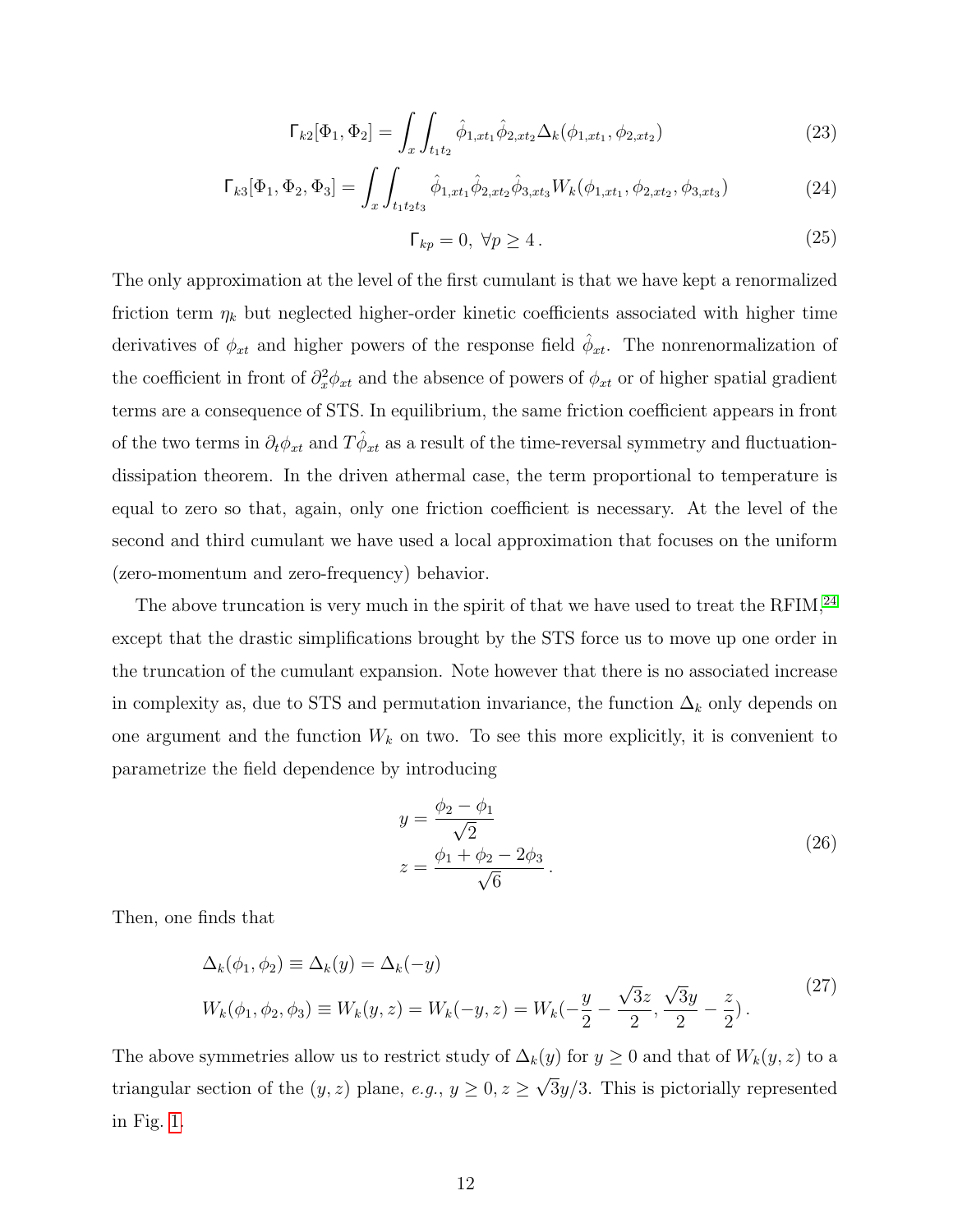In the case of equilibrium, there is an additional symmetry resulting for the original global  $Z_2$  symmetry in zero applied force,

$$
W_k(y, z) = -W_k(y, -z) = -W_k(-y, -z), \qquad (28)
$$

which in particular implies that  $W_k(0, 0) = 0$ .



<span id="page-12-0"></span>FIG. 1: Representation of the behavior of the third cumulant  $W_k(\phi_1, \phi_2, \phi_3) \equiv W_k(y) = (\phi_2 \phi_1)/$ √  $2, z = (\phi_1 + \phi_2 - 2\phi_3)/$ √ 6) in the  $(y, z)$  plane. The left panel correspond to the depinning case  $(f = f_c^+)$  and the right panel to the equilibrium case (zero applied force,  $f = 0$ ). In both cases there is an invariance of the function  $W_k$  under  $2\pi/3$  rotations (about the origin) and mirror symmetries about the three axes shown as full lines in the two panels. In the equilibrium case there is an additional invariance under a  $\pi/3$  rotation followed by a change of sign: The associated axes of anti-symmetry are shown as dashed lines in the right panel. (In this case one also has that  $W_k(0,0) = 0.$ ) Because of the symmetries, the functional dependence of the third cumulant can be restricted to the shaded triangular section (or any equivalent one obtained by a  $2\pi/3$  rotation).

Finally, the renormalized quantities appearing in Eqs. [\(22-](#page-10-0)[24\)](#page-11-0) are defined from the fol-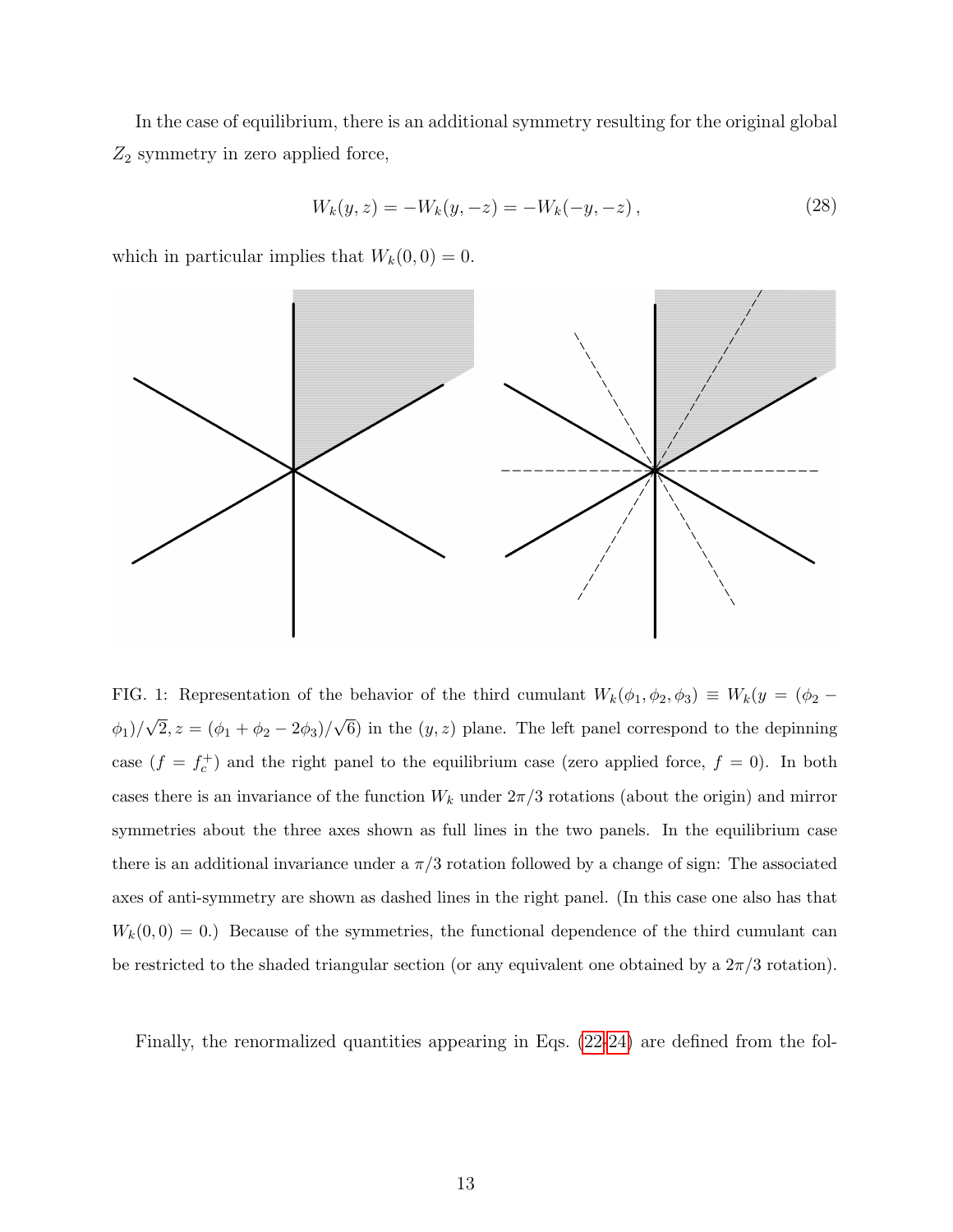lowing prescriptions:

$$
\eta_k = \lim_{\omega \to 0} \frac{d}{d(-i\omega)} F T_\omega \frac{\delta^2 \Gamma_{k1}[\Phi]}{\delta \phi_{xt} \delta \hat{\phi}_{xt'}} \Big|_{unif}
$$
\n
$$
\Delta_k(\phi_1, \phi_2) \delta^{(d)}(x_1 - x_2) = \frac{\delta^2 \Gamma_{k2}[\Phi_1, \Phi_2]}{\delta \hat{\phi}_{1,xt_1} \delta \hat{\phi}_{2,xt_2}} \Big|_{unif}
$$
\n
$$
W_k(\phi_1, \phi_2, \phi_3) \delta^{(d)}(x_1 - x_2) \delta^{(d)}(x_1 - x_3) = \frac{\delta^3 \Gamma_{k3}[\Phi_1, \Phi_2, \Phi_3]}{\delta \hat{\phi}_{1,xt_1} \delta \hat{\phi}_{2,xt_2} \delta \hat{\phi}_{3,xt_3}} \Big|_{unif}.
$$
\n(29)

where  $FT_{\omega}$  denotes a Fourier transform and the subscript  $unif$  means that we take configurations of the fields that are spatially uniform with  $\phi_{a,xt} = \phi_{a,t}$  and  $\hat{\phi}_{a,xt} = 0$ . We will consider configurations of the physical fields  $\phi_a$  that are also either strictly uniform, i.e. constant, in time (for equilibrium) or very slowly evolving in an appropriate quasi-static limit (for depinning). Indeed, relaxation to equilibrium corresponds to taking  $T > 0$  and the driving rate of the applied force  $\Omega = 0$ . Due to the time reversal symmetry and the resulting fluctuation-dissipation theorem, the static quantities are independent of the dynamical ones. The limit to  $T = 0$  can then be taken and requires a careful account of the nonuniform convergence associated with the presence of a thermal boundary layer.[15,](#page-35-16)[16](#page-35-15)[,25,](#page-36-1)[26](#page-36-18)[,30,](#page-36-20)[33](#page-36-7) On the other hand, the depinning transition corresponds to first setting  $T = 0$  and then considering the quasi-static limit of  $\Omega \to 0^+$ . This infinitesimal driving rate for  $f \to f_c^+$  translates into an infinitesimal velocity for the field, so that we have to consider configurations such that  $13$ 

$$
\phi_t = \phi + vt, \ v \to 0^+ \,. \tag{30}
$$

After inserting Eqs. [\(22](#page-10-0)[-25\)](#page-11-1) in the ERGE's, Eqs. [\(18](#page-8-2)[,19](#page-9-0)[,20\)](#page-9-1), and using the above RG prescriptions, one obtains a closed set of coupled nonperturbative functional RG equations for the functions  $\Delta_k$ ,  $W_k$  and the friction coefficient  $\eta_k$ . We again follow closely the steps of our previous study of the RFIM.[24](#page-36-0)

### <span id="page-13-0"></span>V. NP-FRG FLOW EQUATIONS

#### A. Hat and tilde propagators

Before studying in more detail the flow equations for  $\eta_k$ ,  $\Delta_k(y)$ , and  $W_k(y, z)$  we first consider the propagators appearing in these equations. In all of these equations, the "hat propagator" matrix  $\widehat{\mathbf{P}}_k^{[0]}[\Phi]$  defined in Eq. [\(16\)](#page-8-3) appears in field configurations that are uniform in space with moreover  $\hat{\phi} = 0$ . It can be obtained from the second derivative of the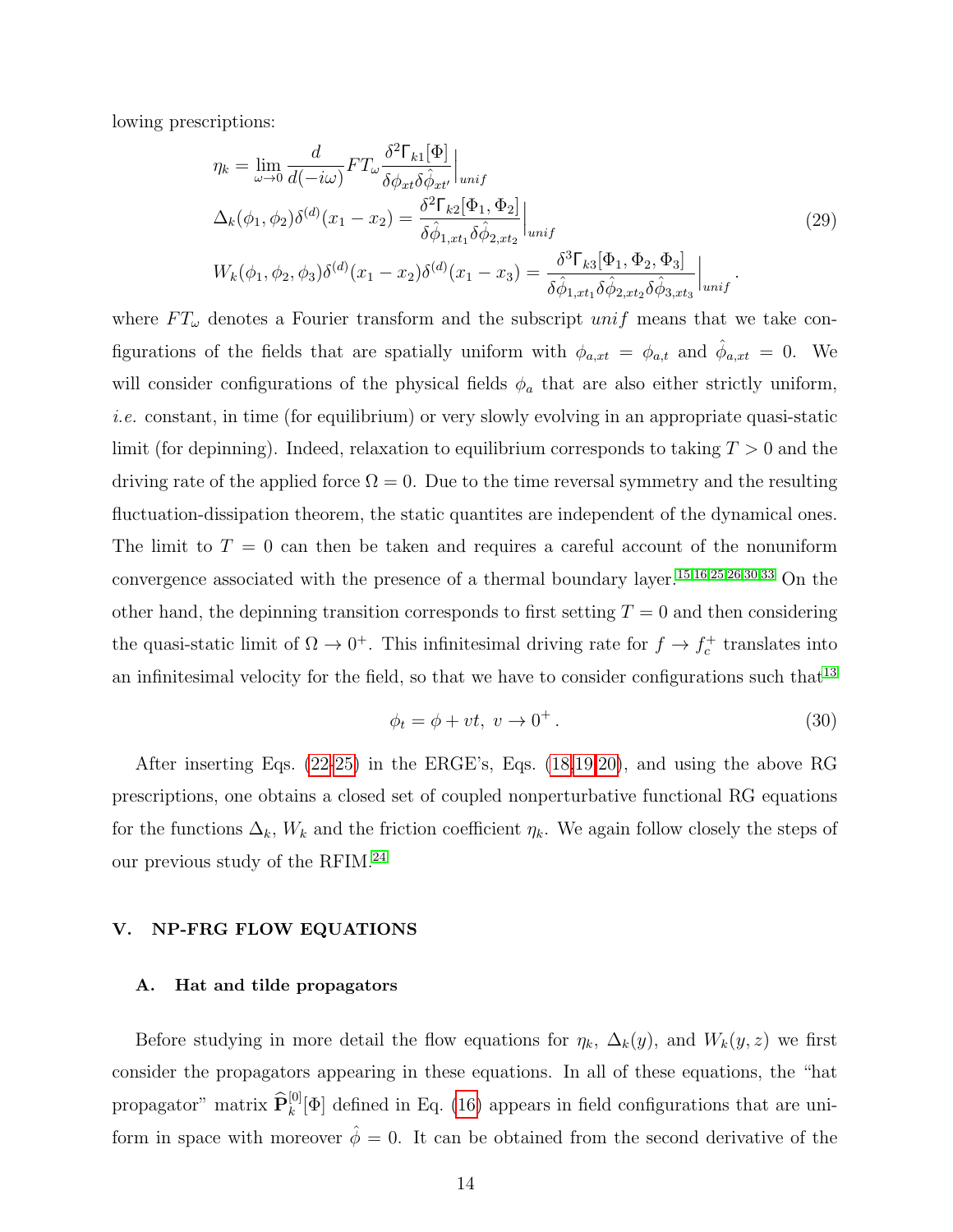approximate first cumulant expression given in Eq. [\(22\)](#page-10-0). It is found to be independent of the field and simply given by

$$
\widehat{\mathbf{P}}_{k}^{[0]}(q^2,\omega) = \begin{pmatrix} G_k(q^2,\omega) & G_k^+(q^2,\omega) \\ & \\ G_k^-(q^2,\omega) & 0 \end{pmatrix}
$$
\n(31)

where, after transforming back to time, the response function at scale  $k G_k^+$  reads

$$
G_k^+(q^2, t', t) = \frac{1}{\eta_k} e^{-\frac{q^2 + \hat{R}_k(q^2)}{\eta_k}(t - t')} \theta(t - t'), \qquad (32)
$$

with  $\theta$  the Heaviside step function,  $G_k^ _{k}^{-}(q^{2},t^{\prime},t)=G_{k}^{+}% (q^{2},t^{\prime},t^{\prime},t)=G_{k}^{-}(q^{2},t^{\prime},t^{\prime},t)$  $_{k}^{+}(q^2, t, t')$ , and the correlation function at scale  $k G_k$  is equal to

$$
G_k(q^2, t', t) = T \frac{e^{-\frac{q^2 + \widehat{R}_k(q^2)}{\eta_k}|t - t'|}}{q^2 + \widehat{R}_k(q^2)}
$$
(33)

and is equal to zero when  $T = 0$ .

It<sub>o</sub>'s prescription is enforced in the nonperturbative RG by ensuring that the response function  $G_k^+$  $k(t',t)$  is zero when the two times coincide. This is achieved by everywhere shifting the time for the auxiliary response field by an infinitesimal positive amount:  $\langle \hat{\varphi}_{x't'} \varphi_{xt} \rangle_k \to$  $\langle \hat{\varphi}_{x't'+\epsilon} \varphi_{xt} \rangle_k$  with  $\epsilon \to 0^{+.43}$  $\epsilon \to 0^{+.43}$  $\epsilon \to 0^{+.43}$  This guarantees causality.

We now turn to the "tilde propagator" matrix  $\tilde{\mathbf{P}}_k^{[0]}[\Phi]$ . From Eq. [\(17\)](#page-8-4) and the ansatz in Eq. [\(23\)](#page-11-2), it is easy to see that when evaluated for uniform configurations with the response fields set to zero the "tilde propagator" matrix has only one nonzero component, the upper left one, which is then simply given in Fourier space by

$$
[\widetilde{\mathbf{P}}_k^{[0]}]_{11}(q^2, t_1, t_2; \phi_1, \phi_2) = G_k^+(q^2, \omega = 0)^2 [\Delta_k(\phi_1, \phi_2) - \widetilde{R}_k(q^2)],\tag{34}
$$

which is purely static.

In what follows we will set for simplicity  $\widetilde{R}_k = 0$ . This does not prevent suppressing fluctuations on scales smaller than the IR cutoff k, as we keep the cutoff function  $\widehat{R}_k$ . As we showed in the case of the RFIM,<sup>[16](#page-35-15)</sup>  $\widetilde{R}_k$  is important to ensure that the underlying supersymmetry of the field-theoretical construction which leads to dimensional reduction is not explicitly broken. However in the present case, it has been shown that this supersymmetry is broken as soon as  $d < d_{uc} = 4$  and that the results strongly deviate from the dimensional reduction predictions.<sup>[39](#page-36-13)</sup> Neglecting  $\widetilde{R}_k$  is therefore expected to be rather benign.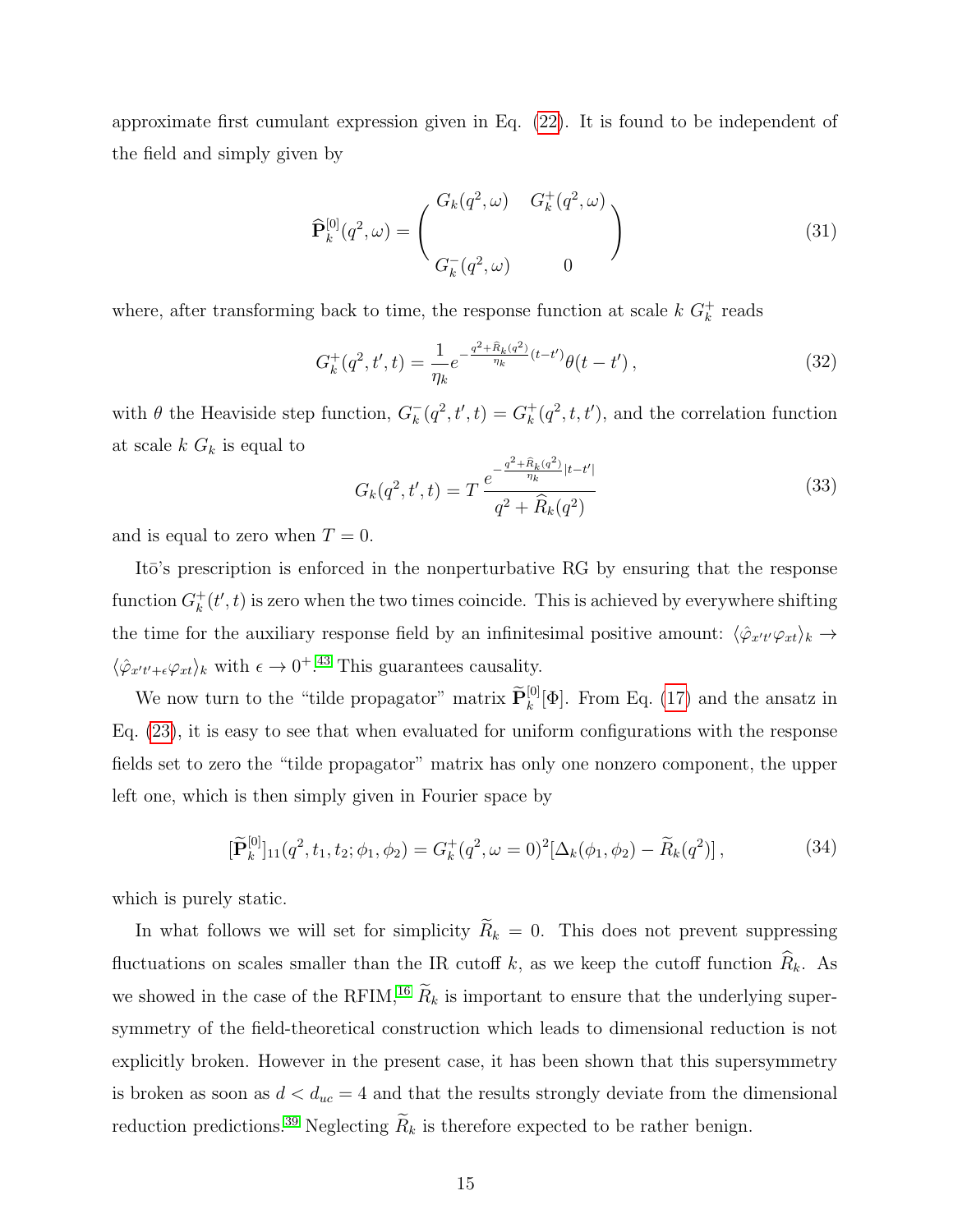# B. Flow equations for the second and third cumulants in a graphical representation

From the procedure outlined above and in our previous treatment of the RFIM criticality in and out of equilibrium,<sup>[24](#page-36-0)</sup> we obtain the nonperturbative FRG equations<sup>[45](#page-36-21)</sup> for the second and third cumulants of the renormalized random force which can be expressed for both equilibrium and depinning in the following graphical form:

<span id="page-15-2"></span>
$$
\partial_k \Delta_k(\phi_{1t_1}, \phi_{2t_2}) = -\frac{\tilde{\partial}_k}{2} \int_q \int_{t_3t_4} \left( \begin{array}{c} 2 \\ 1 \end{array} \right)
$$

<span id="page-15-3"></span>∂kWk(φ1t<sup>1</sup> , φ2t<sup>2</sup> , φ3t<sup>3</sup> ) = <sup>∂</sup>˜ k 2 R q R t4t5t<sup>6</sup> + 3 −12 −12 −12 −12 −12 −12 −12 −4 \* + 6 + 3 +12 + 6 +12 \* \* +6 +6 ! , (36)

where we have used the shorthand notations  $\int_q \equiv \int d^dq/(2\pi)^d$  and  $\int_t = \int_{-\infty}^{+\infty} dt$ . The propagator (response function) is represented graphically as

<span id="page-15-0"></span>
$$
G_k^+(q^2, t, t'; \phi) = \underbrace{\qquad \qquad}_{t} \qquad \qquad t'} \tag{37}
$$

and the correlation function as

<span id="page-15-1"></span>
$$
G_k(q^2, t, t'; \phi) = \underbrace{\bullet \bullet \bullet \bullet}_{t'}, \tag{38}
$$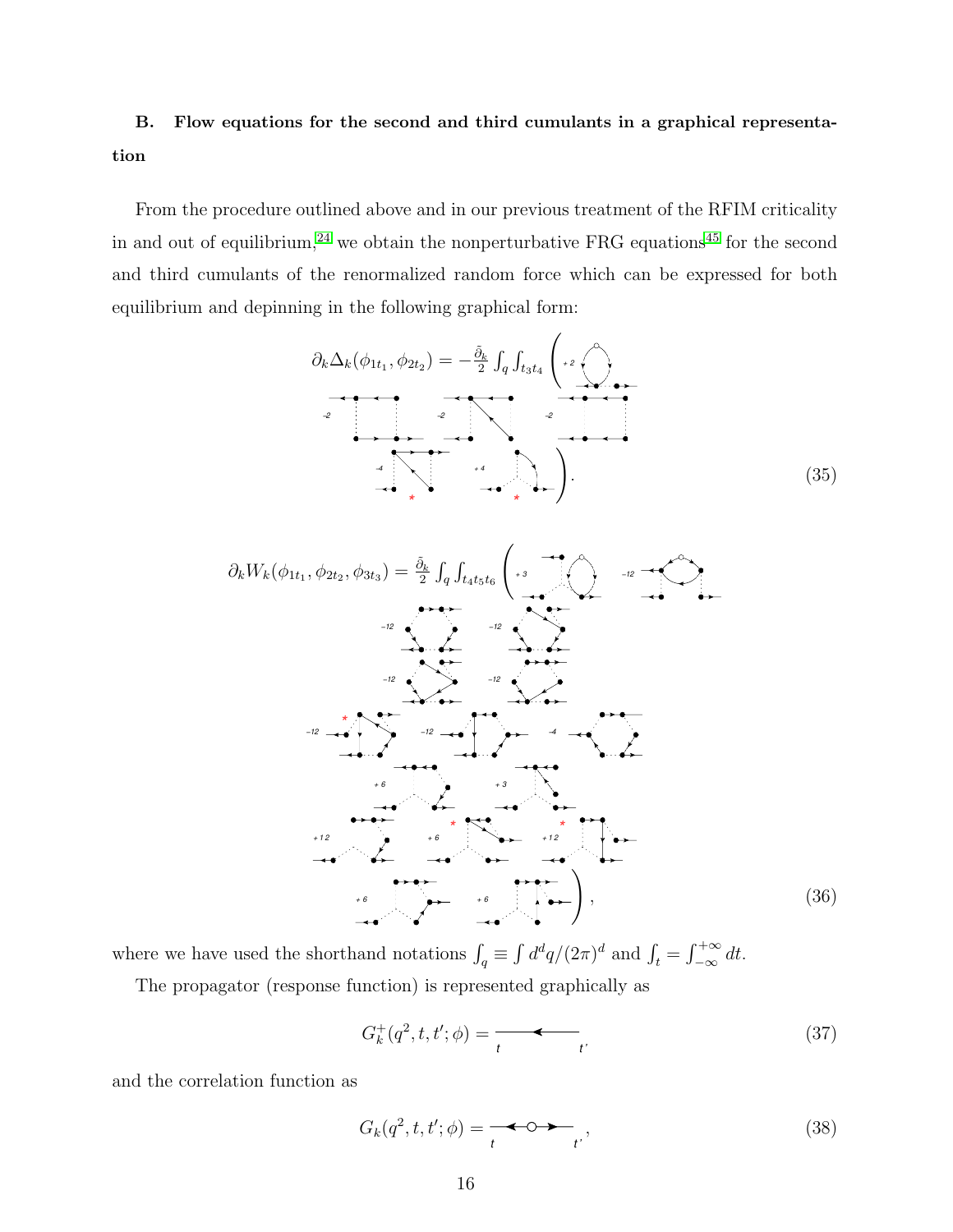where an empty circle denotes  $T\eta_k$ . In the propagator the arrow indicates the direction of time: *i.e.*, in Eq. [\(37\)](#page-15-0) the function is nonzero only if  $t > t'$ , whereas there is no ordering in Eq. [\(38\)](#page-15-1).

In addition, two filled circles joined by a dashed line denote a vertex obtained from the second cumulant  $\Gamma_{k2}$  and three filled circles joined by dashed lines a vertex obtained from the third cumulant  $\Gamma_{k3}$ . There are no other vertices as we have set to zero the cumulants of order  $p \geq 4$  in our ansatz for the effective average action. The legs of the vertices are associated with differentiation with respect to the fields. A leg with an incoming arrow indicates a derivative with respect to  $\phi_{xt}$  and a leg with an outgoing arrow indicates a derivative with respect to  $\hat{\phi}_{xt}$ .

A number of diagrams in the above flows of the cumulants have been signaled by a (red) star. These diagrams need to be treated with special care. They indeed all contain a first derivative with respect to a physical field  $\phi_a$  of a second or third random-force cumulant apparently evaluated when two replica fields (including  $\phi_a$ ) are equal. As already stressed, the cumulants at  $T = 0$  develop linear cusps when two of their replica-field arguments become equal. One then expects that the derivatives in the direction of the cusp are singular when evaluated for exactly coinciding field arguments. This problem has already been encountered and solved in the perturbative FRG treatment of the  $REMM^{13}$  $REMM^{13}$  $REMM^{13}$  and, in our previous work,<sup>[24](#page-36-0)</sup> in the nonperturbative FRG treatment of the RFIM in and out of equilibrium. It can be worked out for the equilibrium and the depinning cases, but in two distinct and specific ways which we now illustrate.

#### C. Handling the cusp: An illustration

#### 1. Depinning: The role of an infinitesimal velocity

For illustration we consider the last diagram appearing in the flow of  $\Delta_k$  in Eq. [\(35\)](#page-15-2) and marked by a red star. It involves a derivative of the third cumulant of the random force. There are four such diagrams having the same topology and we only consider the integral over  $t_1, t_2$  of the one of the four (the integral over the internal momentum q does not lead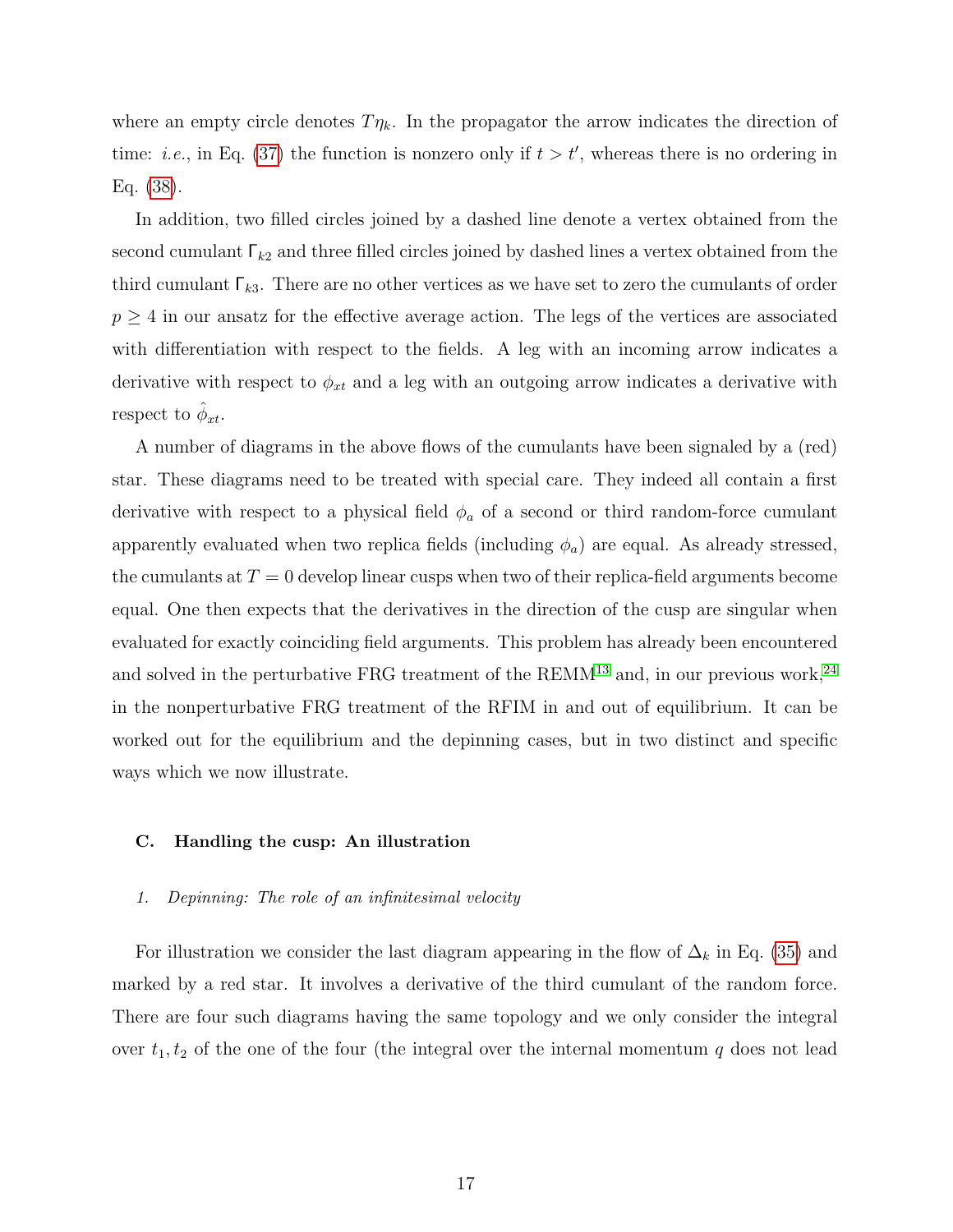to any difficulty):

<span id="page-17-0"></span>
$$
I_{dep}(\phi_{1t_1}, \phi_{2t_2}) = \int_{t_3} \left( \bigotimes_{\substack{t_1, t_1 \ 1, t_1}} \bigotimes_{\substack{2, t_2}} \bigotimes_{\substack{t_2}} \bigotimes_{\substack{t_3}} \left( q^2; t_2 - t_3 \right) W_k^{(001)}(\phi_{1t_1}, \phi_{2t_3}, \phi_{2t_2}). \tag{39}
$$

The response function introduces a time ordering, requiring that  $t_2 > t_3$ . Because of the quasi-static driving, the dependence of the fields drifts infinitesimally slowly,  $\phi_{a,t_a} \to \phi_a + vt_a$ , and we need to evaluate the above expression in the limit  $v \to 0^+$ . Therefore, in the derivative of W<sub>k</sub> the difference of the last two arguments is  $\phi_{2t_3} - \phi_{2t_2} \approx v(t_3 - t_2) \to 0^{-}$ . The ambiguity coming from the derivative in the presence of a cusp is then lifted because one does not consider the field difference to be 0 but 0<sup>−</sup>, which chooses in a sense one side of the cusp and is unambiguous. By using the parametrization introduced in Sec. [IV](#page-9-2) and the symmetries of the function  $W_k$  discussed in this same section, one can rewrite Eq. [\(39\)](#page-17-0) as

$$
I_{dep}(y) = \int_0^{+\infty} dt' G_k^+(q^2; t') \left[ \frac{W_k^{(01)}(0^-, \frac{2y}{\sqrt{3}})}{\sqrt{6}} - \frac{W_k^{(10)}(0^-, \frac{2y}{\sqrt{3}})}{\sqrt{2}} \right].
$$
 (40)

After introducing the static propagator

$$
P_k(q^2) = \frac{1}{q^2 + \widehat{R}_k(q^2)}
$$
\n(41)

and using the symmetry of the derivatives,  $W_k^{(01)}$  $k^{(01)}(-y,z) = W_k^{(01)}$  $W_k^{(01)}(y, z)$  and  $W_k^{(10)}$  $k^{(10)}(-y,z) =$  $-W_k^{(10)}$  $\binom{10}{k}(y, z)$ , we finally arrive at the expression

<span id="page-17-1"></span>
$$
I_{dep}(y) = P_k(q^2) \left[ \frac{W_k^{(01)}(0, \frac{2y}{\sqrt{3}})}{\sqrt{6}} + \frac{W_k^{(10)}(0^+, \frac{2y}{\sqrt{3}})}{\sqrt{2}} \right],
$$
\n(42)

where  $W_k^{(10)}$  $k^{(10)}(0^+, 2y/\sqrt{3})$  is well defined in the presence of a cusp in the first argument.

#### 2. Equilibrium: The role of an infinitesimal temperature

We now consider the same quantity in Eq [\(39\)](#page-17-0) as for the depinning case but for the equilibrium situation. This means in particular that the replica fields are independent of time.  $I_{eq}(y)$  is then given by the same expression as in Eq [\(42\)](#page-17-1) except that  $0^+$  should be replaced by 0. The result is therefore a priori ambiguous at zero temperature in the presence of a cusp. However, an infinitesimal temperature rounds the cusp and allows one to deal with an analytic theory. The equilibrium fixed point controlling the pinned phase is at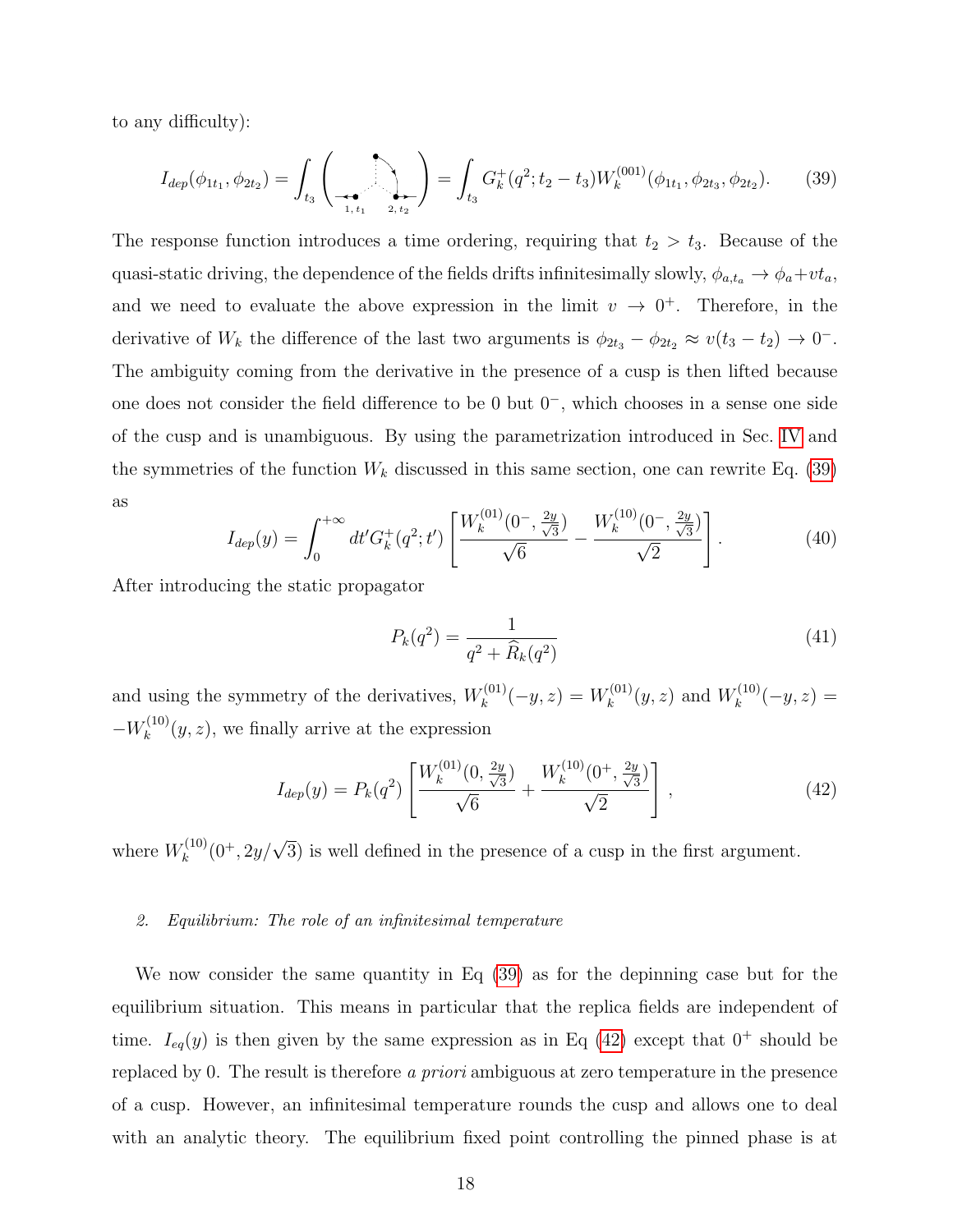zero temperature and the renormalized temperature is an irrelevant, albeit dangerously so, quantity. The rounding of the cusp is a nontrivial phenomenon and it takes place inside a thermal boundary layer that shrinks with the RG flow as one approaches the fixed point. The convergence to the zero-temperature fixed point is therefore nonuniform and requires some subtle treatment.<sup>[25](#page-36-1)[,26](#page-36-18)</sup> However, in a nutshell, one can use the fact that in the presence of an infinitesimal temperature the cumulants are all well behaved within the boundary layer. This leads to symmetry properties that can be enforced first, before one takes the limit of zero temperature.

So, one may consider the expression

$$
I_{eq}(y) = P_k(q^2) \left[ \frac{W_k^{(01)}(0, \frac{2y}{\sqrt{3}})}{\sqrt{6}} + \frac{W_k^{(10)}(0, \frac{2y}{\sqrt{3}})}{\sqrt{2}} \right]
$$
(43)

in the presence of an infinitesimal temperature, use the symmetry properties characteristic of equilibrium in an analytic theory (within the thermal boundary layer) which entails that  $W_k^{(10)}$  $(k_{k}^{(10)}(y=0,z)=0$ , and then take the limit of zero temperature. This leads to

$$
I_{eq}(y) = P_k(q^2) \frac{W_k^{(01)}(0, \frac{2y}{\sqrt{3}})}{\sqrt{6}}.
$$
\n(44)

One can see that this expression is different than that of the depinning case. Infinitesimal velocity (for depinning) and infinitesimal temperature (for equilibrium) both lift the ambiguities associated with the presence of cusps in the functional dependence of the cumulants, but they do it differently and lead to different beta functions. This is exactly what was done before in the context of the perturbative FRG of the present model<sup>[12](#page-35-9)[,13](#page-35-10)</sup> and in our previous nonperturbative FRG investigation of the RFIM in and out of equilibrium.<sup>[24](#page-36-0)</sup>

# D. NP-FRG flow of the second and third cumulants: Explicit expressions

By following the procedure outlined above, and after some tedious but rather systematic and straightforward manipulations, we arrive at explicit NP-FRG flow equations for  $\Delta_k(y)$ and  $W_k(y, z)$  both for equilibrium and for depinning at zero temperature. The equation for the second cumulant explicitly reads

<span id="page-18-0"></span>
$$
\partial_k \Delta_k(y) = -\left(\frac{\tilde{\partial}_k}{2} \int_q P_k(q^2)^2\right) \left(\Delta'_k(y)^2 + [\Delta(y) - \Delta_k(0)]\Delta''_k(y)\right)
$$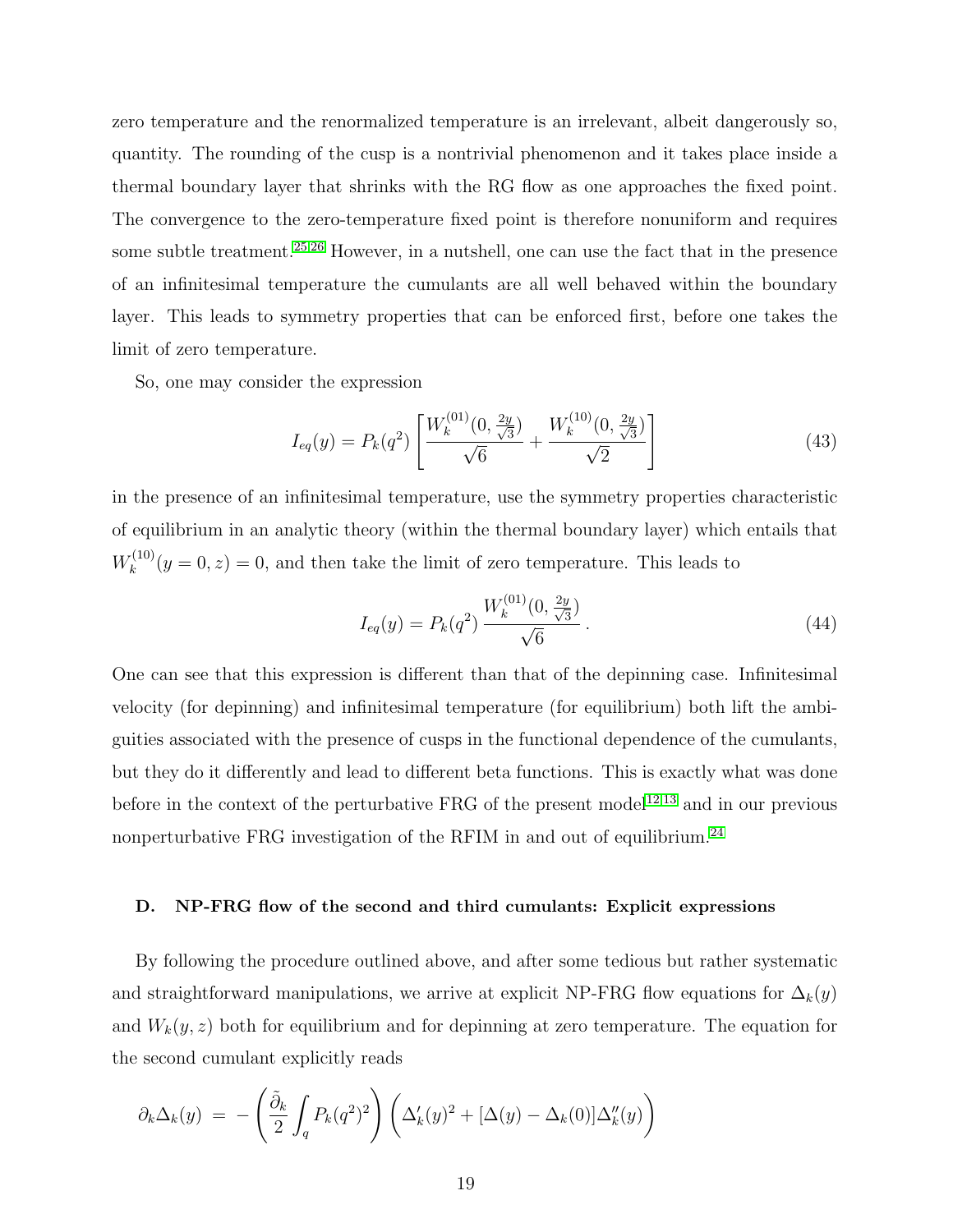$$
+\left(\frac{\tilde{\partial}_k}{2}\int_q P_k(q^2)\right)\left(\frac{\sqrt{6}}{6}\left[W_k^{(01)}(y,\frac{y}{\sqrt{3}})+\sqrt{3}W_k^{(10)}(y,\frac{y}{\sqrt{3}})-2W_k^{(01)}(0,\frac{2y}{\sqrt{3}})\right]\right) -\lambda\frac{\sqrt{2}}{2}\left[-W_k^{(10)}(y,\frac{y}{\sqrt{3}})+\sqrt{3}W_k^{(01)}(y,\frac{y}{\sqrt{3}})+2W_k^{(10)}(0,\frac{2y}{\sqrt{3}})\right]
$$
(45)

where  $\lambda = 0$  for equilibrium and  $\lambda = 1$  for depinning and a prime denotes a derivative with respect to the argument. The variable y is restricted  $y \ge 0$  and the arguments of  $W_k(y, z)$ are restricted to the upper right (shaded) triangle in Fig. [1,](#page-12-0) *i.e.*, to  $y \geq 0$ ,  $z \geq y/\sqrt{3}$ [so, for instance,  $W_k^{(10)}$  $\chi_k^{(10)}(0, \frac{2y}{\sqrt{3}})$  should be interpreted as  $W_k^{(10)}$  $W_k^{(10)}(0^+,\frac{2y}{\sqrt{3}})$  and  $W_k^{(01)}$  $h_k^{(01)}(y, \frac{y}{\sqrt{3}})$  as  $W_k^{(01)}$  $y_k^{(01)}(y, \frac{y}{\sqrt{3}} + 0^+), \text{ with } y \ge 0].$ 

The above flow equation can be rewritten in a more compact form as

<span id="page-19-0"></span>
$$
\partial_k \Delta_k(y) =
$$
\n
$$
-\frac{1}{2} \left( \frac{\tilde{\partial}_k}{2} \int_q P_k(q^2)^2 \right) \partial_y^2 \left( [\Delta(y) - \Delta_k(0)]^2 \right) + \frac{\sqrt{2}}{2} \left( \frac{\tilde{\partial}_k}{2} \int_q P_k(q^2) \right) \partial_y \left[ W_k(y, \frac{y}{\sqrt{3}}) - W_k(0, \frac{2y}{\sqrt{3}}) \right]
$$
\n
$$
-\lambda \frac{\sqrt{2}}{2} \left( \frac{\tilde{\partial}_k}{2} \int_q P_k(q^2) \right) \left[ -W_k^{(10)}(y, \frac{y}{\sqrt{3}}) + \sqrt{3} W_k^{(01)}(y, \frac{y}{\sqrt{3}}) + 2W_k^{(10)}(0, \frac{2y}{\sqrt{3}}) \right].
$$
\n(46)

From the above expression one immediately sees that in the equilibrium case ( $\lambda = 0$ ) the beta function for  $\Delta_k(y)$  is a total derivative with respect to y. Provided the cumulants are well enough behaved for large arguments, this implies that the integral  $\int_0^{+\infty} dy \Delta_k(y)$  (or  $\int_0^\infty dy \Delta_k(y)$  for a periodic disorder of period 1) does not flow and remains equal to its bare value (see also below). This is related to the "potentiality property",<sup>[13](#page-35-10)</sup> according to which the renormalized random force is the derivative of a renormalized random potential and, as a result, the second cumulant  $\Delta_k(y)$  is (up to a sign) the second derivative of the second cumulant of this random potential. It is easy to check that the above flow equation for  $\Delta_k(y)$  is indeed the second derivative of the exact flow equation for the second cumulant of the random potential obtained in Ref. [\[26\]](#page-36-18), with the additional approximation that the cumulants are purely local.

To search for the fixed points controlling the physics at long distance and long times one must introduce scaling dimensions and cast the flow equations such as Eq. [\(46\)](#page-19-0) in a dimensionless form. As one knows that the fixed points are zero-temperature ones both for equilibrium and depinning, a properly defined renormalized temperature  $T_k$  must be defined, e.g., by comparing the second cumulant and the first one,  $T_k \propto k^2/\Delta_k$  where  $\Delta_k$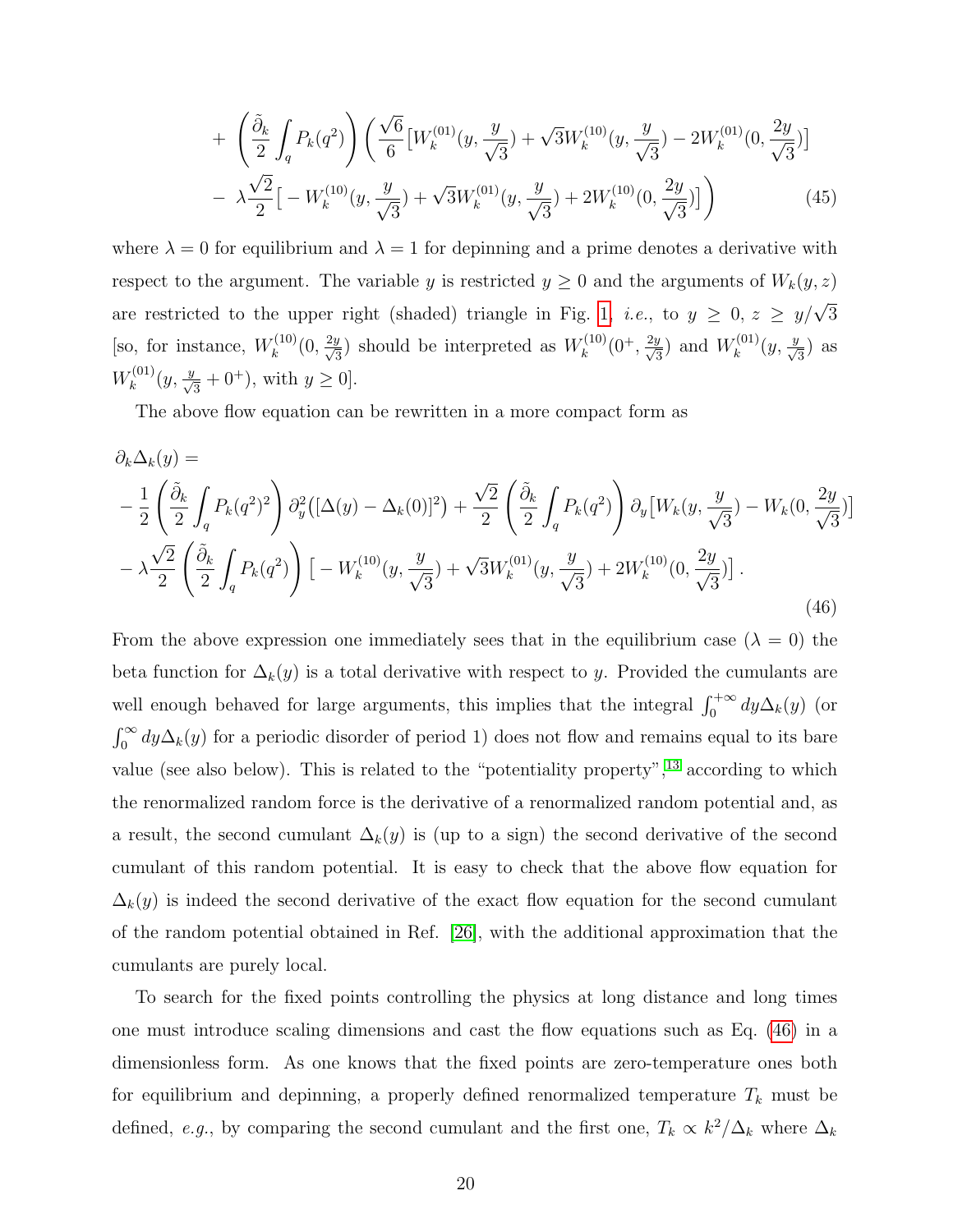characterizes the amplitude of the second cumulant of the renormalized random force and can be for instance chosen as its value at the origin  $y = 0$ . As explained in our previous work on the RFIM in and out of equilibrium, $24$  this temperature coincides with the temperature entering via the thermal noise in the original Langevin equation when the system is at equilibrium but it does not when the system is athermally driven. In the latter case the renormalized "temperature" is unrelated to a thermal bath and just describes the relative scaling of successive disorder cumulants.

By using the following scaling dimensions,

$$
y, z \sim k^{-\zeta}, T_k \sim k^{\theta}, \Delta_k \sim k^{4-d-2\zeta}, W_k \sim k^{6-2d-3\zeta}, \hat{R}_k \sim k^2
$$
 (47)

with  $\theta = d - 2 + 2\zeta$ , one can recast Eq. [\(46\)](#page-19-0) in a dimensionless form,

<span id="page-20-0"></span>
$$
\partial_s \delta_k(y) = (d - 4 + 2\zeta)\delta_k(y) - \zeta y \delta'_k(y) + \frac{1}{2} I_3 \partial_y^2 \left( [\delta_k(y) - \delta_k(0)]^2 \right) \n- \frac{\sqrt{2}}{4} I_2 \partial_y \left[ w_k(y, \frac{y}{\sqrt{3}}) - w_k(0, \frac{2y}{\sqrt{3}}) \right] \n+ \lambda \frac{\sqrt{2}}{4} I_2 \left[ -w_k^{(10)}(y, \frac{y}{\sqrt{3}}) + \sqrt{3} w_k^{(01)}(y, \frac{y}{\sqrt{3}}) + 2w_k^{(10)}(0, \frac{2y}{\sqrt{3}}) \right],
$$
\n(48)

where we have introduced the dimensionless RG "time"  $s = \ln(k/\Lambda)$  and the dimensionless quantities  $I_p = -k^{-d+2(p-1)} \tilde{\partial}_s \int_q P_k(q^2)^{p-1}/(p-1) = \int_{\hat{q}} \partial_s \hat{r}_k(\hat{q}^2)(\hat{q}^2 + \hat{r}_k(\hat{q}^2))^{-p}$ , with  $\hat{q} = q/k$ and  $\hat{r}(\hat{q}^2) = \hat{R}(q^2)/k^2$ ; we have used lower case letters for the dimensionless cumulants (but kept for convenience the same notation for the dimensionless and dimensionful fields, hoping that this will not cause any confusion). The arguments of the functions are restricted as explained below Eq. [\(45\)](#page-18-0).

With more effort but along the same lines one can derive the flow equation for the third cumulant, which in a dimensionless form reads

$$
\partial_s w_k(y, z) = (2d - 6 + 3\zeta)w_k(y, z) - \zeta(y\partial_y + z\partial_z)w_k(y, z) + \beta_{w,k}^{(eq)}(y, z) + \lambda \Delta \beta_{w,k}(y, z), \tag{49}
$$

where, again,  $\lambda = 0$  for equilibrium and  $\lambda = 1$  for depinning. The beta function for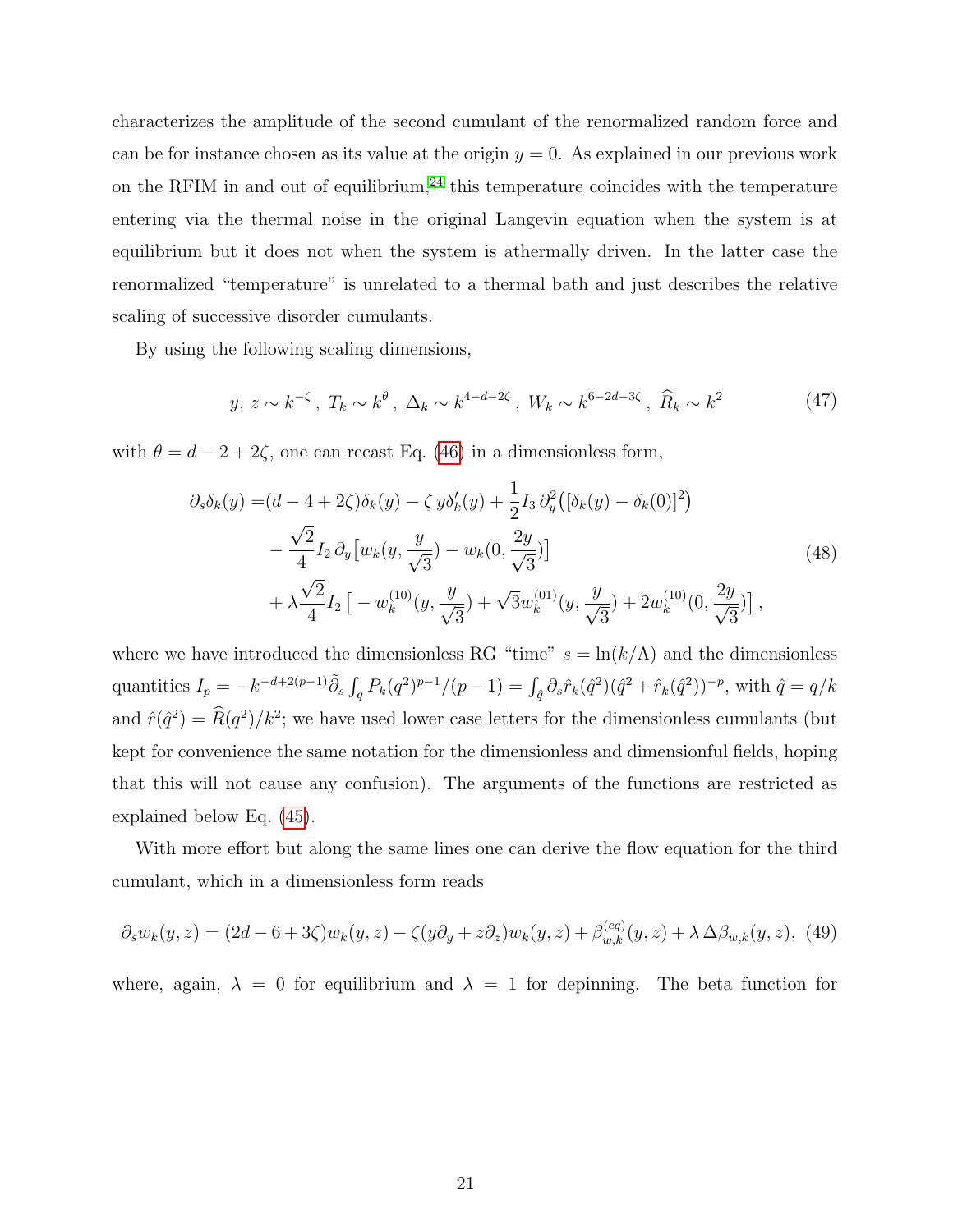equilibrium  $\beta_{w,k}^{(eq)}(y, z)$  is given in [A](#page-28-0)ppendix A and  $\Delta \beta_{w,k}(y, z)$  is equal to

$$
\Delta\beta_{w,k}(y,z) =
$$
\n
$$
I_{3}\left\{\frac{\sqrt{3}}{6}\delta'_{k}\left(\frac{y}{2}+\frac{\sqrt{3}z}{2}\right)\left[w_{k}^{(01)}(0,\frac{2y}{\sqrt{3}})-\sqrt{3}w_{k}^{(10)}(0,\frac{2y}{\sqrt{3}})+2w_{k}^{(01)}(-\frac{y}{2}+\frac{\sqrt{3}z}{2},-\frac{\sqrt{3}y}{6}+\frac{z}{2})\right]\right\}
$$
\n
$$
-\frac{\sqrt{3}}{3}\delta'_{k}(-\frac{y}{2}+\frac{\sqrt{3}z}{2})\left[w_{k}^{(01)}(y,\frac{y}{\sqrt{3}})-w_{k}^{(01)}(\frac{y}{2}+\frac{\sqrt{3}z}{2},\frac{\sqrt{3}y}{6}+\frac{z}{2})\right]
$$
\n
$$
+\delta'_{k}(y)\left[w_{k}^{(10)}(0,-\frac{y}{\sqrt{3}}+z)-w_{k}^{(10)}(0,\frac{y}{\sqrt{3}}+z)\right]\right\}
$$
\n
$$
+\frac{3\sqrt{2}}{2}I_{4}\delta'_{k}(0)\left\{\delta'_{k}(y)\left[\delta'_{k}(\frac{y}{2}+\frac{\sqrt{3}z}{2})-\delta'_{k}(-\frac{y}{2}+\frac{\sqrt{3}z}{2})\right]+\delta'_{k}(-\frac{y}{2}+\frac{\sqrt{3}z}{2})\delta'_{k}(\frac{y}{2}+\frac{\sqrt{3}z}{2})\right\},\tag{50}
$$

where the arguments of the functions are restricted as explained below Eq. [\(45\)](#page-18-0).

Before discussing the solution of these NP-FRG equations we move on to a derivation of the RG flow for the friction.

# <span id="page-21-1"></span>E. Renormalization of the friction

We briefly comment on the RG flow of the friction. With the nonperturbative ansatz and the RG prescription given in Sec. [IV,](#page-9-2) it is obtained from

$$
\partial_k \frac{\delta^2 \Gamma_{k1}[\Phi]}{\delta \phi_{xt} \delta \hat{\phi}_{xt'}} \Big|_{unif} = -\frac{\tilde{\partial}_k}{2} \int_q \int_{t_i} \left( \mathcal{L} \left( \mathcal{L} \right)_{\mathcal{L}(\mathcal{L} \setminus \mathcal{L})} \mathcal{L} \right), \tag{51}
$$

which again involves derivatives of the second cumulant  $\Delta_k$  evaluated for the same replica.

In the quasi-statically driven case, by using the same procedure as before in which the cusp can be regularized by an infinitesimal velocity, we arrive at

<span id="page-21-0"></span>
$$
\partial_k \eta_k = -\left(\frac{\tilde{\partial}_k}{2} \int_q P_k(q^2)^2\right) \Delta_k''(0^+) \eta_k ,\qquad (52)
$$

where the quantity  $\Delta_k''(0^+)$  is unambiguous even in the presence of a cusp. In a dimensionless form, the above equation simply reads  $\partial_s \ln \eta_k = I_3 \delta''_k(0^+),$  which via the scaling dimension of the friction,  $\partial_s \ln \eta_k = 2 - z$ , allows us to derive the dynamical exponent z [not to be confused with the field  $z$  introduced in Eq. [\(26\)](#page-11-3).

The relaxation to equilibrium is more involved as one needs to keep a small temperature T (otherwise there is no relaxation at all). The time-reversal symmetry and fluctuationdissipation theorem are now satisfied but, as has been described and proven in great detail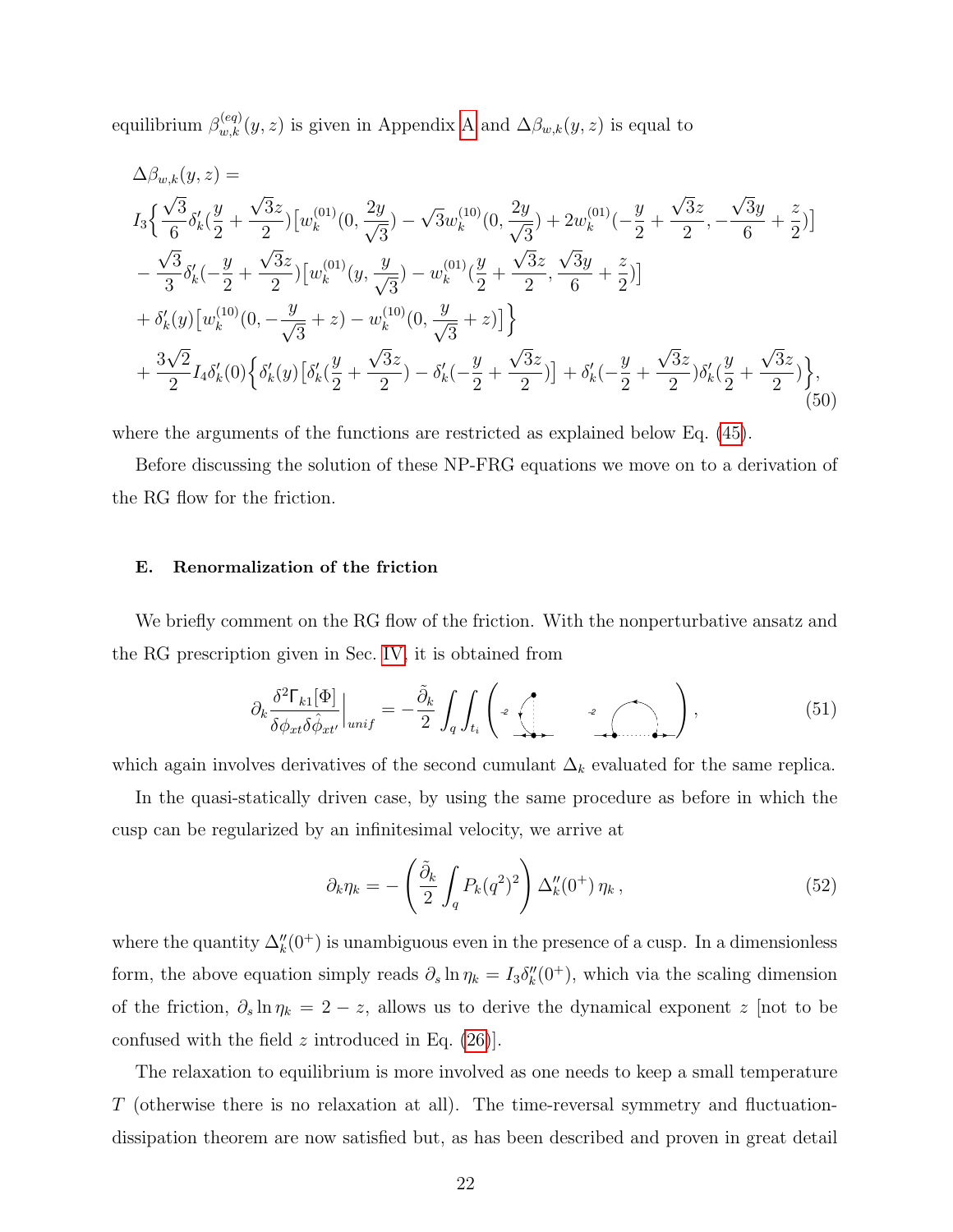before,<sup>[31](#page-36-5)[,33](#page-36-7)</sup> the critical slowing down is now of an activated form: The relaxation time  $\tau_k = \eta_k/k^2$  does not go as  $k^{-z}$  as usual, but it is rather its logarithm  $\ln \tau_k$  that grows as a power law  $k^{-\psi}$  as  $k \to 0.46$  $k \to 0.46$  It can be seen from Eq. [\(52\)](#page-21-0) that in the absence of regularization by an infinitesimal velocity  $\Delta_k''(0^+)$  should be naively replaced by  $\Delta_k''(0)$ , which then diverges in the presence of a cusp. The way out of this is to consider a nonzero temperature  $T$ , which under renormalization and considered near the fixed point becomes as small as wanted since  $T_k \sim k^{\theta}T$  with  $\theta > 0$ , so that one can use the property that the cusp is rounded in a thermal boundary layer.<sup>[26,](#page-36-18)[30](#page-36-20)[,31](#page-36-5)</sup> This directly leads to an activated dynamical scaling with the exponent  $\psi = \theta^{0.30,31}$  $\psi = \theta^{0.30,31}$  $\psi = \theta^{0.30,31}$  $\psi = \theta^{0.30,31}$  (Note that the scenario is similar but more complicated in the case of the RFIM as the exponent  $\psi$  is equal to the temperature exponent  $\theta$  for  $d < d_{DR} \approx 5.1$ but decreases continuously for larger d to reach 0 at the upper critical dimension  $d_{uc} = 6^{33}$  $d_{uc} = 6^{33}$  $d_{uc} = 6^{33}$ )

#### VI. RESULTS

# A. Relation with the perturbative FRG in the  $\epsilon = 4 - d$  expansion

One easily checks that near  $d = 4$  and at any of the relevant fixed points the second cumulant of the random force is of order  $\epsilon$  whereas the third one is of order  $\epsilon^3$ , with  $\epsilon = 4-d$ . At leading order in  $\epsilon$  the above NP-FRG equations for  $\delta_k(y)$ , Eq. [\(46\)](#page-19-0), then reduces to the exact one-loop expression first derived in Refs. [\[4,](#page-35-2)[8,](#page-35-7)[9\]](#page-35-6), expression which is the same for equilibrium and for depinning. The same is true for the flow equation for the friction.

One can proceed further and compare the expansion of our NP-FRG equations at the next order in  $\epsilon$  with the exact results obtained at 2-loop order for equilibrium and depinning by Chauve et al.[12,](#page-35-9)[13](#page-35-10) To do so we first solve the fixed-point equation for the third cumulant  $w_k(y, z)$  at order  $\epsilon^3$ , which only requires the knowledge of the function  $\delta_k(y)$  and we insert the result (which is given in Appendix [D\)](#page-34-4) in the RG flow equation for  $\delta_k(y)$ . This straightforwardly leads to

$$
\partial_s \delta_k(y) = (d - 4 + 2\zeta)\delta_k(y) - \zeta y \delta'_k(y) + \frac{1}{2} I_3 \big( [\delta_k(y) - \delta_k(0)]^2 \big)''
$$
  

$$
- \frac{3}{4} I_2 I_4 \big( \delta'_k(y)^2 [\delta_k(y) - \delta_k(0)] \pm \delta_k(y) \delta'(0^+)^2 \big)'' + O(\epsilon^4). \tag{53}
$$

where the "+" sign in the last term is for depinning and "−" sign for equilibrium and the  $I_p$ 's have been defined below Eq. [\(48\)](#page-20-0). One can rescale the field y to absorb the factor  $I_3$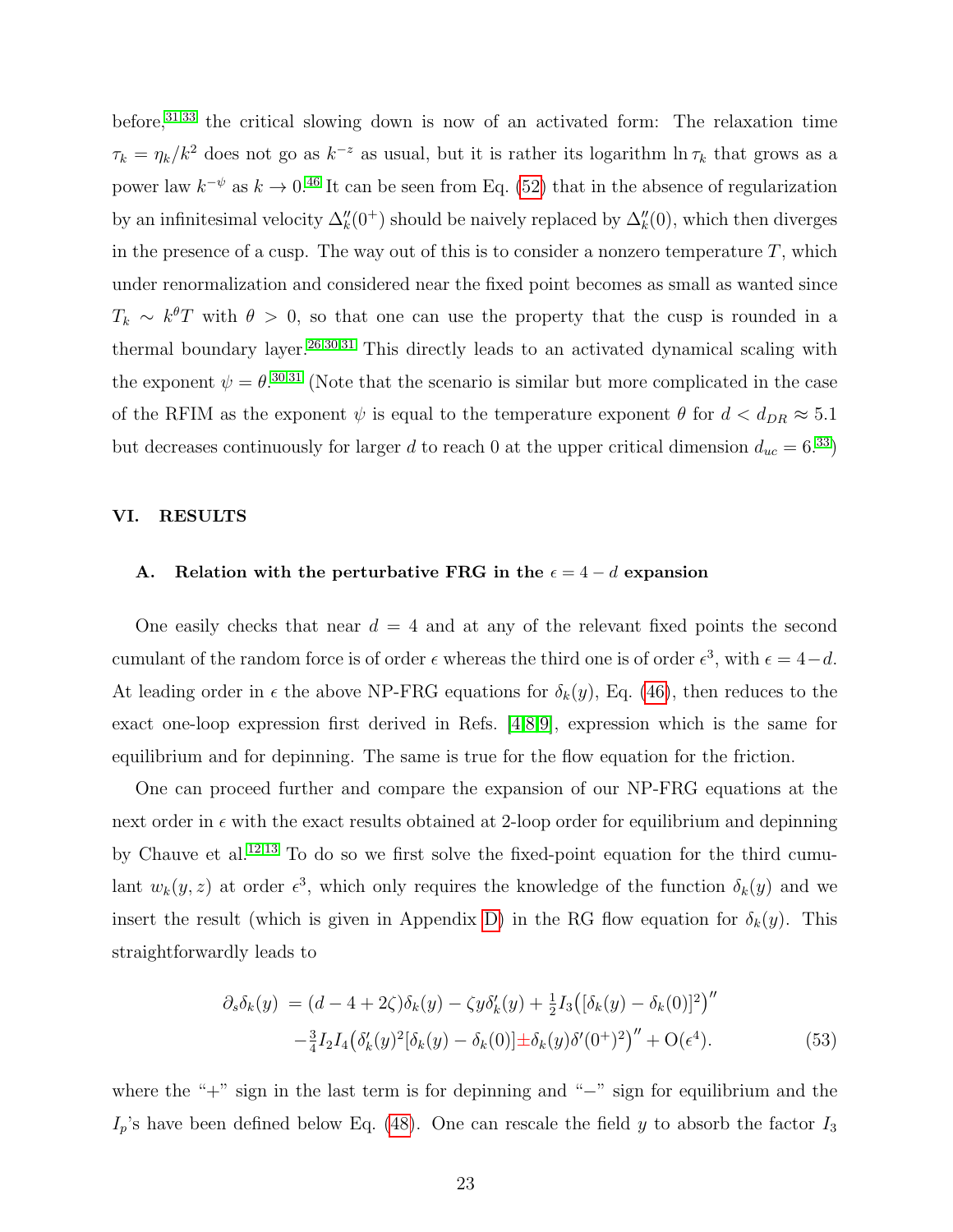and the above expression in then in a form similar to the exact 2-loop result in Refs. [\[12,](#page-35-9)[13\]](#page-35-10), except that the prefactor of the last term is  $3I_2I_4/(4I_3^2)$  instead of the exact value of 1/2.

As anticipated, our NP-FRG ansatz is not exact at the 2-loop order (but it accounts for all loop contributions in an approximate way, and its numerical predictions will be tested in the following section). The coefficient  $3I_2I_4/(4I_3^2)$  has some weak dependence on the choice of the IR cutoff function and is found around  $0.75 \pm 0.05$ , to be compared with the exact value of 0.5.

## B. Numerical results for the equilibrium and depinning fixed points

By numerically solving the equations for the second and third cumulants one can find fixed points for any arbitrary dimension d (we actually studied for  $0 \leq d \leq 4$ ) and for both equilibrium and depinning. Our goal is not to dwell on the physical interpretation of the results, since this has been extensively done by several authors using the perturbative FRG.[4,](#page-35-2)[8,](#page-35-7)[9,](#page-35-6)[12,](#page-35-9)[13](#page-35-10)[,27,](#page-36-2)[47](#page-37-1) We rather assess the accuracy of our findings when compared to these previous studies and to computer simulations.

For the equilibrium situation, we have considered the cases of a random-bond disorder and a random-field disorder. (This could be easily extended to the class of periodic disorder corresponding to pinned charge density waves but we do not think that it will bring any new insight for our purpose.) In the random-field case, one finds as in previous studies<sup>[4,](#page-35-2)[13](#page-35-10)[,27](#page-36-2)[,48](#page-37-2)</sup> that the large scale behavior is characterized by a roughness exponent exactly given by  $\zeta = (4 - d)/3$ . This follows directly from integrating Eq. [\(48\)](#page-20-0) with  $\lambda = 0$  between 0 and  $\infty$ with minor assumptions on the boundary conditions [namely,  $y\delta_k(y) \to 0$  and  $w_k(y, y/\sqrt{3}) =$  $w_k(0, 2y/\sqrt{3}) \to 0$  when  $y \to \infty$ , which leads to  $0 = (4 - d - 3\zeta) \int_0^\infty dy \delta_*(y)$  at the fixed point. For the random-field disorder  $\int_0^\infty dy \delta_k(y) > 0$  all along the flow, which gives the announced result.

Random-bond disorder on the other hand is characterized by  $\int_0^\infty dy \delta_k(y) = 0$ , which therefore does not lead to any constraint on the value of  $\zeta$ . The fixed point for random-bond disorder has then to be found numerically by solving the two coupled equations for  $\delta_*(y)$  and  $w_*(y, z)$ . We plot in Fig. [2](#page-24-0) the resulting exponent  $\zeta$  as a function of d. The agreement with computer simulation results and state-of-the-art perturbative FRG predictions is excellent. Note that compared to the 3-loop perturbative FRG result in powers of  $\epsilon = 4 - d$ ,<sup>[27](#page-36-2)</sup> there is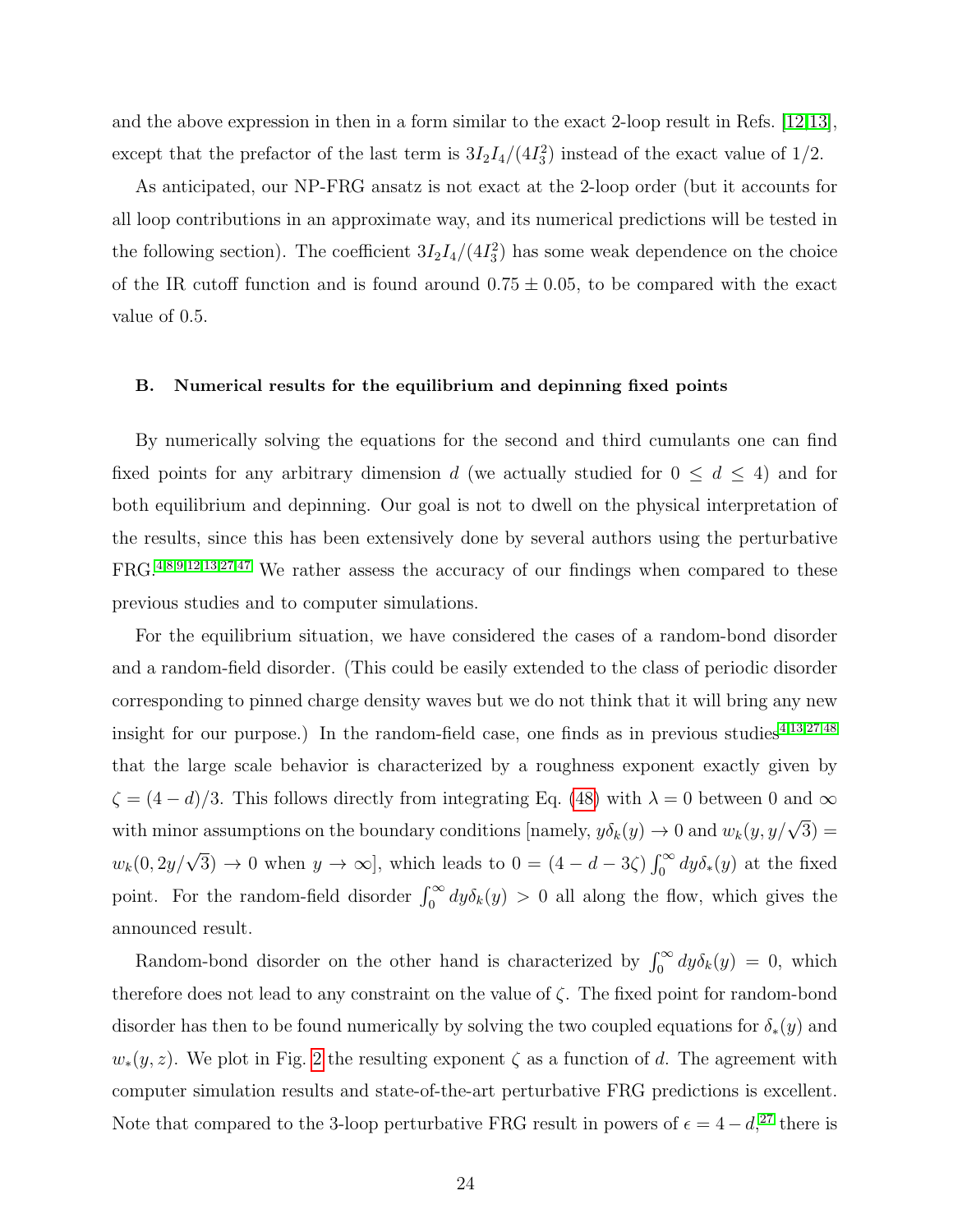no need to proceed to a Padé resummation to obtain good results in  $d = 1$  and  $d = 2$ . This is a strength of the NP-FRG approach which gives an accurate description in all dimensions. We provide some details on the numerical resolution and the choice of IR cutoff function in Appendix [B.](#page-30-0)

The relevant fixed points that describe the large-scale behavior of the pinned manifold in equilibrium are fully attractive. In the case of the random-bond disorder we have also numerically found a series of additional fixed points with an increasing number of relevant directions. The physical interpretation of these fixed points is unclear but the finding illustrates the accuracy of the present method. This is discussed in more detail in Appendix [C,](#page-31-0) where we also give more results concerning the spectrum of eigenvalues around the attractive fixed point.



<span id="page-24-0"></span>FIG. 2: Roughness exponent  $\zeta$  characterizing the pinned manifold phase at equilibrium as a function of dimension d for random-field disorder [then  $\zeta = (4 - d)/3$ , upper (red) full line] and random-bond disorder. For the latter, the (black) full line is the present NP-FRG prediction, the (green) dashed-dotted line is the 2-loop prediction,<sup>[13](#page-35-10)</sup> the dotted line the  $(2, 1)$ -Padé resummation of the 3-loop result,<sup>[27](#page-36-2)</sup> and the symbols are simulation results.<sup>[49](#page-37-3)[,50](#page-37-4)</sup>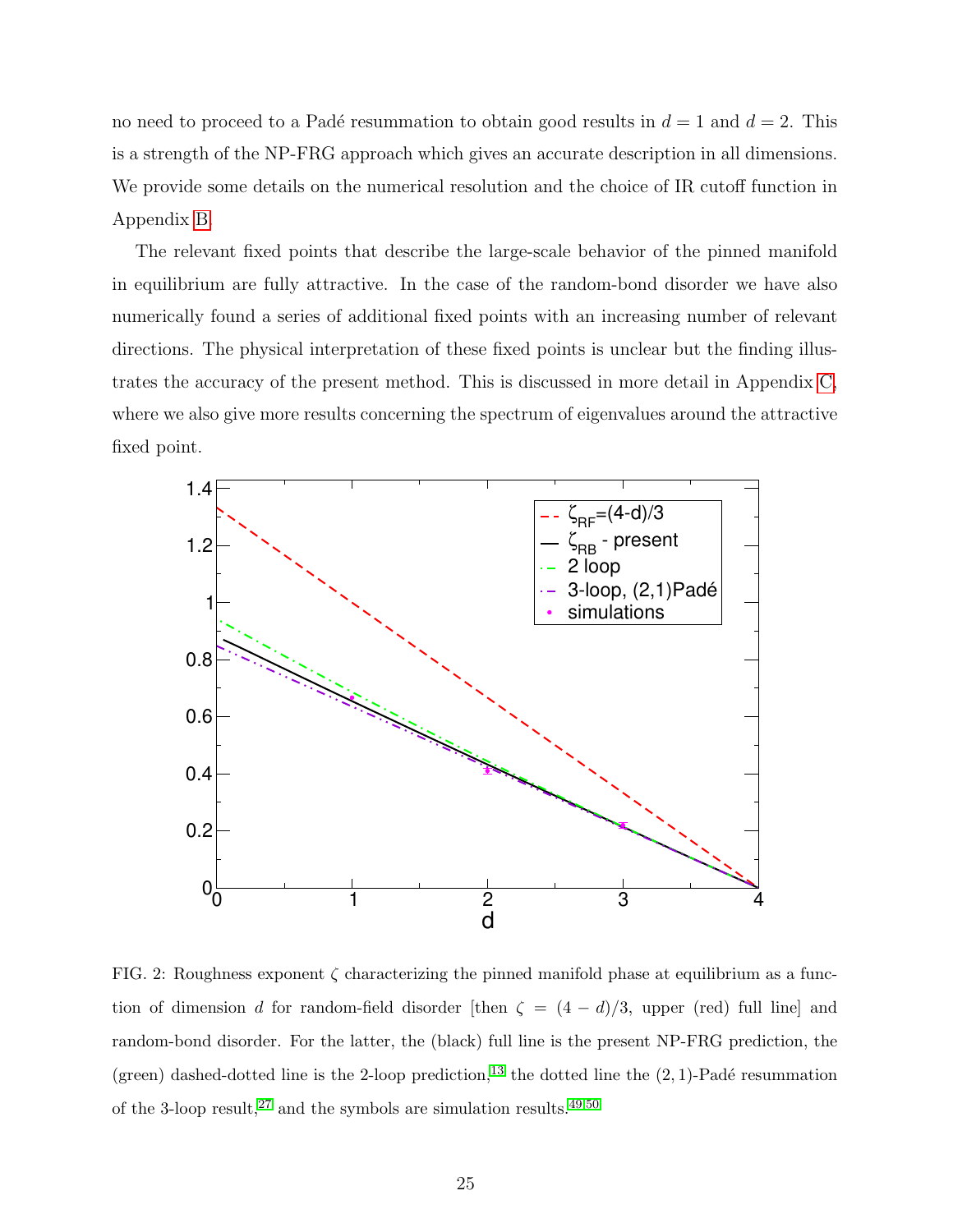

<span id="page-25-0"></span>FIG. 3: Roughness exponent  $\zeta$  at the depinning transition as a function of dimension d for nonperiodic disorder. The (black) full line is the present NP-FRG prediction, the (green) dashed-dotted line is the 2-loop prediction,<sup>[13](#page-35-10)</sup> and the symbols are simulation results.<sup>[51,](#page-37-5)[52](#page-37-6)</sup> The (red) dashed line is the equilibrium value for random-field disorder.

We now discuss the athermal quasi-static driven case at the depinning transition. As known from previous studies,  $9,13,30$  $9,13,30$  $9,13,30$  one finds no fixed point associated with random-bond disorder. Whether starting from initial conditions with random-bond or random-field disorder, we indeed obtain that the RG flow goes to a random-field disorder fixed point and that this fixed point is different than the equilibrium one. This is an important output that our nonperturbative but approximate FRG approach correctly captures. (There is also a fixed point describing depinning in the presence of with periodic disorder but we have not studied it.) In Fig. [3](#page-25-0) we plot the roughness exponent  $\zeta$  as a function of dimension and compare our results to those obtained from the 2-loop FRG and computer simulations. Here too the agreement is excellent.

At the depinning threshold, scaling involves an additional exponent on top of the rough-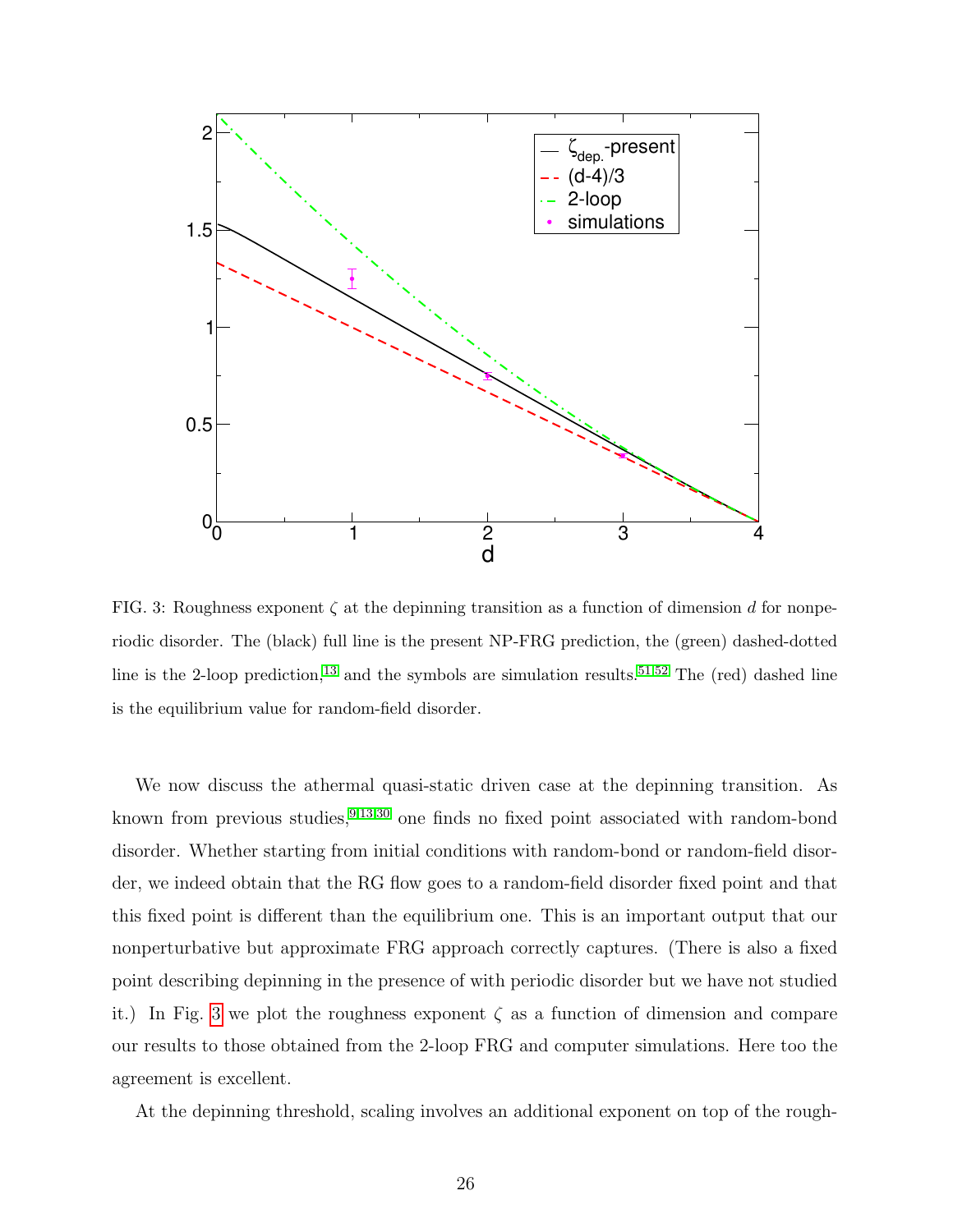ness one, e.g., the dynamical exponent z obtained from the flow of the friction: see Sec. [V E.](#page-21-1) (All the other exponents can be obtained from  $\zeta$  and  $z^{7-9}$  $z^{7-9}$  $z^{7-9}$ ) The output of our NP-FRG approach is  $z = 1.69, 1.33,$  and 0.97 in  $d = 3, 2,$  and 1, respectively, to be compared with the 2-loop predictions,  $z = 1.73, 1.38,$  and 0.94.<sup>[13](#page-35-10)</sup>

For completeness we also display in Fig. [4](#page-27-0) the second cumulant of the random force at the fixed point,  $\delta_*(y)$ , for both equilibrium and depinning and nonperiodic disorder in  $d = 2$ . The function, which displays a cusp around  $y = 0$ , has been computed via the 2-loop perturbative FRG[13](#page-35-10) and measured in computer simulations as well.[49](#page-37-3)[,53](#page-37-7) Its shape does not vary much with the dimension d, as we also find (compare, for  $e.g.,$  the equilibrium randombond fixed-point function for  $d = 3$  in Fig. [5](#page-32-0) of Appendix [C](#page-31-0) and for  $d = 2$  in Fig. [4\)](#page-27-0). Our theoretical predictions compare very well with the 2-loop and simulation results.

# VII. CONCLUSION

We have applied the nonperturbative FRG formalism previously developed by us to investigate the critical behavior of the RFIM in and out of equilibrium<sup>[24](#page-36-0)</sup> to the well-studied case of an elastic manifold in a random environment. By following the same procedure as used before for the RFIM we have recovered the main long-distance and long-time properties of the random elastic manifold model, both in the pinned phase at equilibrium and at the depinning threshold in the athermally and quasi-statically driven case. Our method predicts critical exponents and fixed-point functions that are in excellent agreement with the best known results. As a side comment we note that, although there is no requirement for a nonperturbative treatment *per se* in the present problem of the random elastic manifold (at odds with the RFIM), our method that is based on a truncation of the cumulant expansion and of the derivative expansion of the effective action at fixed dimension d provides critical exponents and fixed-point functions in all dimensions  $0 < d \leq 4$  with no need to invoke resummation techniques (contrary to the perturbative FRG based on an expansion in  $\epsilon=4$ d). In any case, this successful benchmarking of our theoretical approach gives strong support to the results that we have previously obtained for the RFIM, in particular concerning the distinct universality classes of the equilibrium and out-of-equilibrium (hysteresis) critical points below a critical dimension  $d_{DR} \approx 5.1$ .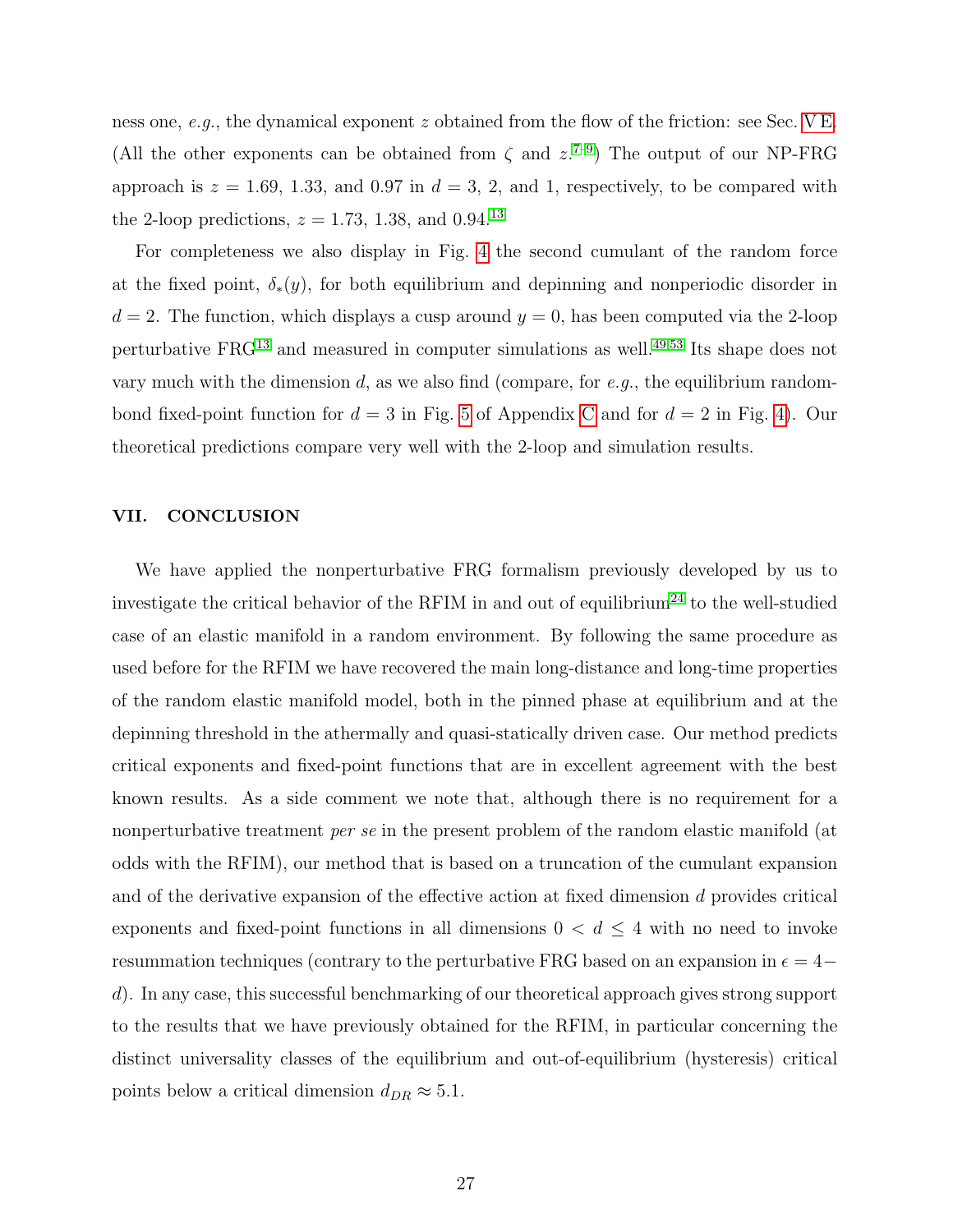

<span id="page-27-0"></span>FIG. 4: Second cumulant of the random force  $\delta_*(y)$  at the fixed point for equilibrium and depinning in  $d = 2$  (*i.e.*, an interface in a 3-d disordered medium): depinning (full line), random-bond disorder at equilibrium (dotted, lower, curve), random-field disorder at equilibrium (dashed, upper, curve). At the depinning threshold the functions for random-field and random-bond disorder exactly coincides. The theoretical predictions compare very well with the 2-loop perturbative  ${\rm FRG^{13}}$  ${\rm FRG^{13}}$  ${\rm FRG^{13}}$  and the simulation results.  $^{49,53}$  $^{49,53}$  $^{49,53}$  $^{49,53}$ 

#### Acknowledgments

We thank K.J. Wiese for fruitful discussions. IB acknowledges the support of the Croatian Science Foundation Project No. IP-2016-6-7258 and the QuantiXLie Centre of Excellence, a project cofinanced by the Croatian Government and European Union through the European Regional Development Fund - the Competitiveness and Cohesion Operational Programme (Grant KK.01.1.1.01.0004). IB also thanks the LPTMC for its hospitality and the CNRS for funding during the spring of 2019.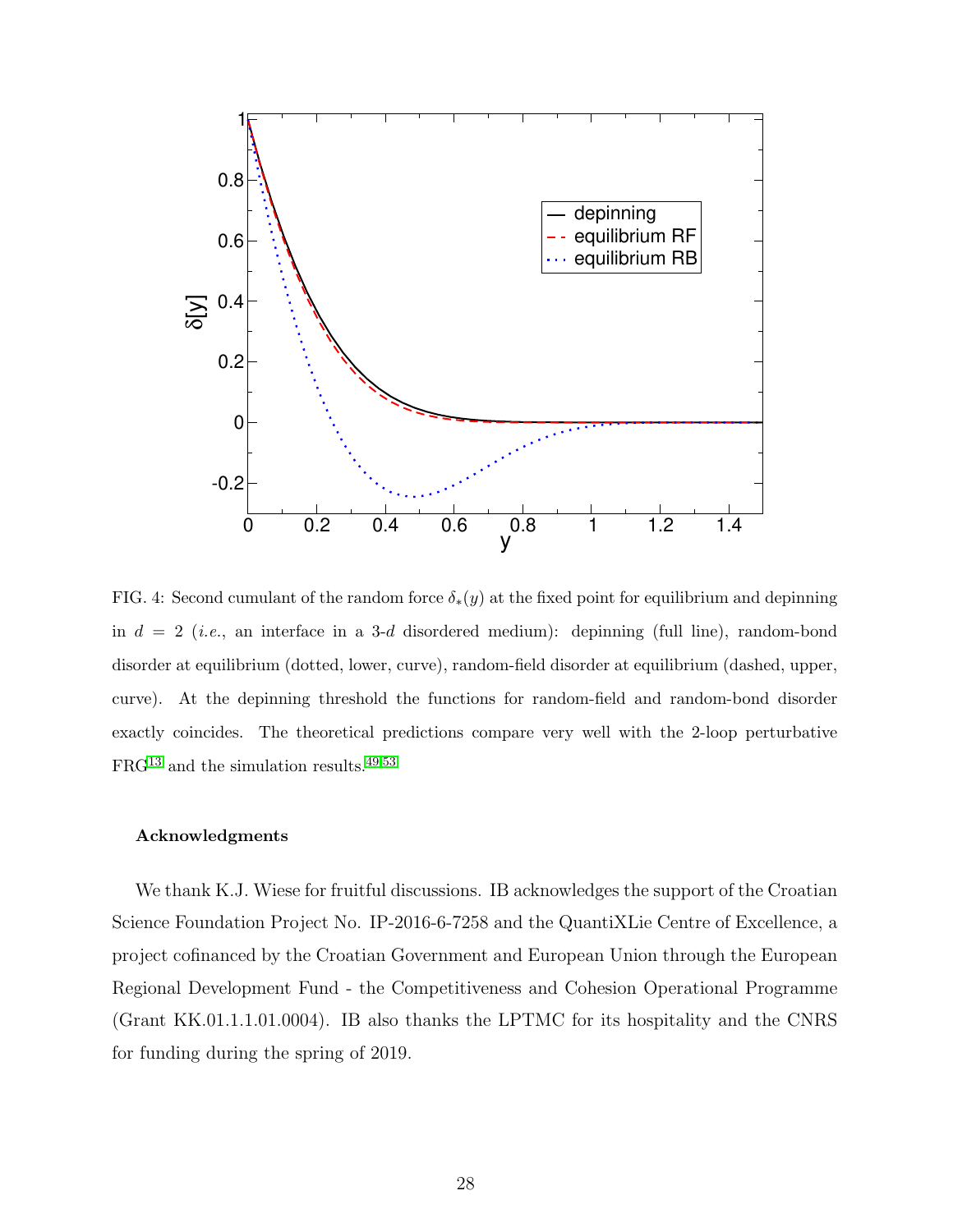# <span id="page-28-0"></span>Appendix A: Expressions for the beta function of the third cumulant common to equilibrium and depinning

By following the procedure outlined in the main text, we have derived from Eq. [\(36\)](#page-15-3) the NP-FRG flow equations for the third cumulant  $w_k(y, z)$  for the equilibrium and the depinning cases. Below we give the explicit expression for the contributions to the nontrivial part of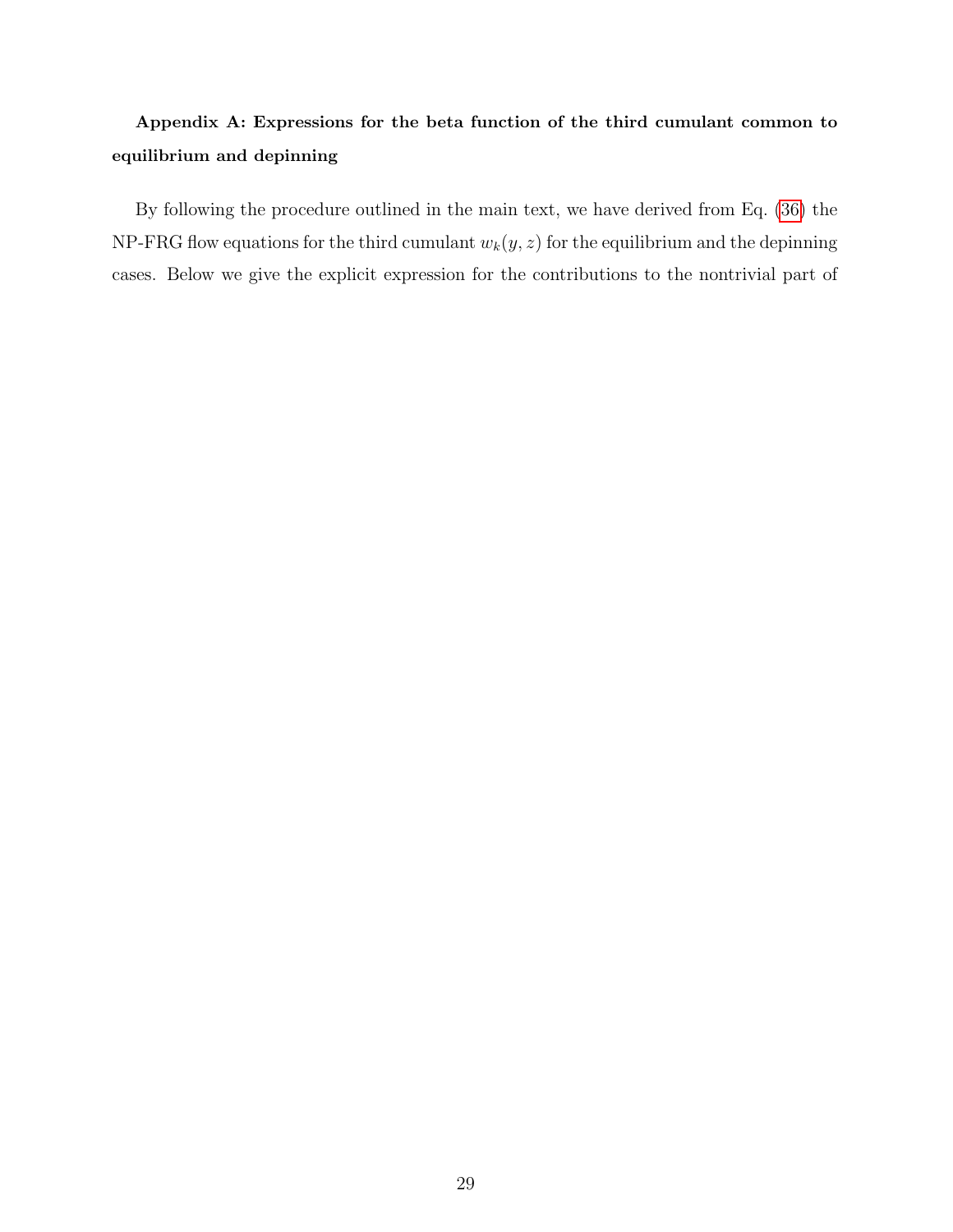the beta functions that is common to equilibrium and depinning:

$$
\beta_{w,k}^{(eq)} = \frac{3\sqrt{2}}{4}L_1\left\{-\delta'_k(y)^2[\delta'_k(\frac{1}{2}(-y+\sqrt{3}z)) + \delta'_k(\frac{1}{2}(y+\sqrt{3}z))] \right\}\n+ \delta'_k(\frac{1}{2}(-y+\sqrt{3}z))^2\delta'_k(\frac{1}{2}(y+\sqrt{3}z)) + \delta'_k(y)(\delta''_k(\frac{1}{2}(-y+\sqrt{3}z))[-\delta_k(0) + \delta_k(y) \right)\n+ \delta_k(\frac{1}{2}(-y+\sqrt{3}z)) - \delta_k(\frac{1}{2}(y+\sqrt{3}z))] + \delta''_k(\frac{1}{2}(y+\sqrt{3}z))[\delta_k(0) - \delta_k(y) \n+ \delta_k(\frac{1}{2}(-y+\sqrt{3}z)) - \delta_k(\frac{1}{2}(y+\sqrt{3}z))] + [\delta'_k(\frac{1}{2}(-y+\sqrt{3}z))^2 - \delta'_k(\frac{1}{2}(y+\sqrt{3}z))^2] \right)\n+ \delta'_k(\frac{1}{2}(-y+\sqrt{3}z))[\delta''_k(y)[\delta_k(0) - \delta_k(y) - \delta_k(\frac{1}{2}(-y+\sqrt{3}z)) + \delta_k(\frac{1}{2}(y+\sqrt{3}z))] \right)\n+ \delta''_k(\frac{1}{2}(y+\sqrt{3}z))[\delta''_k(y)[\delta_k(0) - \delta_k(y) + \delta_k(\frac{1}{2}(-y+\sqrt{3}z)) + \delta_k(\frac{1}{2}(y+\sqrt{3}z))] \right)\n+ \delta''_k(\frac{1}{2}(y+\sqrt{3}z))[\delta''_k(y)[\delta_k(0) - \delta_k(y) + \delta_k(\frac{1}{2}(-y+\sqrt{3}z)) + \delta_k(\frac{1}{2}(y+\sqrt{3}z))] \right)\n+ \delta''_k(\frac{1}{2}(-y+\sqrt{3}z))[-\delta_k(0) - \delta_k(y) + \delta_k(\frac{1}{2}(-y+\sqrt{3}z)) + \delta_k(\frac{1}{2}(y+\sqrt{3}z))] \right)\n+ \delta''_k(\frac{1}{2}(-y+\sqrt{3}z))[-\delta_k(0) - \delta_k(y) + \delta_k(\frac{1}{2}(-y+\sqrt{3}z)) - \delta_k(\frac{1}{2}(y+\sqrt{3}z))] \right)\n+ 3[u_k(0,
$$

where we recall that we have introduced the dimensionless quantities  $I_p =$  $-k^{-d+2(p-1)}\tilde{\partial}_s\int_q P_k(q^2)^{p-1}/(p-1) = \int_{\hat{q}} \partial_s \hat{r}_k(\hat{q}^2)(\hat{q}^2 + \hat{r}_k(\hat{q}^2))^{-p}$ , with  $\hat{q} = q/k$  and the dimensionless IR cutoff function  $\hat{r}(\hat{q}^2) = \hat{R}(q^2)/k^2$ . The arguments y and z are restricted to  $y \geq 0$  and  $z \geq y/\sqrt{3}$ , see Sec. [IV.](#page-9-2)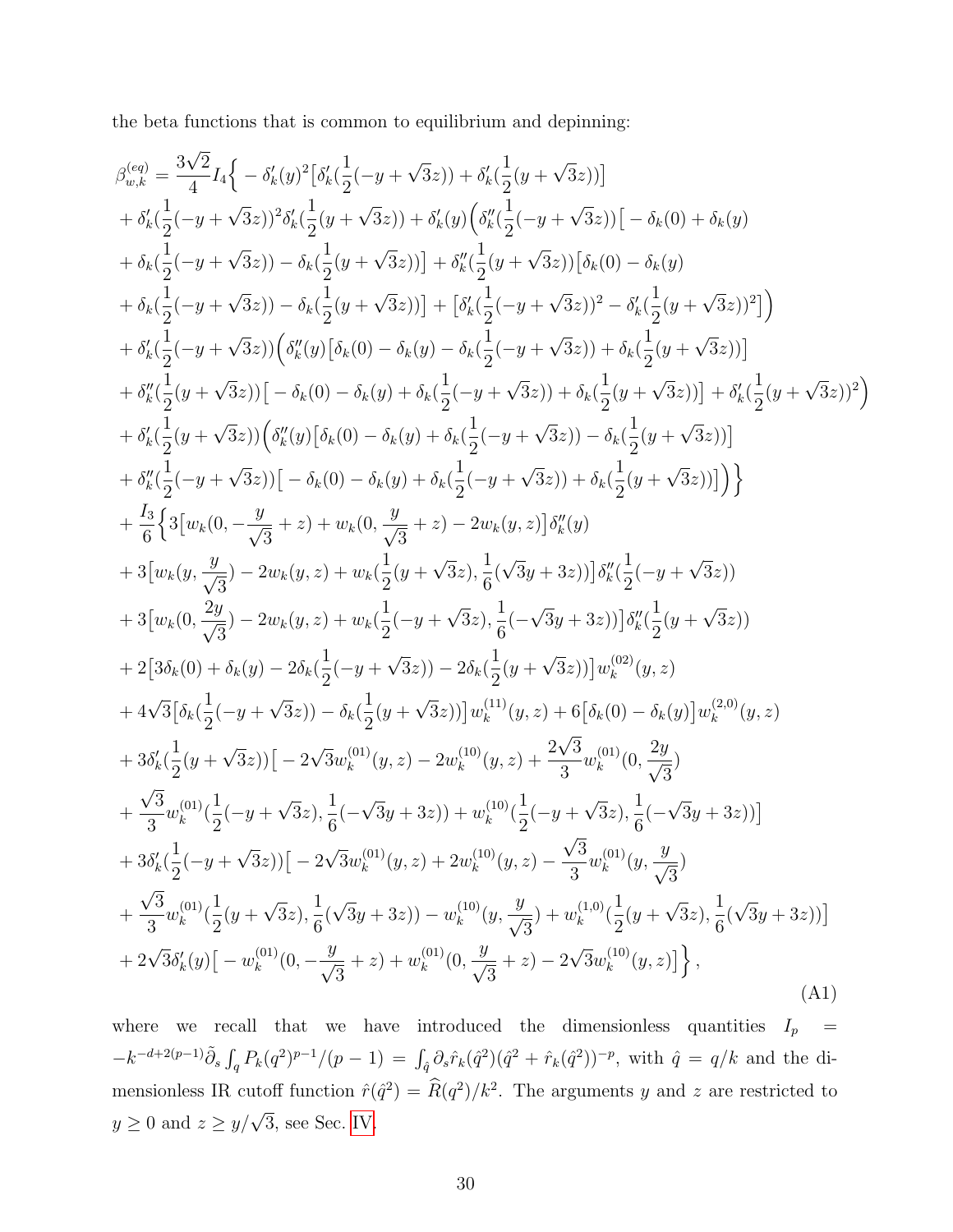| d   | $\zeta_{dep}$ | $a_{PMS}$ |
|-----|---------------|-----------|
| 3.9 | 0.03403       | 7.15      |
| 3   | 0.3703        | 4.80      |
| 2   | 0.7581        | 3.20      |
| 1   | 1.1462        | 2.35      |

<span id="page-30-1"></span>TABLE I: The roughness exponent for depinning  $\zeta_{dep}$  at the point of minimum sensitivity upon varying the parameter a in the dimensionless IR cutoff function  $\hat{r}(\hat{q}^2) = (a + \frac{\hat{q}^2}{2})$  $(\frac{\hat{l}^2}{2})e^{-\hat{q}^2}.$ 

# <span id="page-30-0"></span>Appendix B: Numerical resolution and choice of the IR cutoff function

The numerical solution of the flow equations is obtained by custom built programs in Fortran 90. The details of implementation are essentially the same as those for the RFIM case which are discussed in Appendix B of Ref. [\[24\]](#page-36-0) and will not be repeated here. The only notable differences are the following. First, the present problem is discretized by using a triangular lattice (within the triangular domain indicated in Fig. [1\)](#page-12-0) for the third cumulant  $w_k(y, z)$  and a finite line segment for the second cumulant  $\delta_k(y)$ . We found that accurate and robust results are achieved by choosing the following numerical parameters for the discretization of the line segment:  $dy = \frac{2}{\sqrt{2}}$  $\frac{d}{3}dz$  with  $dz = 0.04$  and  $n = 101$  points. With these parameters, the field  $y$  extends from 0 to 3.464. Such a choice then implies a range of the field z between 0 and 4 and a total of 5061 points on the triangular grid. Secondly, in order to obtain stable flows (and the fixed-point determination by the adapted Newton-Raphson method as well), we used a boundary condition which amounts to setting the functions to 0 both on the outer edge of the triangle for the third cumulant and at the ultimate point of the segment and beyond for the second cumulant. We checked that with the parameters n and  $dz$  that we use, the functions would anyhow be extremely small at the boundary ( $\approx 10^{-9}$ ), were they not forced to be exactly 0. The procedure introduces small spurious oscillations near the boundary but it does not affect the functions in most of the grid (especially in the relevant region of small to moderate fields) and does not affect the critical exponents either.

We have chosen an IR cutoff function of the (dimensionless) form  $\hat{r}(\hat{q}^2) = (a + \frac{\hat{q}^2}{2})$  $(\frac{\hat{l}^2}{2})e^{-\hat{q}^2}$ with one free parameter a. The sensitivity of the results to the choice of IR cutoff function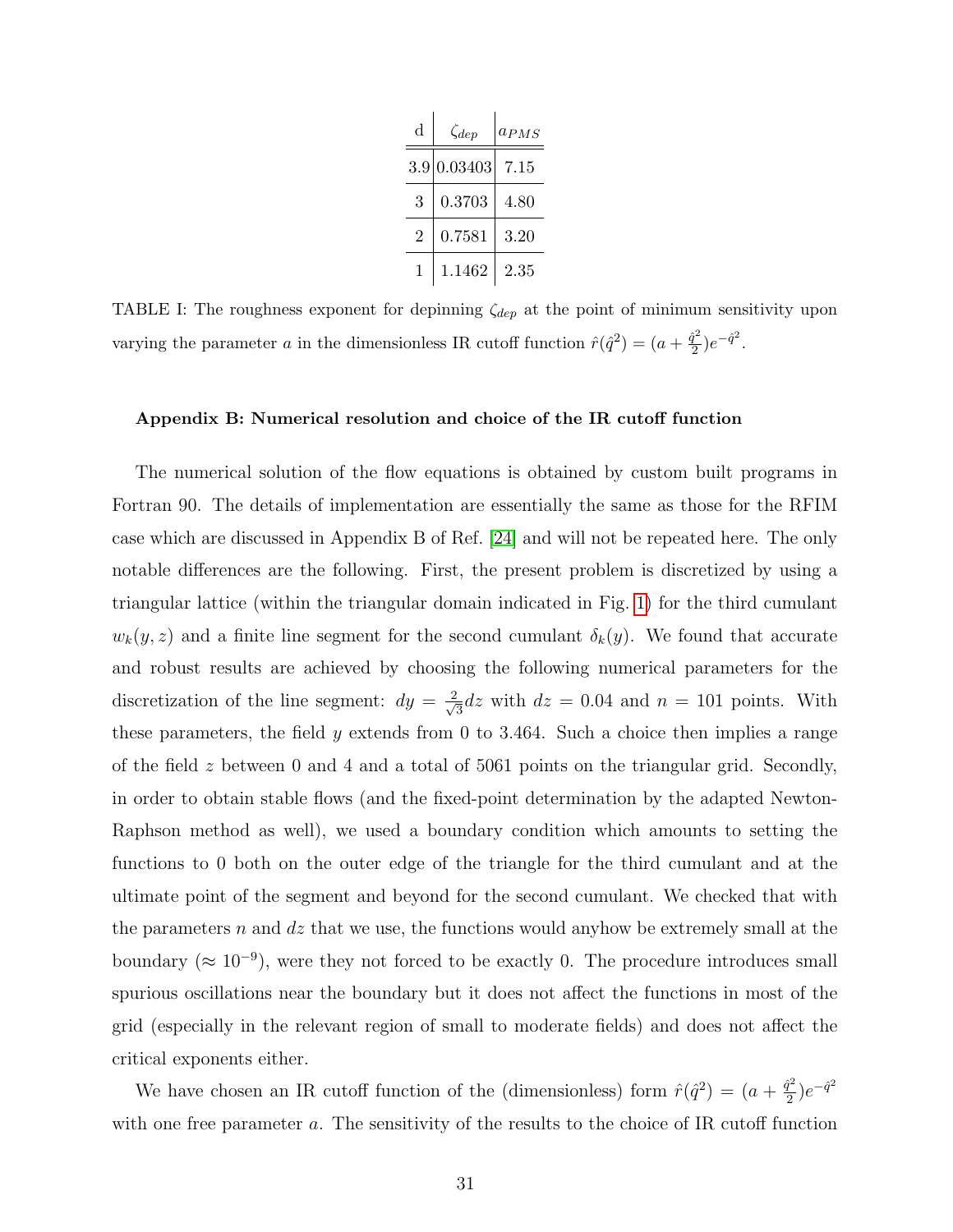can be estimated by studying their dependence on the parameter a. For illustration, we give the "optimal" value  $a_{PMS}$ , which is determined here by the minimum in the dependence  $\zeta(a)$ , in the case of depinning for several dimensions: see Table [I.](#page-30-1) One can see that  $a_{PMS}$ varies with  $d$  (it also changes between equilibrium and depinning). However, the variation of the exponents and fixed-point functions with  $a$  is very slow. For instance, if we fix  $a = a_{PMS,d=3} = 4.8$  for all dimensions d, we find that the change in  $\zeta$  compared to the result at the point of minimum sensitivity with  $a_{PMS,d}$  is less than 0.5% in  $d = 1$  (with  $\zeta = 1.151$ instead of 1.146), less than 0.1% in  $d = 2$  (with  $\zeta = 0.7587$  instead of 0.7581), and is not even visible at the fifth digit in  $d = 3.9$ . This robustness of the results for a whole range of parameters parametrizing the IR cutoff function is in line with what is generically found in NP-FRG studies, in particular for the case of the RFIM.[24](#page-36-0)

#### <span id="page-31-0"></span>Appendix C: Multicritical fixed points for the random-bond disorder in equilibrium

In this appendix we provide some details concerning the search for fixed points and the study of their stability in the equilibrium case for a random-bond disorder.

Consider first the dimensionless NP-FRG equation for the second cumulant of the random force in the equilibrium case, which we have derived in Sec. [V:](#page-13-0)

$$
\partial_t \delta_k(y) = (d - 4 + 2\zeta)\delta_k(y) - x\zeta \delta'_k(y) + \frac{1}{2}I_3([\delta_k(y) - \delta_k(0)]^2)'' + \frac{\sqrt{2}}{2}I_2 \partial_y w_k(0, \frac{2y}{\sqrt{3}}), \quad (C1)
$$

where we have used the symmetry characteristic of equilibrium which implies that  $w_k(y, y/\sqrt{3}) = -w_k(0, 2y/\sqrt{3})$ . As stressed in the main text, integrating both sides of the equation over y between 0 and  $+\infty$  leads, with minor assumptions about the behavior of the cumulants at large y, to the property that  $\partial_s \int_0^{+\infty} dy \, \delta_k(y) = (d-4+3\zeta) \int_0^{+\infty} dy \, \delta_k(y)$ . For random-bond disorder  $\int_0^{+\infty} dy \,\delta_k(y) = 0$  at the beginning of the flow (when  $k = \Lambda$ ) and it therefore stays equal to zero all the way to the fixed point.

Another feature at equilibrium, which also derives from the fact that the renormalized random force derives from a renormalized random potential and from the original  $Z_2$  symmetry, is that  $w_k(0,0) = 0$ . It is easily checked that this property is conserved along the NP-FRG flow equation. The physical fixed points in the random-bond universality class(es) must therefore satisfy at least the two above properties.

By numerically solving the coupled fixed-point equations for  $\delta_*(y)$  and  $w_*(y, z)$  for  $0 \leq$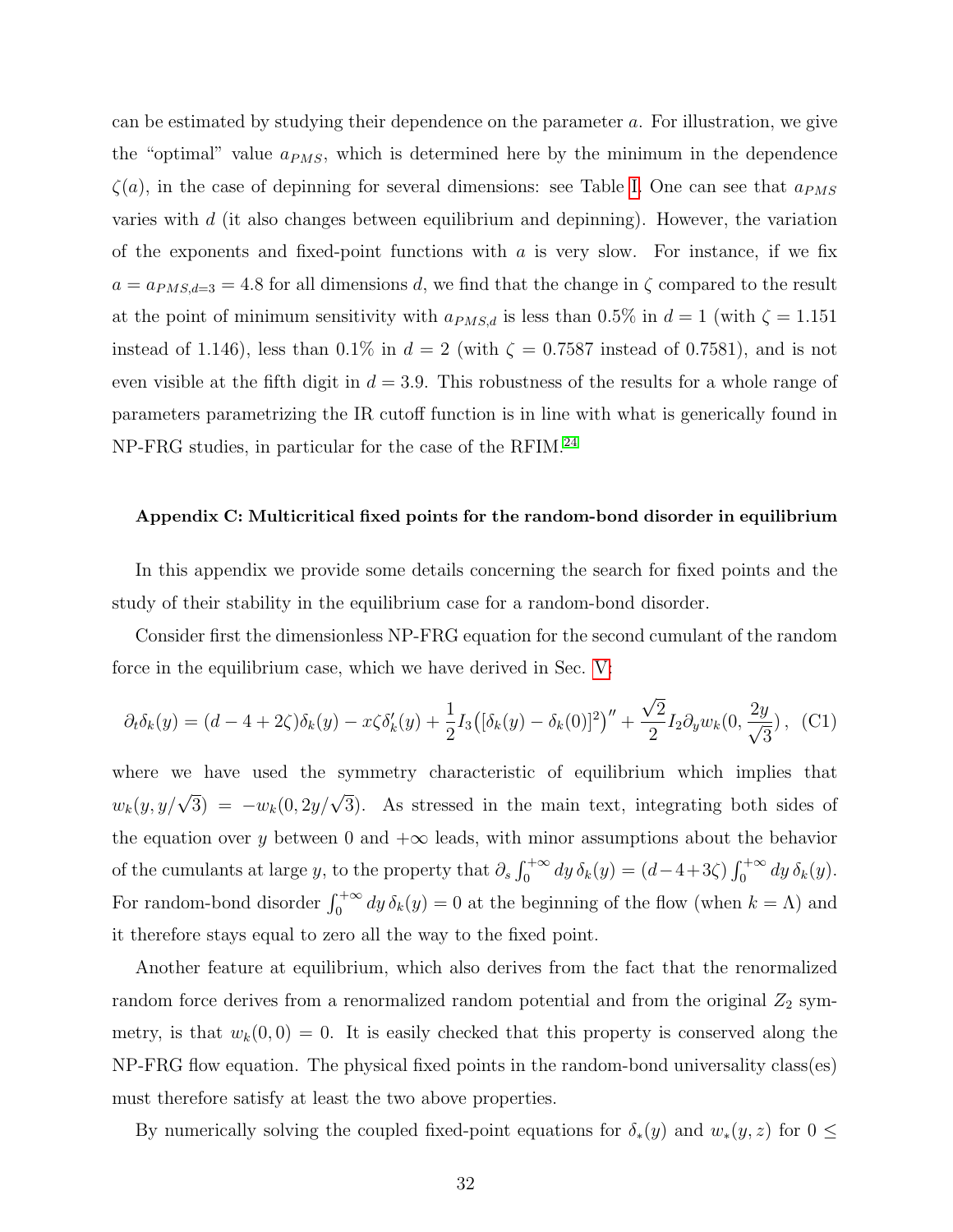$d \leq 4$ , as discussed in the preceding appendix, we have found several random-bond fixed points. They all satisfy  $\int_0^{+\infty} dy \, \delta_*(y) = 0$  and  $w_*(0,0) = 0$ . For illustration we display the fixed-point functions  $\delta_*(y)$  for  $d = 3$  in Fig. [5.](#page-32-0) As can be seen the function  $\delta_*(y)$ has oscillations and one find solutions with an increasing number of nodes. The associated roughness exponents are found to be  $\zeta = 0.21, 0.14, 0.11,$  and 0.09 for the fixed points with 1, 2, 3, and 4 nodes, respectively. (There are solutions with more nodes but accessing them requires the use of larger grids for the numerical resolution, which, knowing that these fixed points have an increasing number of unstable directions, we did not find worth studying.)



<span id="page-32-0"></span>FIG. 5: The fixed-point solutions for the function  $\delta_*(y)$  for a pinned manifold in equilibrium in a random-bond disorder for  $d = 3$ .  $RB_p$  denotes the fixed point with p nodes.

To better characterize these random-bond fixed points we have studied their stability. Consider first the 1-node fixed point. We plot in Fig. [6](#page-33-0) the lowest eigenvalues obtained by diagonalizing the stability matrix derived from the coupled NP-FRG flow equations around the fixed point. For dimensions greater than  $\approx 2$  it has only a single unstable direction which breaks potentiality (*i.e.*, it is such that  $\int_0^{+\infty} dy \, \delta_k(y) \neq 0$ ) and is thus unphysical. Below  $d \approx 2$ , there appears another unstable direction. This perturbation only affects the third cumulant and is such that  $w_k(0, 0) \neq 0$ , so that it is also unphysical. In the physical subspace, the fixed point with 1 node in  $\delta_*(y)$  is therefore fully attractive. This is the stable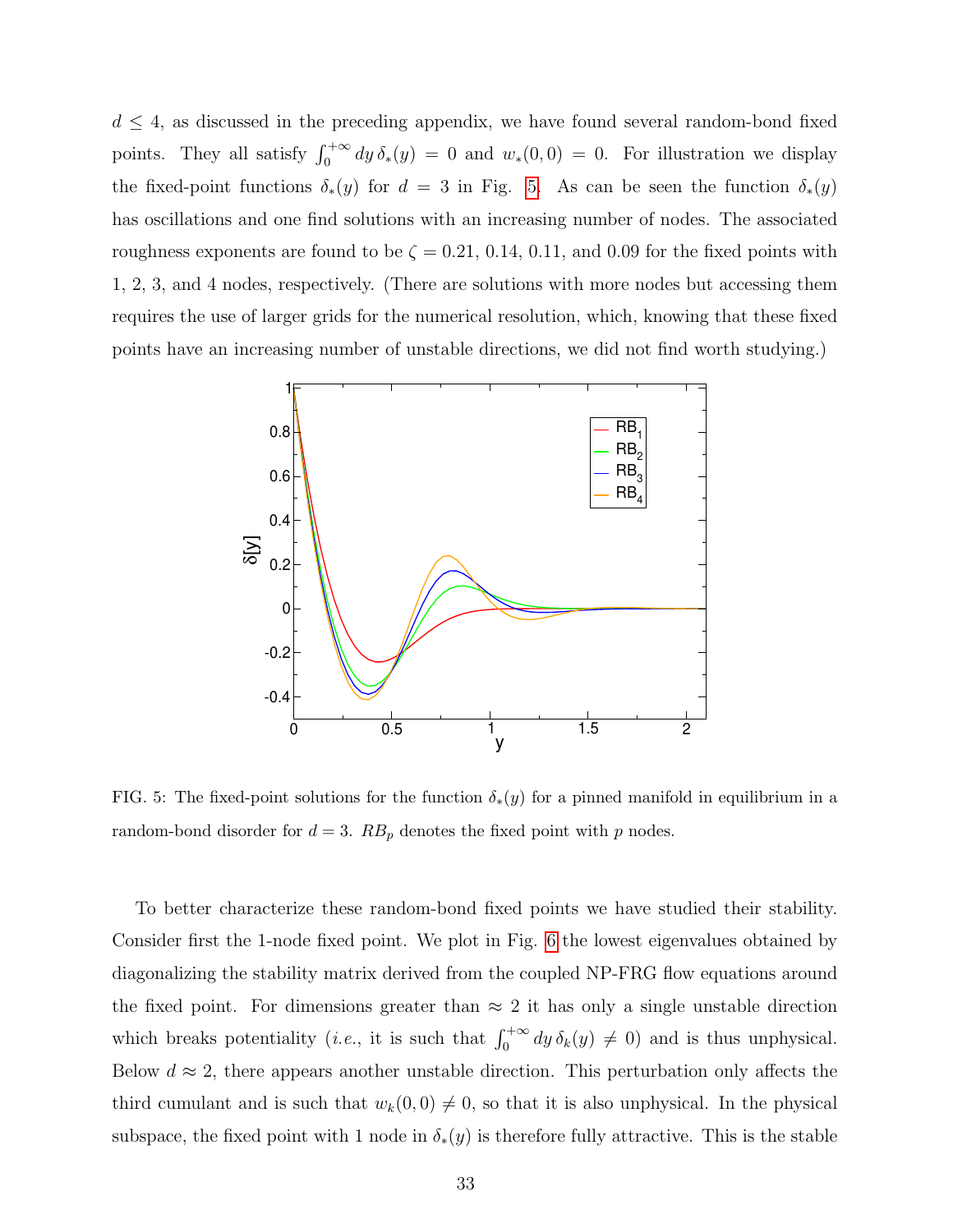fixed point found by the perturbative FRG, which we discuss in the main text.



<span id="page-33-0"></span>FIG. 6: The lowest 3 eigenvalues of the stability matrix around the random-bond fixed point with 1 node in  $\delta_*(y)$ . The relevant (negative) eigenvalues correspond to unphysical directions. The fixed point is therefore fully attractive in the physical subspace.

We find that the number of unstable directions increases with the number of nodes characterizing  $\delta_*(y)$  at the fixed point. Excluding the directions that violate the physical requirements that  $\int_0^{+\infty} dy \, \delta_k(y) = w_k(0,0) = 0$ , we obtain that the fixed point with 2 nodes is once unstable, that with 3 nodes is twice unstable, etc. The physical meaning of these critical and multi-critical fixed points which seems to be present in all dimensions is unclear to us. As far as we know there is no reported observation of such critical features in the equilibrium behavior of a manifold pinned by a random-bond disorder in either experimental or simulation studies.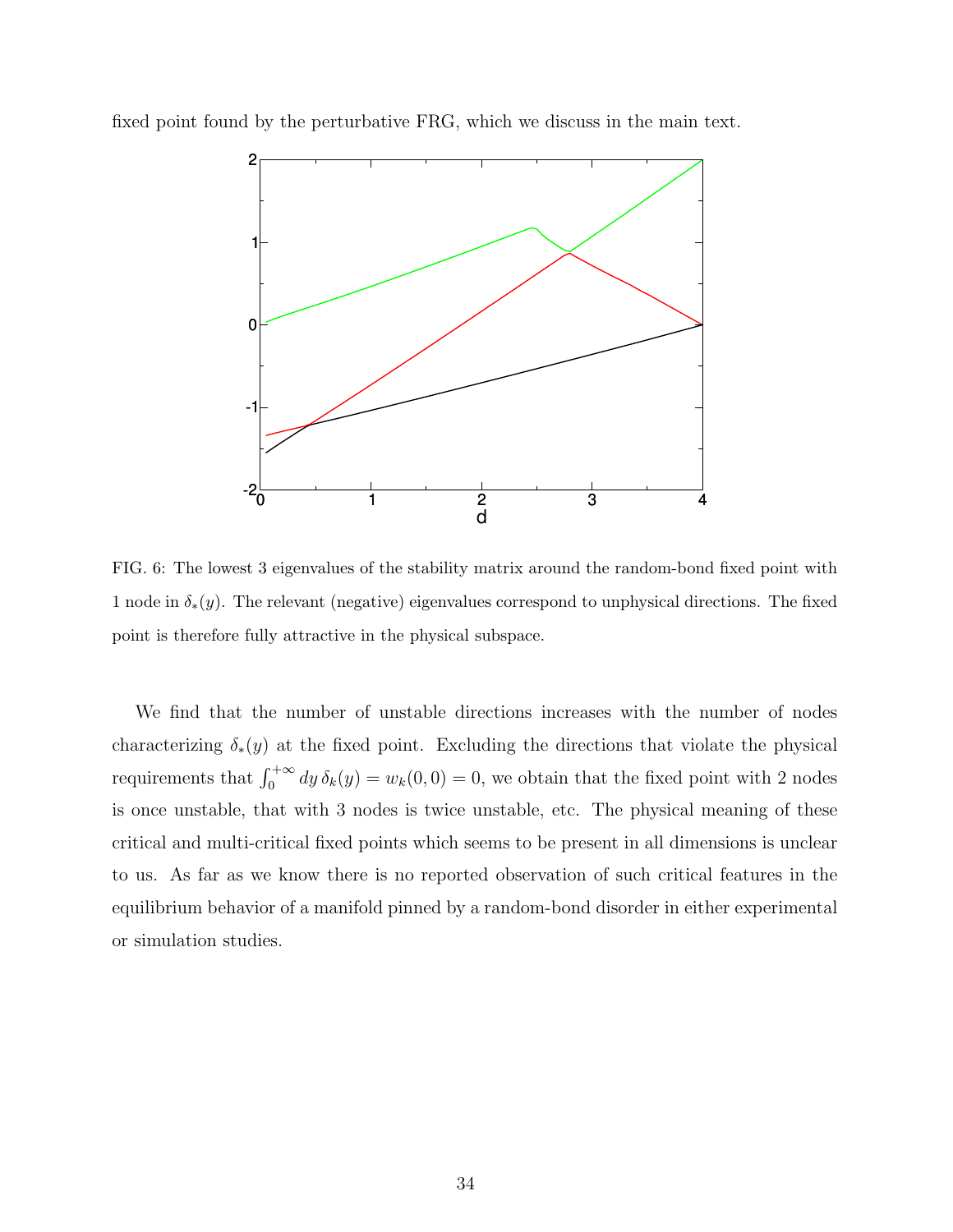<span id="page-34-4"></span>Appendix D: Expression for the third cumulant  $w_k(y, z)$  at leading order when  $k \to 0$ and at lowest order in  $\epsilon = 4 - d$ 

By solving the flow equation for the third cumulant at leading order near the fixed point and at the lowest order in  $\epsilon$ , we obtain the following expression (for  $y \ge 0$  and  $z \ge y/\sqrt{3}$ ):

$$
w_{k}(y, z) \approx \frac{3\sqrt{2}}{8} I_{4} \Big\{ -\delta'_{k}(y)^{2} [\delta'_{k}(\frac{1}{2}(-y + \sqrt{3}z)) + \delta'_{k}(\frac{1}{2}(y + \sqrt{3}z))]
$$
  
+  $\delta'_{k}(\frac{1}{2}(-y + \sqrt{3}z))^{2} \delta'_{k}(\frac{1}{2}(y + \sqrt{3}z)) + \delta'_{k}(y) (\delta''_{k}(\frac{1}{2}(-y + \sqrt{3}z))[-\delta_{k}(0) + \delta_{k}(y))$   
+  $\delta_{k}(\frac{1}{2}(-y + \sqrt{3}z)) - \delta_{k}(\frac{1}{2}(y + \sqrt{3}z))] + \delta''_{k}(\frac{1}{2}(y + \sqrt{3}z))[\delta_{k}(0) - \delta_{k}(y)$   
+  $\delta_{k}(\frac{1}{2}(-y + \sqrt{3}z)) - \delta_{k}(\frac{1}{2}(y + \sqrt{3}z))] + [\delta'_{k}(\frac{1}{2}(-y + \sqrt{3}z))^{2} - \delta'_{k}(\frac{1}{2}(y + \sqrt{3}z))^{2}]$   
+  $\delta'_{k}(\frac{1}{2}(-y + \sqrt{3}z))(\delta''_{k}(y)[\delta_{k}(0) - \delta_{k}(y) - \delta_{k}(\frac{1}{2}(-y + \sqrt{3}z)) + \delta_{k}(\frac{1}{2}(y + \sqrt{3}z))]$   
+  $\delta''_{k}(\frac{1}{2}(y + \sqrt{3}z))[-\delta_{k}(0) - \delta_{k}(y) + \delta_{k}(\frac{1}{2}(-y + \sqrt{3}z)) + \delta_{k}(\frac{1}{2}(y + \sqrt{3}z))] + \delta'_{k}(\frac{1}{2}(y + \sqrt{3}z))^{2}$   
+  $\delta'_{k}(\frac{1}{2}(y + \sqrt{3}z))(\delta''_{k}(y)[\delta_{k}(0) - \delta_{k}(y) + \delta_{k}(\frac{1}{2}(-y + \sqrt{3}z)) - \delta_{k}(\frac{1}{2}(y + \sqrt{3}z))]$   
+  $\delta''_{k}(\frac{1}{2}(-y + \sqrt{3}z))[-\delta_{k}(0) - \delta_{k}(y) + \delta_{k}(\frac{1}{2}(-y + \sqrt{$ 

where near the fixed point  $\delta_k(y) \sim \epsilon$  so that  $w_k(y, z) \sim \epsilon^3$ . Recall that  $\lambda = 0$  for equilibrium and  $\lambda = 1$  for the depinning case. The above scaling solution for the third cumulant can now be inserted in the flow equation for the second cumulant.

<span id="page-34-0"></span><sup>∗</sup> Electronic address: [balog@ifs.hr](mailto:balog@ifs.hr)

<span id="page-34-1"></span><sup>†</sup> Electronic address: [tarjus@lptmc.jussieu.fr](mailto:tarjus@lptmc.jussieu.fr)

<span id="page-34-2"></span><sup>‡</sup> Electronic address: [tissier@lptmc.jussieu.fr](mailto:tissier@lptmc.jussieu.fr)

<span id="page-34-3"></span><sup>1</sup> Another putative example is provided by the low-temperature phase of the Ising spin-glass model: see W. L. McMillan, J. Phys. C: Solid State Phys. 17 3179 (1984); D. S. Fisher and D. A. Huse, Phys. Rev. Lett. 56, 1601 (1986); Phys. Rev. B 38, 373 (1988); A.J. Bray and M. A. Moore, in *Heidelberg Colloquium on Glassy Dynamics* (Lecture Notes in Physics 275, Springer,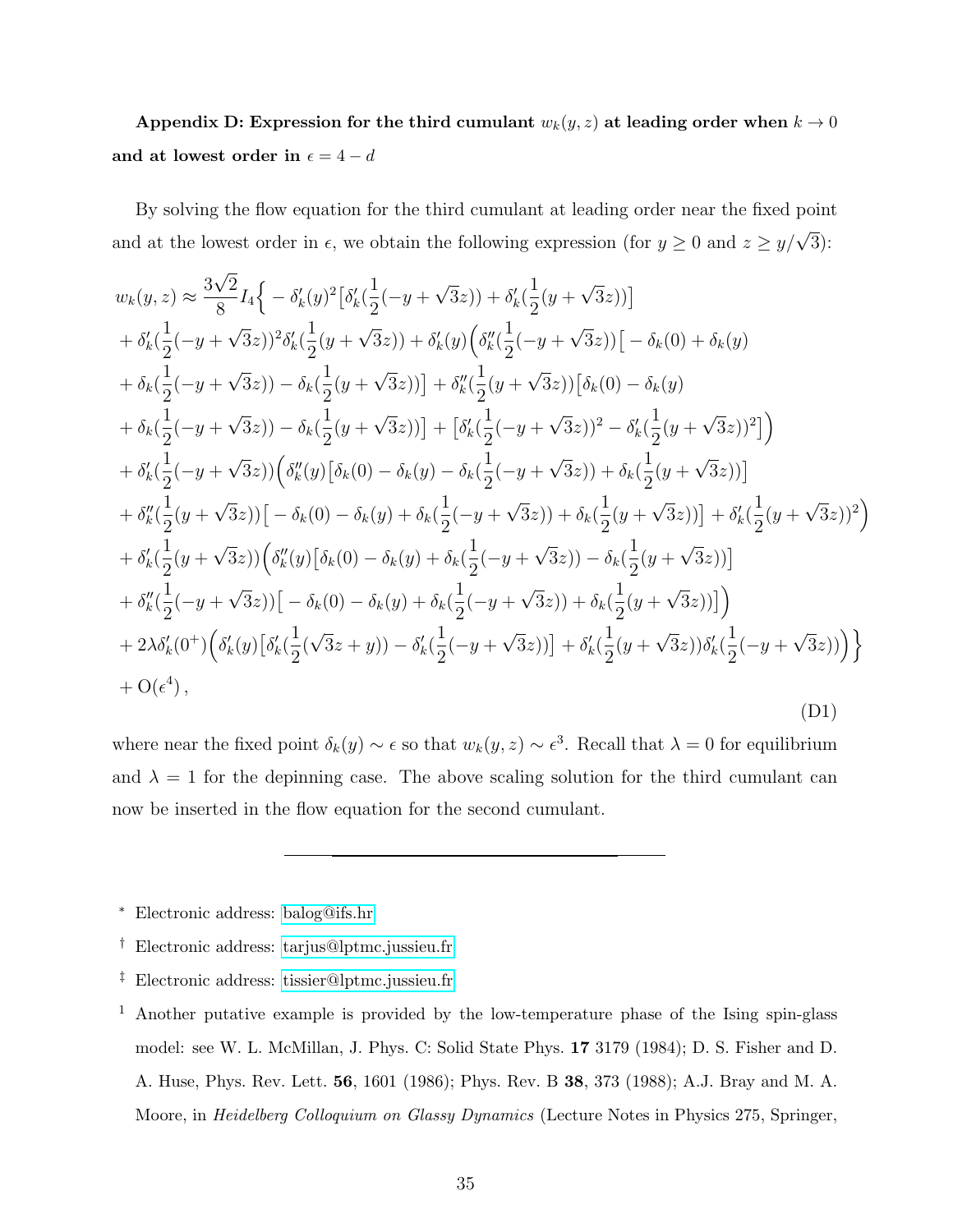Berlin, 1987) p. 121.

- <span id="page-35-0"></span><sup>2</sup> Y. Imry and S. K. Ma, Phys. Rev. Lett. 35, 1399 (1975).
- <span id="page-35-1"></span><sup>3</sup> For a review, see T. Nattermann, *Spin glasses and random fields* (World scientific, Singapore, 1998), p. 277.
- <span id="page-35-2"></span><sup>4</sup> D. S. Fisher, Phys. Rev. Lett. 56, 1964 (1986).
- <span id="page-35-3"></span><sup>5</sup> J. P. Sethna, K. Dahmen, S. Kartha, J. A. Krumhansi, B. W. Roberts, and J. D. Shore, Phys. Rev. Lett. 70, 3347 (1993).
- <span id="page-35-4"></span> $6\,$  J. P. Sethna, K. A. Dahmen and O. Perkovic, in The Science of Hysteresis, edited by G. Bertotti and I. Mayergoyz (Elsevier, Amsterdam, 2005), p. 107.
- <span id="page-35-5"></span><sup>7</sup> D. S. Fisher, Phys. Rev.B 31, 1396 (1985).
- <span id="page-35-7"></span><sup>8</sup> T. Nattermann, S. Stepanow, L.-H. Tang, and H. Leschhorn, J. Phys. II 2, 1483 (1992).
- <span id="page-35-6"></span><sup>9</sup> O. Narayan and D. S. Fisher, Phys. Rev. B 46, 11520 (1992); Phys. Rev. B 46, 11520 (1993).
- <sup>10</sup> L. Balents, J. P. Bouchaud, and M. Mézard, J. Phys. I 6, 1007 (1996).
- <sup>11</sup> D. E. Feldman, Phys. Rev. Lett. 88, 177202 (2002).
- <span id="page-35-9"></span><sup>12</sup> P. Chauve, P. Le Doussal, and K. J. Wiese, Phys. Rev. Lett. **86**, 1785 (2001).
- <span id="page-35-10"></span><sup>13</sup> P. Le Doussal, K. J. Wiese, and P. Chauve, Phys. Rev. B  $66$ , 174201 (2002); Phys. Rev. E  $69$ . 026112 (2004).
- <span id="page-35-8"></span><sup>14</sup> G. Tarjus and M. Tissier, Phys. Rev. Lett **93**, 267008 (2004); Phys. Rev. B **78**, 024203 (2008).
- <span id="page-35-16"></span><sup>15</sup> M. Tissier and G. Tarjus, Phys. Rev. Lett **96**, 087202 (2006); Phys. Rev. B **78**, 024204 (2008).
- <span id="page-35-15"></span><sup>16</sup> M. Tissier and G. Tarjus, Phys. Rev. Lett. **107**, 041601 (2011); Phys. Rev. B **85**, 104202 (2012); ibid, 104203 (2012).
- <sup>17</sup> G. Tarjus, M.Baczyk and M. Tissier, Phys. Rev. Lett. 110, 135703 (2013).
- <span id="page-35-11"></span><sup>18</sup> Keeping track of the avalanches has been shown to be possible in a perturbative FRG of the RFIM in  $\epsilon = 6 - d$ .<sup>[19](#page-35-17)</sup> However, a detailed knowledge of the behavior at and below the critical dimension  $d_{DR}$  requires a nonperturbative approach.
- <span id="page-35-17"></span><span id="page-35-12"></span><sup>19</sup> M. Tissier and G. Tarjus, J. Stat. Mech., 023207 (2016).
- $20$  One should not confuse the acronym REMM introduced here with a very different glassy disordered model, the random energy model, known as REM.
- <span id="page-35-13"></span><sup>21</sup> A. Maritan, M. Cieplak, M. R. Swift, and J. R. Banavar, Phys. Rev. Lett. **72**, 946 (1994).
- <sup>22</sup> F. J. Perez-Reche and E. Vives, Phys. Rev. B  $70$ , 214422 (2004).
- <span id="page-35-14"></span><sup>23</sup> Y. Liu and K. A. Dahmen, Phys. Rev. E **79**, 061124 (2009); Europhys. Lett. **86**, 56003 (2009).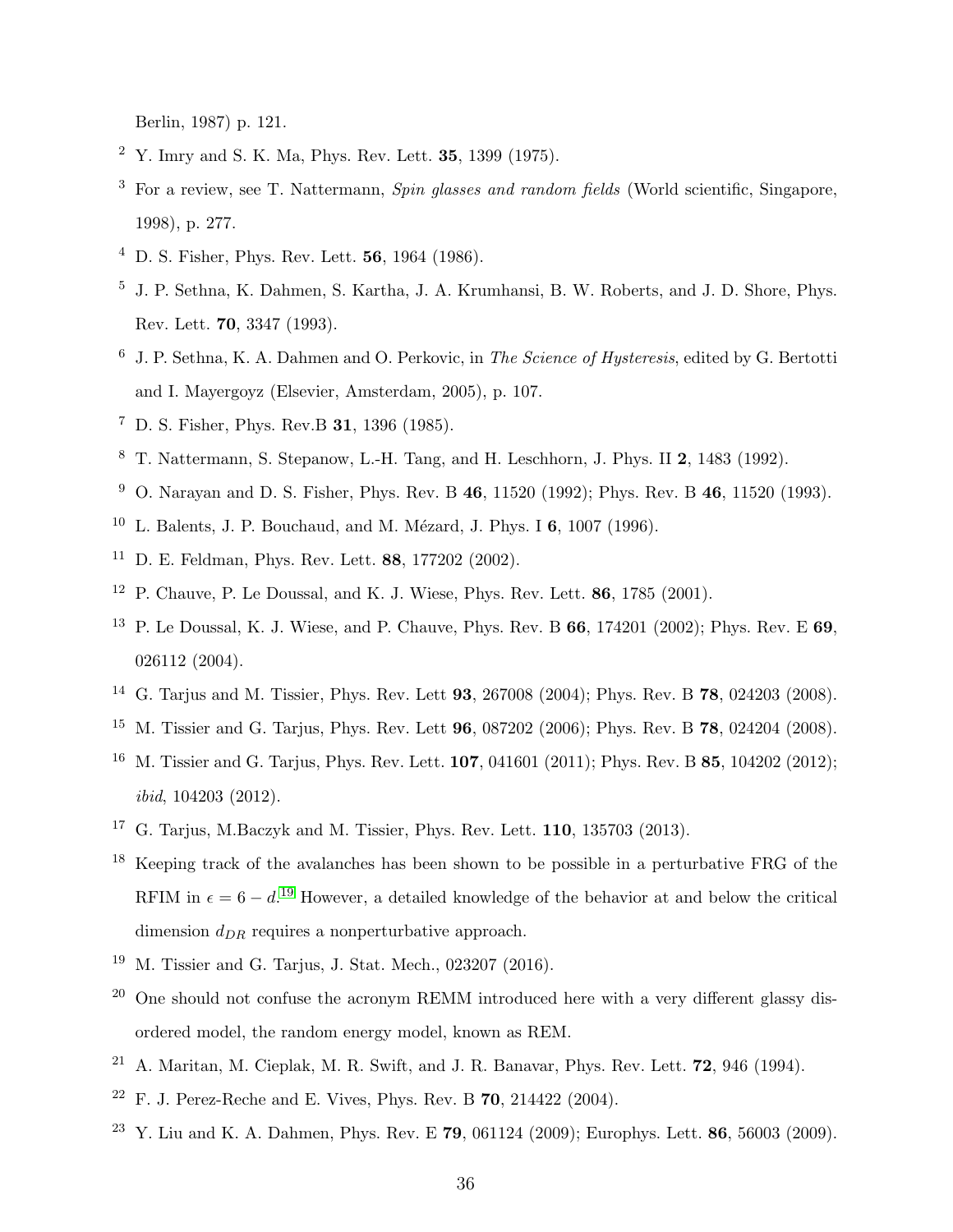- <span id="page-36-0"></span><sup>24</sup> I. Balog, G. Tarjus, and M. Tissier, Phys. Rev. B  $97, 094204$  (2018).
- <span id="page-36-1"></span> $25$  L. Balents and P. Le Doussal, Ann. Phys. (NY) 315, 213 (2005).
- <span id="page-36-18"></span><sup>26</sup> P. Le Doussal, Ann. Phys. (NY) **325**, 49 (2010).
- <span id="page-36-2"></span> $27$  K. J. Wiese, C. Husemann, and P. Le Doussal, Nucl. Phys. B 932, 540 (2018); C. Husemann and K. J. Wiese, Nucl. Phys. B 932, 549 (2018).
- <span id="page-36-3"></span><sup>28</sup> P. C. Martin, E. D. Siggia, and H. A. Rose, Phys. Rev. A 8, 423 (1973).
- <span id="page-36-4"></span><sup>29</sup> H. K. Janssen, Z. Phys. B 23, 377 (1976). C. de Dominicis, J. Phys. (Paris) Colloq. 37, 247 (1976).
- <span id="page-36-20"></span> $30$  P. Chauve, T. Giamarchi and P. Le Doussal, Phys. Rev. B 62, 6241 (2000).
- <span id="page-36-5"></span><sup>31</sup> L. Balents and P. Le Doussal, Europhys. Lett. **65**, 685 (2004); Phys. Rev. E **69**, 061107 (2004).
- <span id="page-36-6"></span> $32$  J. Zinn-Justin, *Quantum Field Theory and Critical Phenomena*, (Oxford University Press, New York,1989).
- <span id="page-36-7"></span><sup>33</sup> I. Balog and G. Tarjus, Phys. Rev. B 91, 214201 (2015).
- <span id="page-36-8"></span><sup>34</sup> C. de Dominicis, Phys. Rev. B 18, 4913 (1978).
- <span id="page-36-9"></span><sup>35</sup> H. K. Janssen, From Phase Transition to Chaos, G. György et al. Eds. (World scientific, Singapore, 1992), p. 68.
- <span id="page-36-10"></span><sup>36</sup> A. Andreanov, G. Biroli and A. Lefevre, J. Stat. Mech., P07008 (2006).
- <span id="page-36-11"></span> $37$  U. Schulz, J. Villain, E. Brezin, and H. Orland, J. Stat. Phys.  $51$ , 1 (1988).
- <span id="page-36-12"></span><sup>38</sup> T. Hwa and D.S. Fisher, Phys. Rev. B 49, 3136 (1994).
- <span id="page-36-13"></span><sup>39</sup> K. J. Wiese, J. Phys.: Condens. Matter 17, S1889 (2005).
- <span id="page-36-14"></span><sup>40</sup> K. G. Wilson and J. Kogut, Phys. Rep. C 12, 77 (1974).
- <span id="page-36-16"></span> $41$  C. Wetterich, Physics Letters B 301, 90 (1993).
- <span id="page-36-17"></span><span id="page-36-15"></span> $42$  J. Berges, N. Tetradis, and C. Wetterich, Phys. Rep. 363, 223 (2002).
- $43$  L. Canet and H. Chaté, J. Phys. A: Math. Theor. 40, 1937 (2007). L. Canet and H. Chaté and B. Delamotte, J. Phys. A: Math. Theor. 44, 459001 (2011).
- <span id="page-36-19"></span><sup>44</sup> D. A. Gorokhov, D. S. Fisher and G. Blatter, Phys. Rev. B  $66$ , 214203 (2002).
- <span id="page-36-21"></span> $45$  We stress that in the present REMM problem, the nonperturbative aspect *per se* is not essential. First, the physics is accessible to a perturbative but functional RG and, second, the propagator of the theory is not renormalized. "Nonperturbative approximation" here simply means a truncation of the expansions of the effective action in cumulants and in derivatives of the field at fixed dimension d. Yet, the character of the approximation scheme becomes genuinely